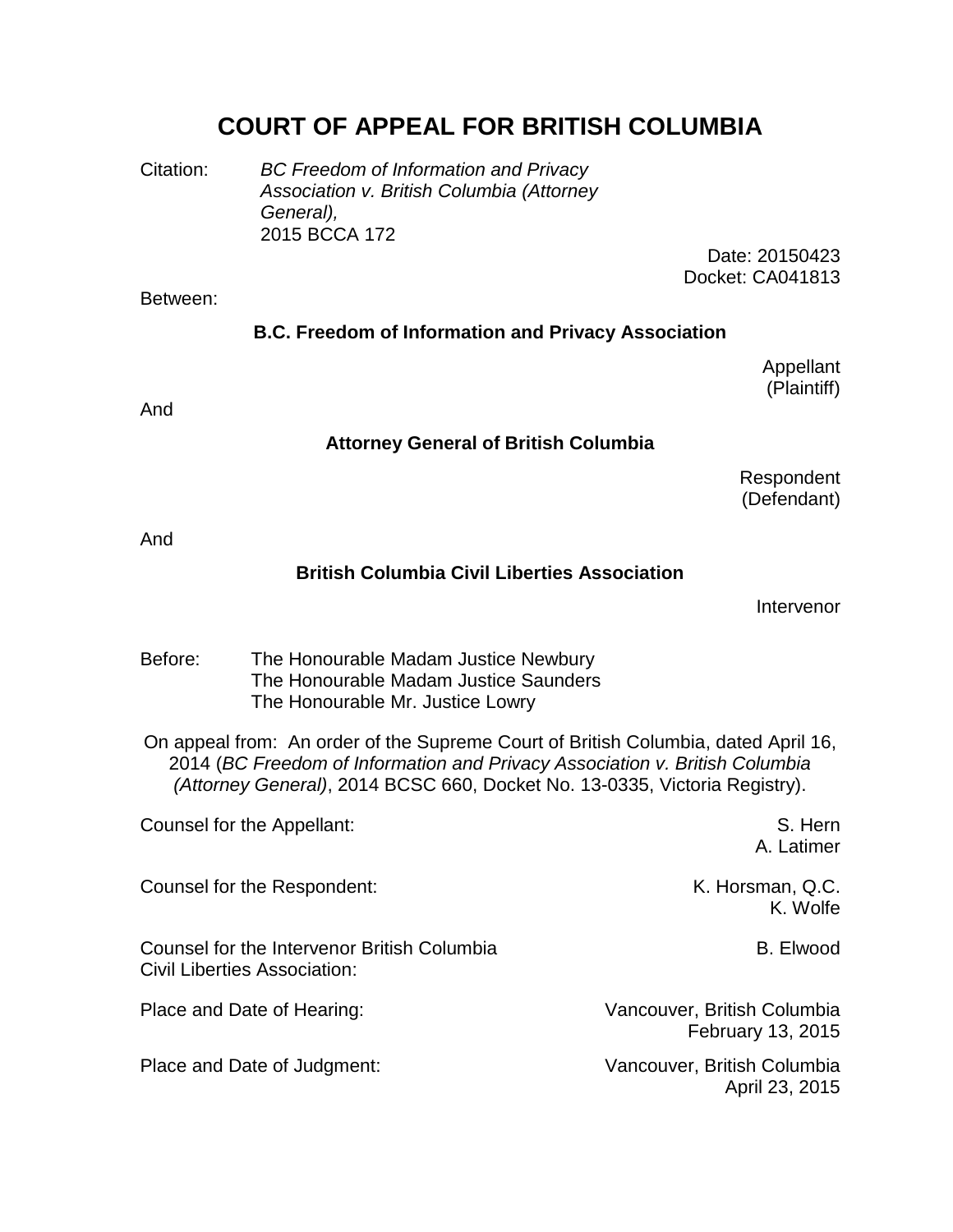**Written Reasons by:** The Honourable Madam Justice Newbury

**Concurred in by:** The Honourable Mr. Justice Lowry

**Dissenting Reasons by:** (p. 34, para. 59) The Honourable Madam Justice Saunders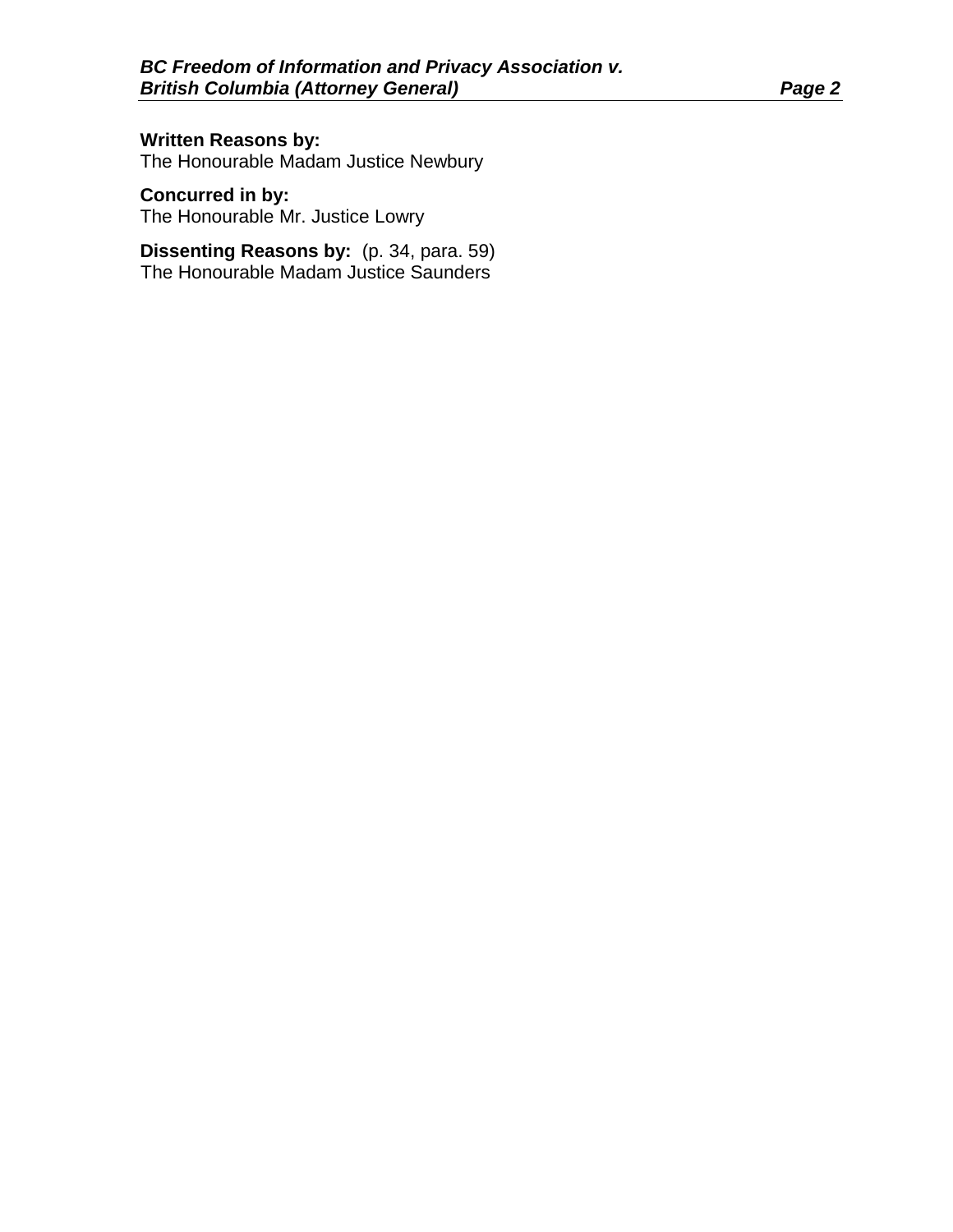#### *Summary:*

*Section 239 of the Election Act, R.S.B.C. 1996, c. 106 requires third party "sponsors" of election "advertising" during a campaign period to register with the Chief Electoral Officer. The Appellant brought a Charter challenge to this provision. It submitted the provision should be read down to include an exception for third parties spending less than \$500 on election advertising. The parties agreed, and chambers judge found, s. 239 infringed freedom of expression, but found this infringement was justified under s. 1 of the Charter. The judge relied on Harper v. Canada (Attorney General), 2004 SCC 33, where a challenge to the federal Elections Act was dismissed. Appellant argues he erred in his s.1 analysis, especially the minimal impairment and 'balancing of effects' tests.* 

*Held (per Newbury and Lowry, JJ.A.): Appeal dismissed. Chambers judge did not err in defining purpose of s. 239 as increasing transparency, openness and public accountability in the electoral process. This conclusion was consistent with the evidence and the relevant case law. As found by SCC in Harper, these objectives are pressing and substantial and rationally connected to the legislation. On the proportionality analysis, the legislation is justified because of the insubstantial burden placed on third parties and the importance of promoting egalitarianism in political discourse, again as found in Harper.*

*Per Saunders J.A. (dissenting): The impugned provision is overbroad because it captures political expression of people with small and independent voices, for whom registration may be a barrier. Without an exception for inexpensive expression the advantage of the public interest in the registration requirement does not overcome the infringement of freedom of expression, such that the legislation cannot be described as demonstrably justified in a free and democratic society.*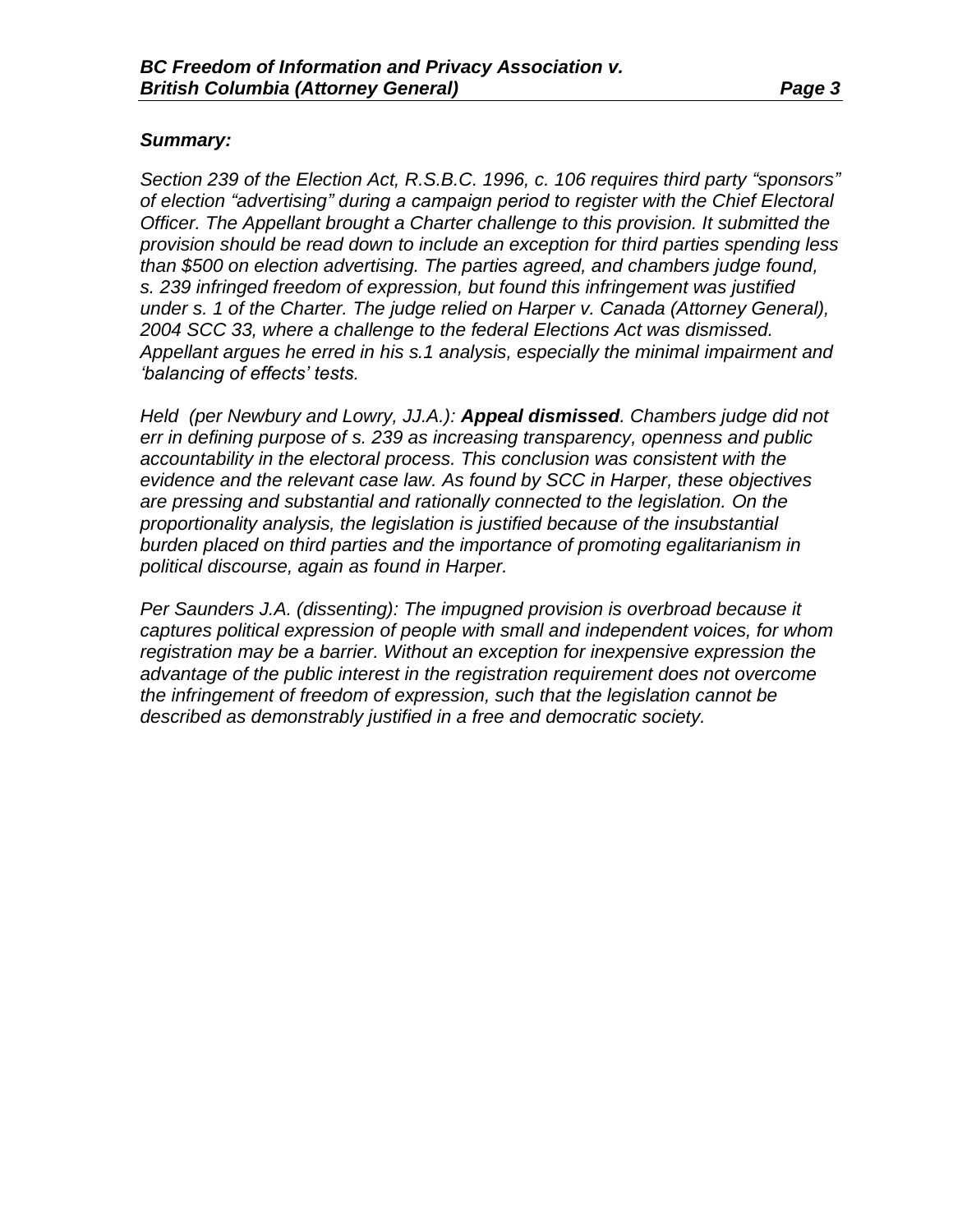### **Reasons for Judgment of the Honourable Madam Justice Newbury:**

[1] This case represents at least the third constitutional challenge to aspects of Part 11 of the *Election Act*, R.S.B.C. 1996, c. 106 (the "BC Act"). Part 11 is headed "Election Communications". It imposes restrictions on the amounts political parties, candidates and all other persons (referred to as "third parties") may spend in expressing their views publicly on election issues during provincial election campaigns. (The expression of such views is referred to in the legislation as "election advertising".) It also requires anyone so expressing a view to be identified in the "advertising"; and s. 239 – the provision challenged in this case – requires third parties to register their names and addresses with the Chief Electoral Officer ("CEO") before they may "sponsor" any such "advertising". The information provided to the CEO becomes a matter of public record. Obviously, s. 239 and various other provisions of Part 11 infringe the constitutionally protected right of freedom of expression and must therefore be justified under s. 1 of the *Charter*.

[2] Each of the previous challenges led to amendments to the BC Act. The decision of Brenner J. (as he then was) in *Pacific Press and Nixon v. British Columbia (Attorney General)* 2000 BCSC 248, declaring invalid what were then sections 235 and 236 of the BC Act (as originally enacted by S.B.C. 1995, c. 51), led to the repeal of those sections by S.B.C. 2002, c. 60 and the introduction of new provisions by S.B.C. 2008, c. 41. This court's decision in *British Columbia Teachers' Federation v. British Columbia (Attorney General)* 2011 BCCA 408, affirming Cole J. below (see 2009 BCSC 436), holding that restrictions on third party advertising during the 'pre-campaign' period in ss. 235.1 and 228 were unconstitutional, led to further proposed amendments, introduced by S.B.C. 2012, c. 18. Finally, in *Reference re Election Act (BC)* 2012 BCCA 394, this court found those proposed amendments to be unconstitutional. They have therefore never been brought into force.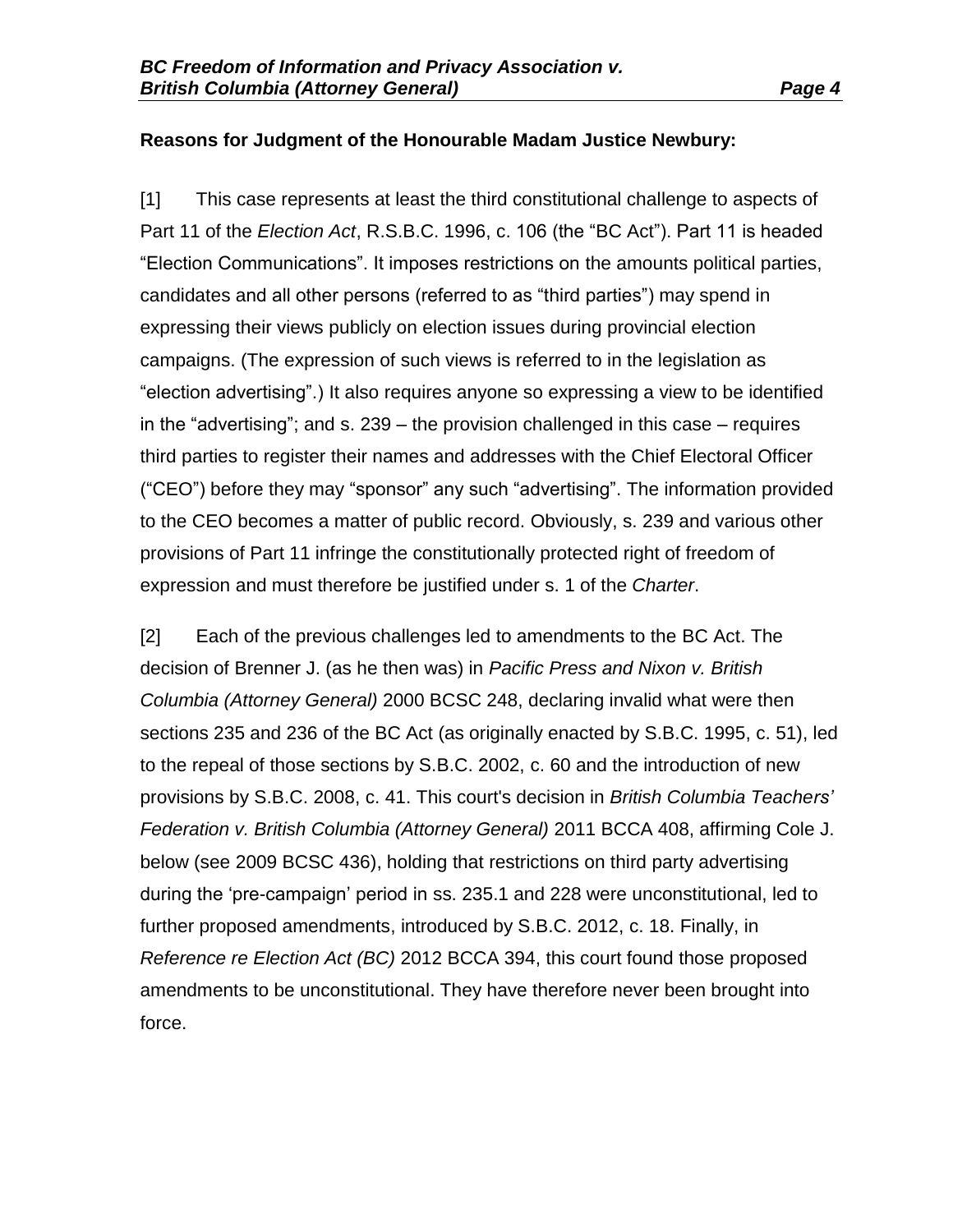## *The Legislation*

[3] I have reproduced at Schedule A to these reasons the provisions of Part 11 that are now in force and that are material to this appeal. In general terms, the election expense restrictions and the attribution, registration and disclosure requirements are now very similar to those found in Part 17 of the *Canada Elections Act*, S.C. 2000, c. 9 (the "Federal Act"). These were the subject of an unsuccessful constitutional challenge that reached the Supreme Court of Canada in *Harper v. Canada (Attorney General)* 2004 SCC 33. This similarity informed the reasons of Mr. Justice Cohen, the trial judge in the case at bar, and must inform our consideration of this appeal from his order affirming the constitutional validity of s. 239.

- [4] For our purposes, the relevant provisions of the BC Act are the following:
	- Section 228 defines "contribution" to mean "a contribution of money provided to a sponsor of election advertising, whether given before or after the individual or organization acts as a sponsor".
	- "Election advertising" is defined to mean:

… the transmission to the public by any means, during a campaign period<sup>1</sup> and ending at the end of the campaign period, of an advertising message that promotes or opposes, directly or indirectly, a registered political party or the election of a candidate, including an advertising message that takes a position on an issue with which a registered political party or candidate is associated, but does not include

> a the publication without charge of news, an editorial, an interview, a column, a letter, a debate, a speech or a commentary in a bona fide periodical publication or a radio or television program,

> b the distribution of a book, or the promotion of the sale of a book, for no less than its commercial value, if the book was planned to be made available to the public regardless of whether there was to be an election,

 $\overline{a}$ 1 The words "the period beginning 60 days before a campaign period," found to be invalid *in British Columbia Teachers, supra*, have not been repealed but have been declared of no force or effect.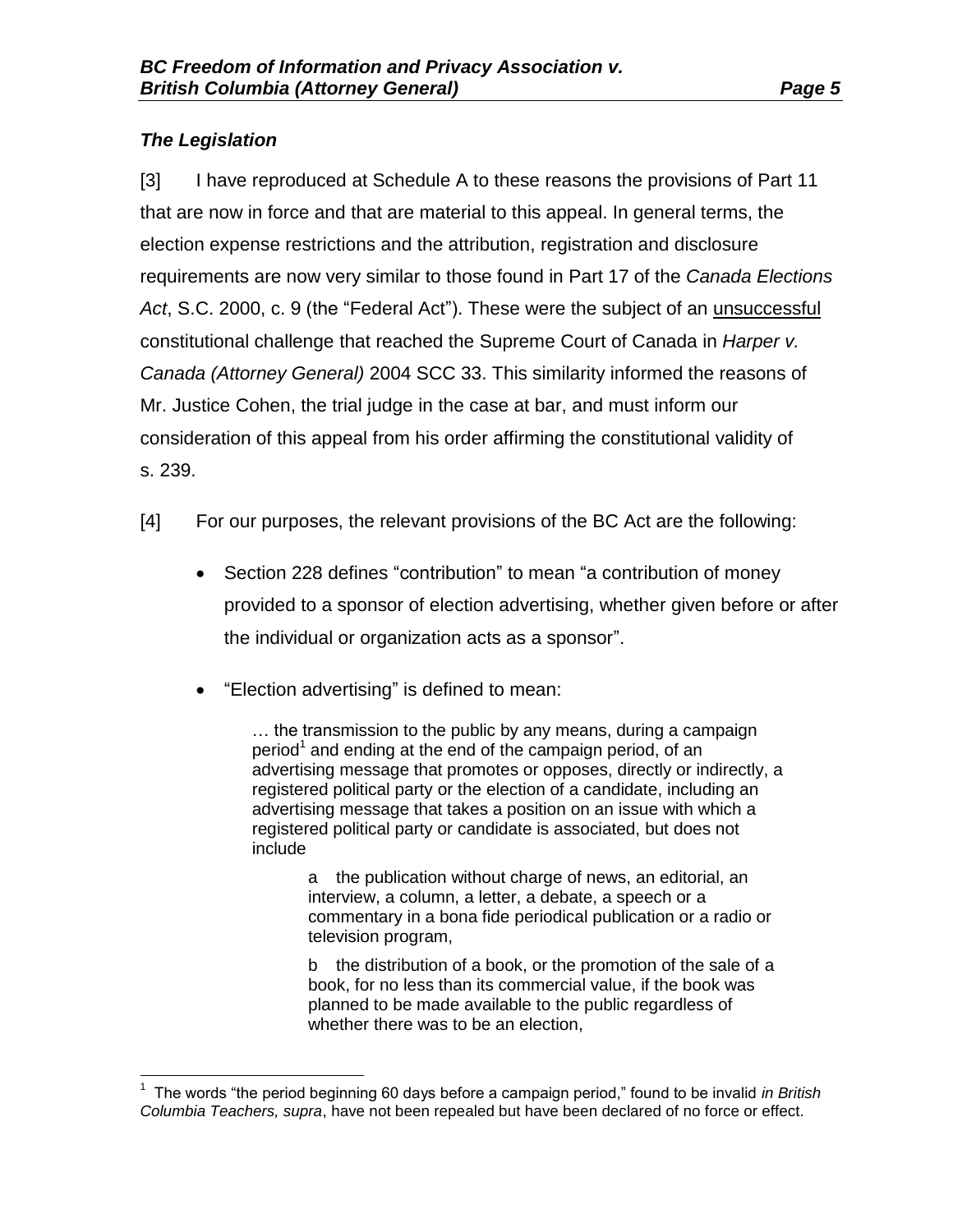c the transmission of a document directly by a person or a group to their members, employees or shareholders, or

d the transmission by an individual, on a non-commercial basis on the Internet, or by telephone or text messaging, of his or her personal political views.

- Section 228 defines the "value of election advertising" to mean the price actually paid for preparing and conducting the advertising, or the market value if the price paid is lower than market value or if no price is paid.
- Section 229(1) states that the "sponsor" of election advertising is the individual or organization who "pays for the election advertising to be conducted" or if the services of conducting the advertising are provided without charge, the individual or organization to whom the services are contributed. If the individual or organization is acting on behalf of another, that other person or organization is deemed to be the "sponsor".
- $\bullet$  Section 230 the "attribution" provision prohibits so-called "indirect sponsorship" of election advertising.
- Section 231 prohibits any individual or organization from sponsoring, publishing, broadcasting or transmitting to the public any election advertising unless the advertising identifies the name of the sponsor, indicates that it was authorized by the identified sponsor, and gives the phone number or mailing address at which the sponsor or its financial agent may be contacted regarding the advertising. The CEO is authorized to remove and destroy, without notice, or to require a person to remove or discontinue, any election advertising that does not comply with s. 231.
- Section 235.1(1) imposes financial limitations on advertising that may be carried out by individuals or organizations other than candidates, registered political parties or registered constituency associations during a campaign. These persons are referred to in the headings in Part 11,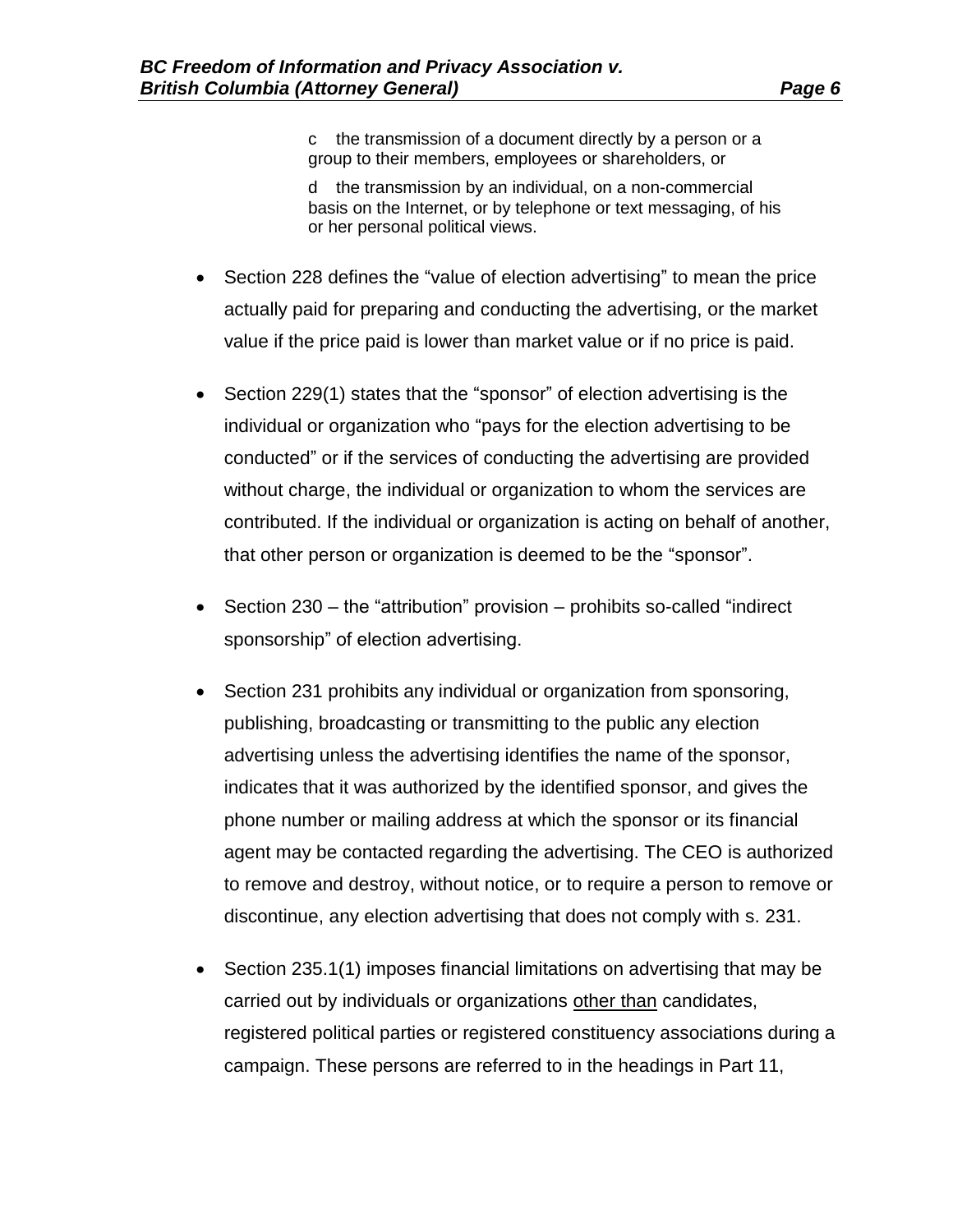although not in the text of the legislation, as "third parties". Such persons must not:

… sponsor, directly or indirectly, election advertising during the campaign period<sup>2</sup> and ending at the end of the campaign.

> a. such that the total value of that election advertising is greater than

- i \$3,000 in relation to a single electoral district
- ii \$150,000 overall,

b. in combination with one or more individuals or organizations, or both, such that the total value of the election advertising sponsored by those individuals and organizations is greater than

i \$3000 in relation to a single electoral district,

- ii \$150,000 overall.
- Section 235.2(1) provides for the deregistration of a sponsor who exceeds the limits, and a penalty of up to ten times the amount by which the value of the advertising exceeded the limit.
- Section 239(1) prohibits any person (other than a candidate or party) who is not registered with the CEO, from sponsoring election advertising. Section 239(3) also provides:

An individual or organization who is registered or required to be registered as a sponsor must be independent of registered political parties, registered constituency organizations, candidates, agents of candidates and financial agents, and must not sponsor election advertising on behalf of or together with any of these.

• Section 240 provides the detailed requirements for registration. An individual or organization who wishes to register is required to file an application with its full name, address, the names of the principal officers of the organization if the applicant is an organization, a phone number, and other related information. The application must be signed and accompanied by a solemn declaration that the applicant is not prohibited

erse footnote 1 above.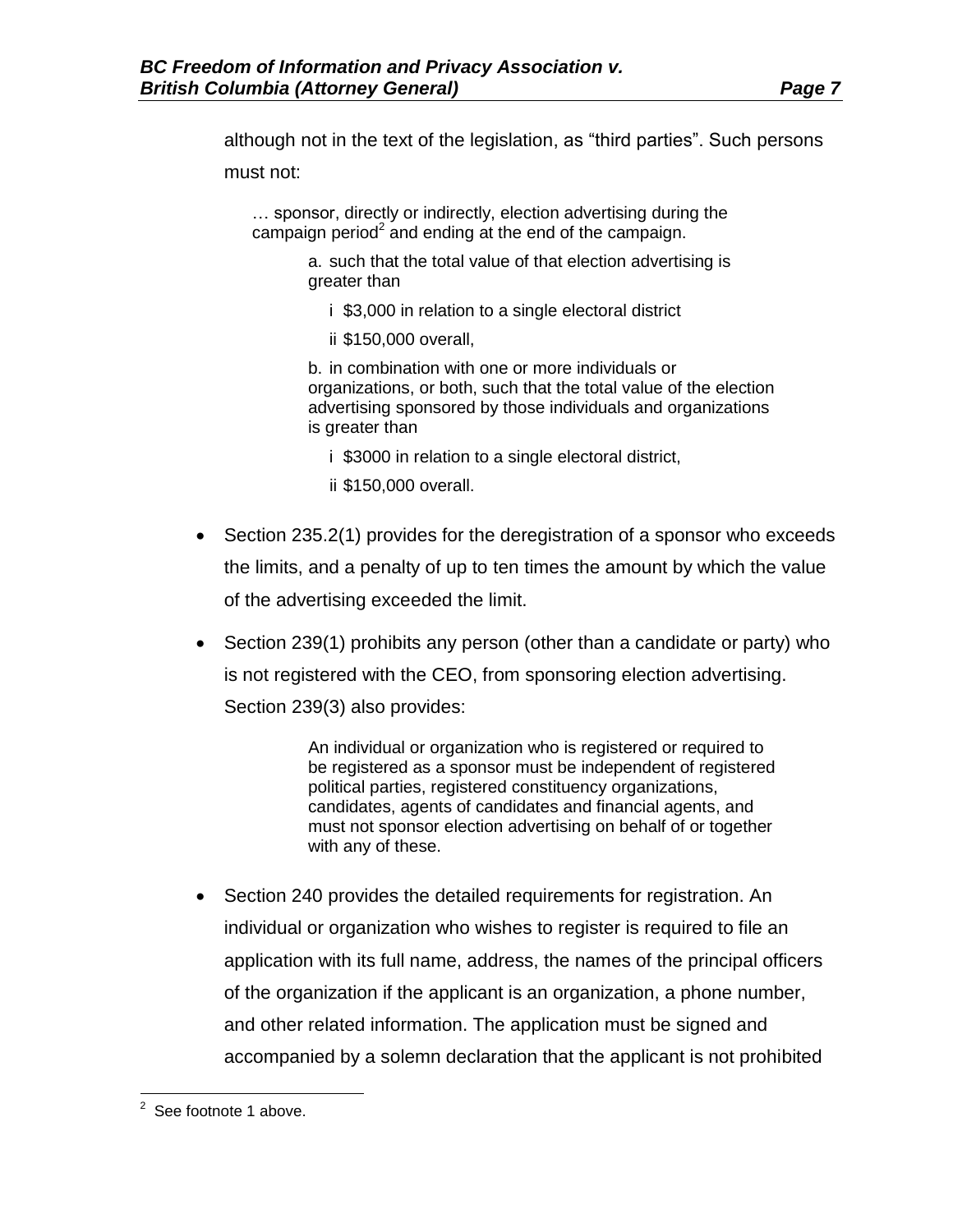from being registered by s. 247 and "does not intend to sponsor election advertising for any purpose related to circumventing the provisions of this Act limiting the value of election expenses that may be incurred by a candidate or registered political party." The CEO must register the applicant as a registered sponsor upon being satisfied the requirements of s. 240 have been met. Registrants must also update information from time to time.

- Where an individual or organization sponsors election advertising that has a total value of \$500 or more, that sponsor must under s. 244 file an election advertising disclosure report with the CEO within 90 days after the general voting day for the election to which it relates. The contents of the disclosure report must include the items listed in s. 245(1) - (6).
- Information filed under Part 11 with the CEO must, under s. 250, be available for public inspection at the CEO's office.
- The penalties for contravening ss. 231, 239 or 241, *inter alia*, are set out in s. 264 and include the payment of a fine of not more than \$10,000 or imprisonment for a term not longer than one year, or both.

[5] It is the registration requirement in s. 239 that the plaintiff ("FIPA") challenges in this proceeding as an unjustified incursion on its right to free expression under s. 2(b) of the *Charter*. The plaintiff acknowledges that the Supreme Court in *Harper* upheld a similar requirement applicable to third parties, but it emphasizes that the Federal Act contained a "floor" of \$500 – i.e., that third parties were required to register only if they had incurred election advertising expenses of \$500 or more. (See s. 353(1).) Similar thresholds have been adopted by some, but not all, other Canadian provinces in their election spending legislation. The plaintiff here sought a declaration that, to the extent it applies to third party election advertising expenditures of less than \$500, s. 239 unjustifiably infringes s. 2(b) of the *Charter* and is of no force or effect.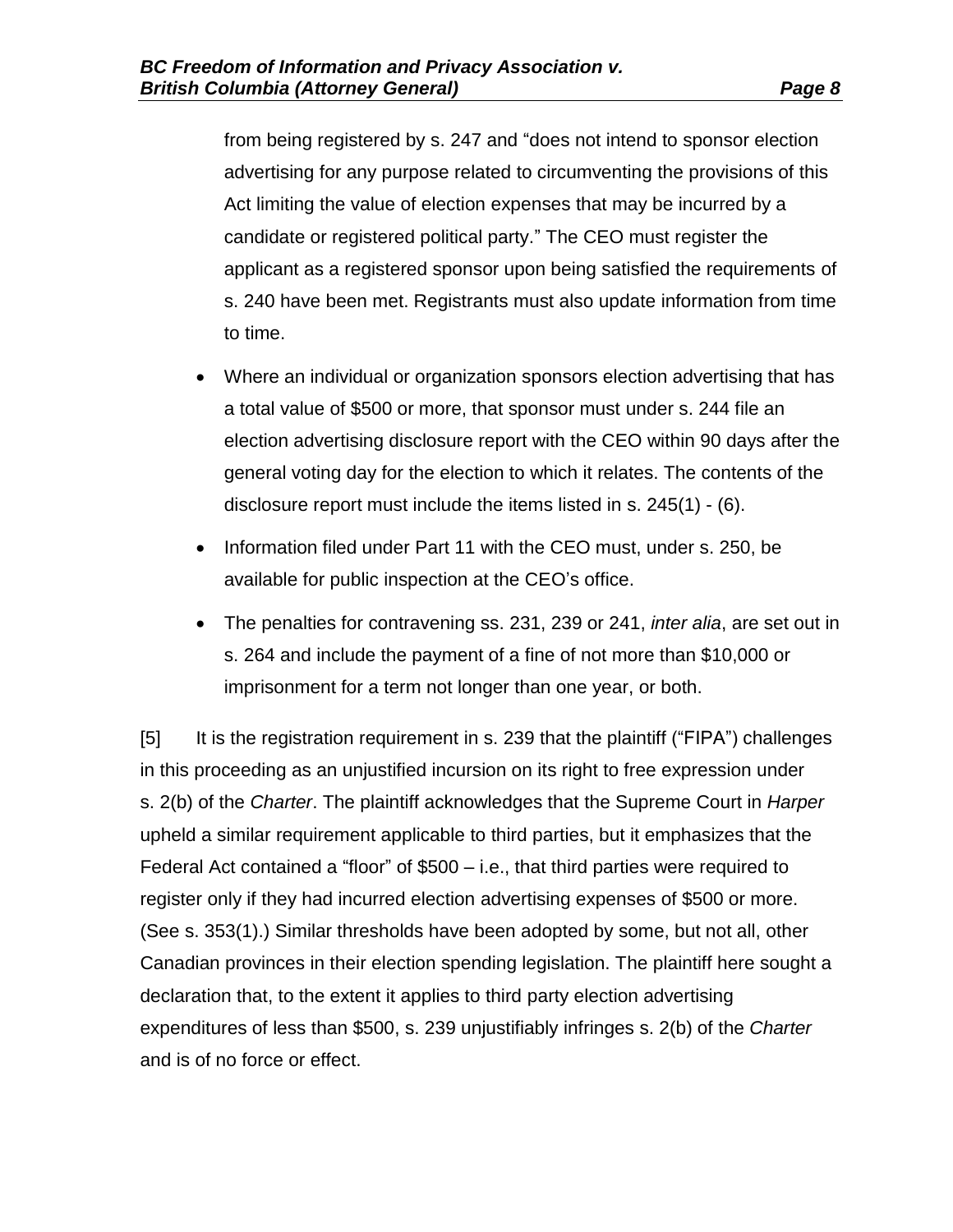[6] The trial judge dismissed FIPA's claim, affirming the validity of s. 239 without any monetary threshold. With respect to the "proportionality" test for justification under s.1 of the *Charter*, he concluded that:

… the salutary effects of the impugned measure outweigh the deleterious effects. The most concerning impact of the registration requirement, in my view, is the restrictive effect on spontaneous political expression. The process of registering under the Act, on the other hand, requires providing minimal personal information and undergoing a minimal administrative inconvenience. The salutary effect of s. 239 is that it facilitates the implementation and enforcement of third party election advertising regulations, and, in turn, increases the transparency, openness, and accountability of British Columbia's electoral process, and promotes an informed electorate. [At para. 148.]

[7] Before examining his reasons in detail, however, I propose to advert to two decisions of the Supreme Court of Canada, *Libman v. Attorney General of Quebec* [1997] 3 S.C.R. 569 and *Harper*. In both instances, the Court adopted with considerable enthusiasm the "egalitarian model" of electoral reform propounded in Canada by the 1991 *Royal Commission on Electoral Reform and Party Financing*, known as the Lortie Commission.

### *Libman and Harper*

[8] In *Libman*, the Court considered the constitutional validity of various sections of the *Referendum Act*, R.S.Q., c. C-64.1, which applied to referendums in Quebec. I do not intend to review the legislation in detail. For our purposes, it is sufficient to note that the *Referendum Act* provided for the financing of "national" committees and imposed limits on the amounts they could spend during a referendum campaign. Such spending was limited to the official agents of the committees or their deputies; all other persons were generally prohibited from incurring or authorizing regulated expenses. As stated by the Court at 583:

….no one may accept or execute an order for regulated expenses not given or authorized by a national committee's official agent, his or her deputy, a local agent or an authorized advertising agency … Nor may anyone claim or receive a different price for goods or services whose cost is wholly or partly a regulated expense; however, a person may provide personal services and the use of his or her vehicle, provided that this is done without monetary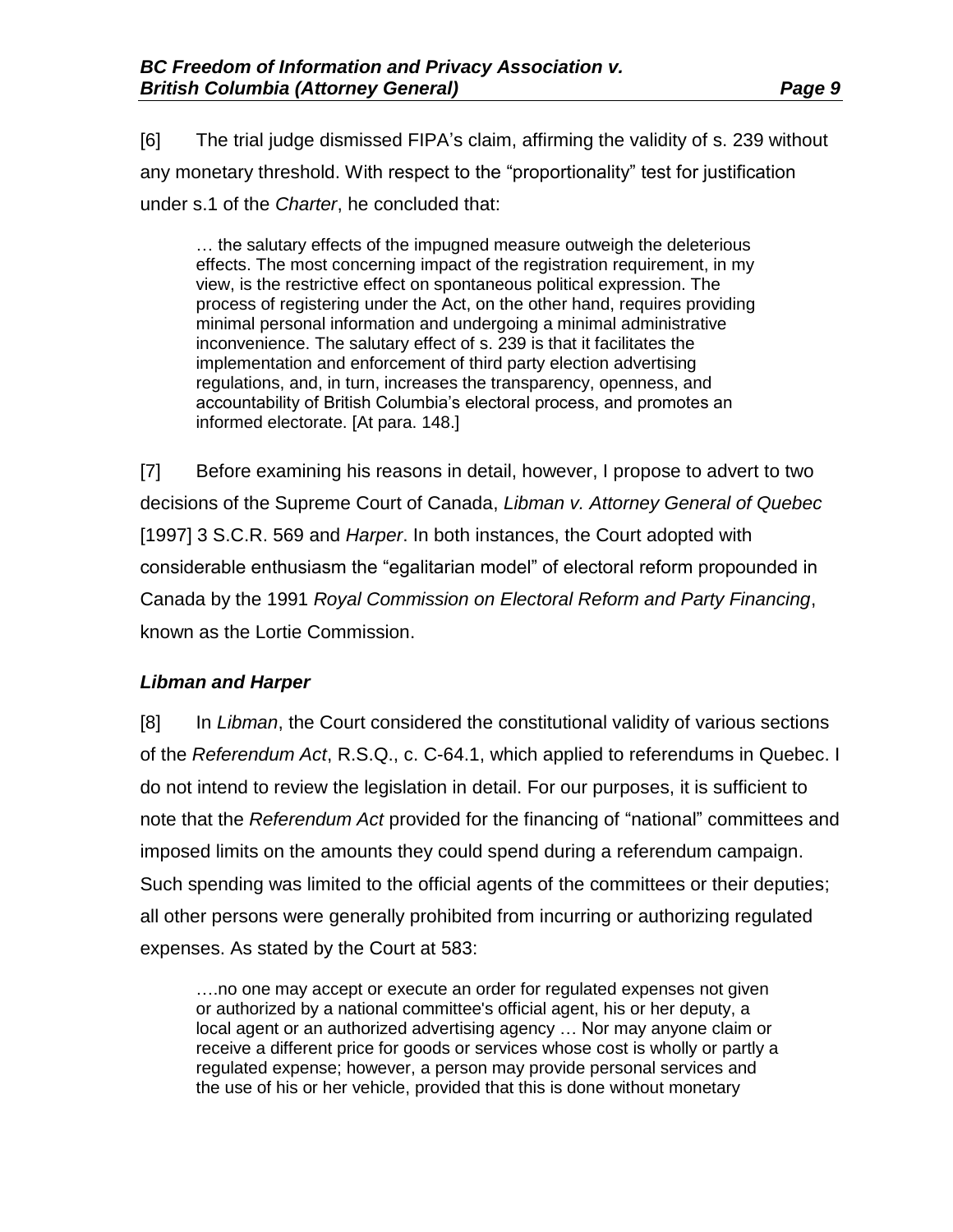consideration and freely, and not as part of his or her work in the service of an employer …

#### and at 593-4:

Thus, to be able to incur regulated expenses, the Act requires that a person belong either to one of the national committees or to a group affiliated with one of the committees. Since the definition of regulated expenses is very broad, most of the expenses incurred to campaign during a referendum period fall into this category reserved exclusively for the national committees or affiliated groups. Certain categories of persons therefore do not have access to regulated expenses during a referendum campaign, in particular:

(1) persons who, either individually or as a group, would like to support one of the options submitted to the referendum but who do not *wish to* join or affiliate themselves with the national committee supporting the same option as they do – for a variety of reasons – are limited to the unregulated expenses set out in s. 404 Special Version;

(2) individuals who, while supporting one of the options submitted to the referendum, cannot join the national committee campaigning for that option directly – because they do not wish to identify their political ideas with those promoted by that committee or because they disagree with that committee's referendum strategy, for example – *cannot* even affiliate themselves because the possibility of affiliation provided for in s. 24 of the *Referendum Act* is restricted to "groups". They are thus limited to the unregulated expenses provided for in s. 404 Special Version;

(3) persons who, either individually or as a group, wish to participate in the referendum campaign without supporting either of the options – if they advocate abstention or are against the referendum question as worded, for example – *cannot* directly join or affiliate themselves with one of the national committees. They are thus limited to the forms of communication set out in s. 404 Special Version, that is, to unregulated expenses. [At para. 34; emphasis by underlining added.]

[9] In the course of its reasons, the Court accepted that the objective of the legislation was to "guarantee the democratic nature of referendums by promoting equality between the options submitted by the government and seeking to promote free and informed voting." (At 596.) The Court continued:

Thus, the objective of the Act is, first, egalitarian in that it is intended to prevent the most affluent members of society from exerting a disproportionate influence by dominating the referendum debate through access to greater resources. What is sought is in a sense an equality of participation and influence between the proponents of each option. Second, from the voters' point of view, the system is designed to permit an informed choice to be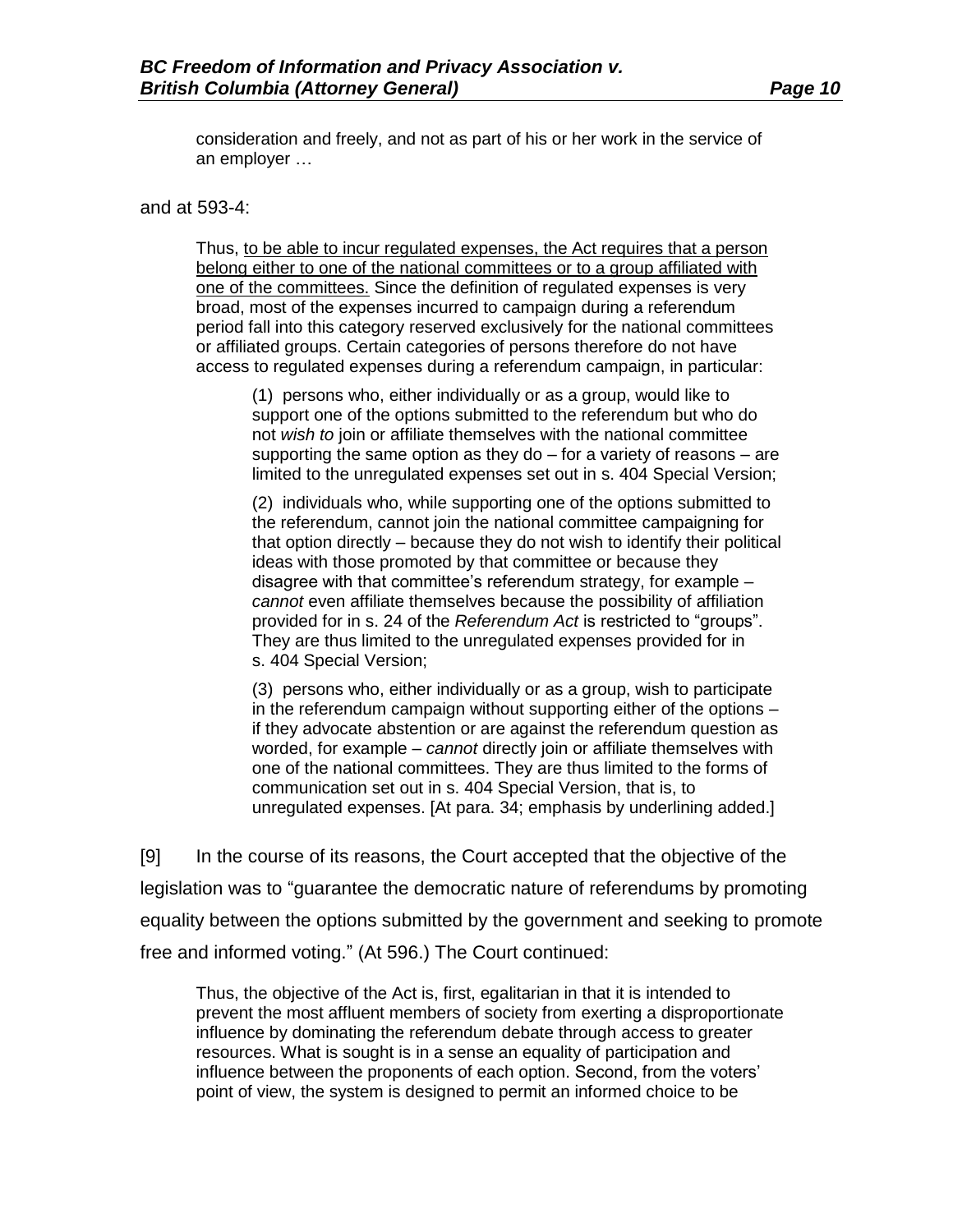made by ensuring that some positions are not buried by others. Finally, as a related point, the system is designed to preserve the confidence of the electorate in a democratic process that it knows will not be dominated by the power of money. [At 596-7.]

The Court found this to be a "highly laudable" objective of pressing and substantial importance in a democratic society. (At 597.)

[10] Under the rubric of "rational connection" – the first part of the "*Oakes*" proportionality test – the Court described at some length the Lortie Commission's report. The Court summarized the "equality model" of electoral reform advocated by the Commission thus:

The Lortie Commission pointed out that expenses incurred in an election campaign – advertising, for example – have a considerable impact on the outcome of the vote (Lortie Commission, *supra*, at pp. 324 and 339; testimony of Professor Peter Aucoin, Case on Appeal, at pp. 36-37, 94 and 131). It recognized that spending limits are essential to ensure the primacy of the principle of fairness in democratic elections. The principle of electoral fairness flows directly from a principle entrenched in the Constitution: that of the political equality of citizens. If the principle of fairness in the political sphere is to be preserved, it cannot be presumed that all persons have the same financial resources to communicate with the electorate (Lortie Commission, *supra*, at p. 324). To ensure a right of equal participation in democratic government, laws limiting spending are needed to preserve the equality of democratic rights and ensure that one person's exercise of the freedom to spend does not hinder the communication opportunities of others. Owing to the competitive nature of elections, such spending limits are necessary to prevent the most affluent from monopolizing election discourse and consequently depriving their opponents of a reasonable opportunity to speak and be heard. Spending limits are also necessary to guarantee the right of electors to be adequately informed of all the political positions advanced by the candidates and by the various political parties. Thus, the principle of fairness presupposes that certain rights or freedoms can legitimately be restricted in the name of a healthy electoral democracy (Lortie Commission, *supra*, at p. 323). Elections are fair and equitable only if all citizens are reasonably informed of all the possible choices and if parties and candidates are given a reasonable opportunity to present their positions so that election discourse is not dominated by those with access to greater financial resources (Lortie Commission, *supra*, at p. 324). It should also be noted that 93 percent of the respondents to a national survey conducted by the Lortie Commission supported limits on spending by political parties (Lortie Commission, *supra*, at p. 334). This high percentage shows that the majority of Canadians agree with limiting election spending in order to promote fairness as a fundamental value of democracy.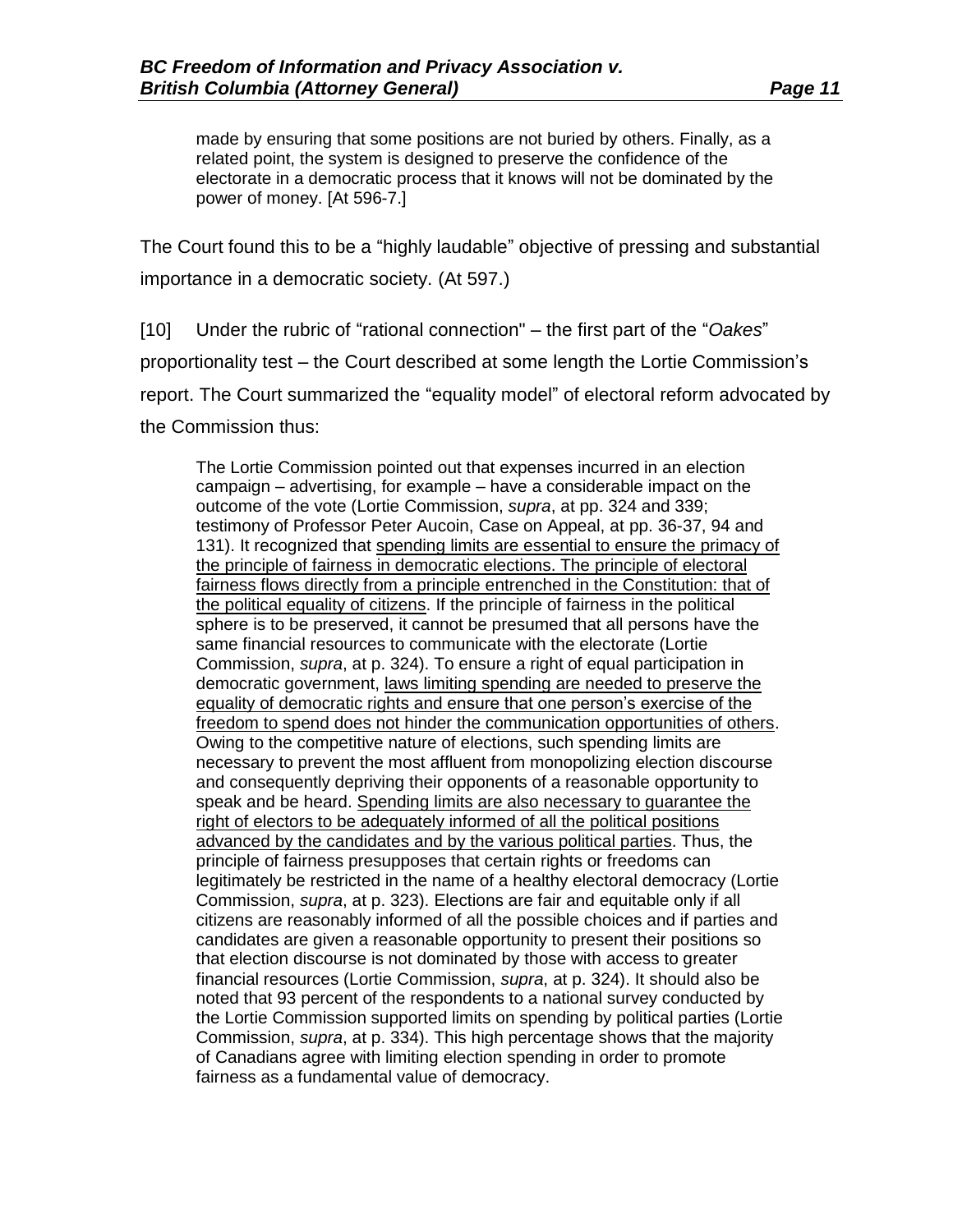For spending limits to be fully effective, they must apply to all possible election expenses, including those of independent individuals and groups. According to the Lortie Commission, the definition of election expenses must be sufficiently broad to include the cost of any goods and services used during an election campaign to promote or oppose, directly or indirectly, a candidate or political party (Lortie Commission, *supra*, at pp. 339-41). Thus, such expenses should include not only those incurred by political parties and candidates, but also those incurred by independent individuals and groups unrelated to the parties and candidates (Lortie Commission, *supra*, at p. 339).

The actions of independent individuals and groups can directly or indirectly support one of the parties or candidates, thereby resulting in an imbalance in the financial resources each candidate or political party is permitted. …

Independent spending could very well have the effect of directly or indirectly promoting one candidate or political party to the detriment of the others; the purpose of limits on spending by independent individuals and groups is to prevent their advertising or other expenditures from having a disproportionate influence on the vote (Lortie Commission, *supra*, at pp. 339 40 and 354). [At 598-601; emphasis added.]

[11] Ultimately, however, the Court in *Libman* found that the spending prohibitions imposed on unaffiliated persons by the Quebec legislation did not meet the minimal impairment test "in the case of individuals and groups who can neither join the national committees nor participate in the affiliation system." It noted that there were "better alternative solutions" to the problem, including the Lortie Commission's recommendations on limiting third party expenses. (At 618.) The Court explained:

To guarantee the operation of the system of election spending limits, the Lortie Commission recommended, *inter alia*, that groups and individuals not connected with a political party or candidate (independents) be prohibited from incurring election expenses exceeding \$1000 and from pooling these amounts (Lortie Commission, *supra*, at pp. 350-56). This recommendation made it possible for all practical purposes to ensure that the balance in the financial resources of the parties and candidates was respected without radically restricting the freedom of expression of independents. By allowing a certain amount without limits on how it was to be used, the Commission ensured that independents would be able to assert their points of view and that they would have some leeway in choosing forms of expression. Furthermore, by allowing a relatively low amount and prohibiting pooling, the Commission removed the temptation for parties or organizations of candidates to split into small groups in order to multiply and thus increase the limits imposed on their campaigns by the *Canada Elections Act*. [At 618; emphasis added.]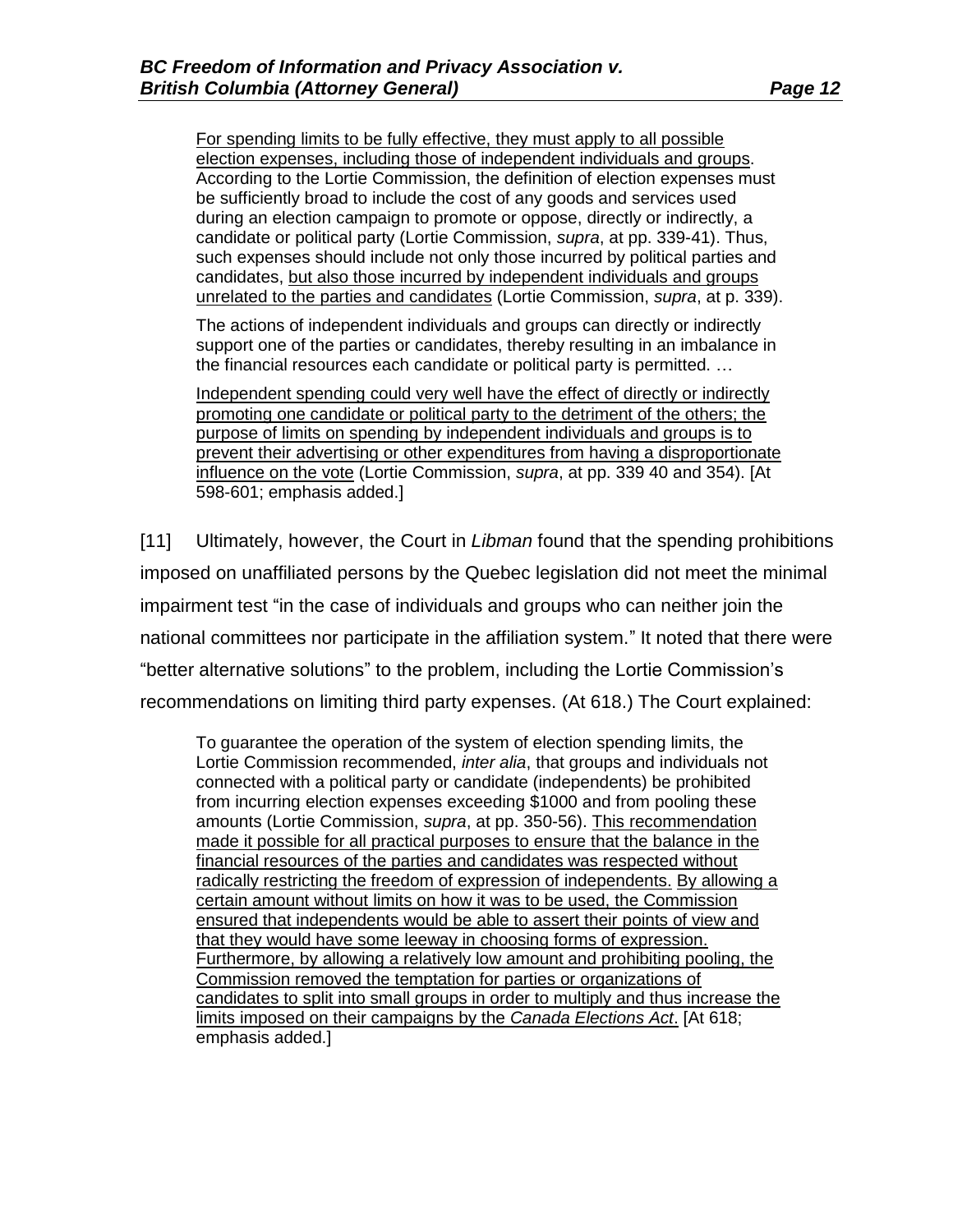[12] This approach had, the Court noted, been adopted by Parliament in enacting the *Canada Elections Act* in force at the time, s. 259.1 of which prohibited the

incurring of advertising expenses in excess of \$1,000 during a campaign. The Court continued:

By virtue of this exception, individuals and groups who can neither join nor affiliate themselves with the national committees would be entitled to a minimum amount that they would be able to spend as they saw fit in order to communicate their positions. In our view, this alternative would result in a more acceptable balance between absolute individual freedom of expression and equality of expression between proponents of the various options. It is not up to this Court to decide what amount should be allowed. Should the legislature adopt this alternative, it will have to set the amount. Nevertheless, it might be thought that the amount of \$1000 proposed by the Lortie Commission in the Canadian election context is not necessarily appropriate in the context of a Quebec referendum. The appropriate amount will have to be fair while being small enough to be consistent with the objective of the Act. [At para. 620; emphasis added.]

[13] By the time *Harper* reached the Supreme Court of Canada, the Federal Act prohibited third parties from incurring election advertising expenses of more than \$150,000 during an election period, of which not more than \$3,000 could be incurred to promote the election of a candidate in a given electoral district (s. 350). Section 351 prohibited third parties from circumventing, or attempting to circumvent, the foregoing limits in any manner. Section 352 required that third parties identify themselves in any election advertising and indicate their authorization thereof; and s. 353(1) required that third parties register immediately after incurring election advertising expenses of \$500 or more, and prohibited them from registering before the issuance of the writ. The registration requirements were similar to those of the BC Act, including a provision requiring any third party incurring expenses of \$5,000 or more to appoint an auditor. (Section 355(1)).

[14] While the dissenting judges in *Harper* (Chief Justice McLachlan, Major and Binnie JJ.) were of the view that the legislation was an "overreaction to a nonexistent problem" (para. 34), the majority again strongly endorsed the egalitarian model of electoral reform. The majority of the Court, *per* Bastarache J., observed: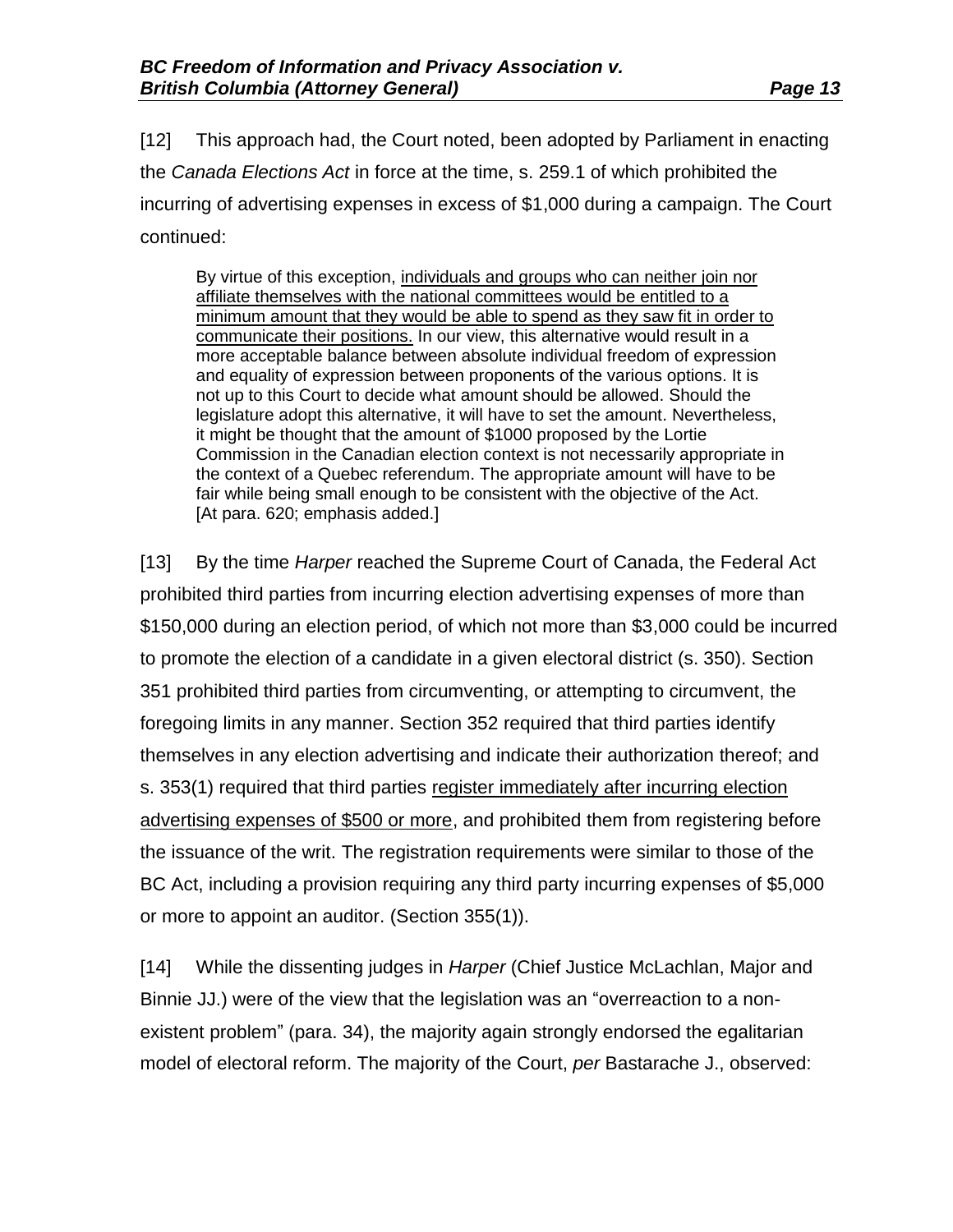… The regime is clearly structured on the egalitarian model of elections. The overarching objective of the regime is to promote electoral fairness by creating equality in the political discourse. The regime promotes the equal dissemination of points of view by limiting the election advertising of third parties who, as this Court has recognized, are important and influential participants in the electoral process. The advancement of equality and fairness in elections ultimately encourages public confidence in the electoral system. Thus, broadly speaking, the third party election advertising regime is consistent with an egalitarian conception of elections and the principles endorsed by this Court in *Libman*. [At para. 63.]

[15] The majority found that the objectives of the Federal Act were pressing and substantial even though both the harm sought to be remedied and the legislative solution were difficult to measure scientifically. The Lortie Commission had reported that unlimited third party advertising could undermine election fairness in several ways, including by eroding the confidence of the Canadian electorate "who perceive the electoral process as being dominated by the wealthy." The majority of the Court in *Harper* agreed:

This harm is difficult, if not impossible, to measure because of the subtle ways in which advertising influences human behaviour; the influence of other factors such as the media and polls; and the multitude of issues, candidates and independent parties involved in the electoral process. In light of these difficulties, logic and reason assisted by some social science evidence is sufficient proof of the harm that Parliament seeks to remedy. [At para. 79.]

[16] The Court also acknowledged there was no evidence that third party advertisers in Canada were seeking to be manipulative, to smear political candidates or to engage in other non-political discourse. Nevertheless, the majority said, the danger of such possibilities warranted "some deference to the means chosen by Parliament." (Para. 85.) Bastarache J. continued:

Under the egalitarian model of elections, Parliament must balance the rights and privileges of the participants in the electoral process: candidates, political parties, third parties and voters. Advertising expense limits may restrict free expression to ensure that participants are able to meaningfully participate in the electoral process. For candidates, political parties and third parties, meaningful participation means the ability to inform voters of their position. For voters, meaningful participation means the ability to hear and weigh many points of view. The difficulties of striking this balance are evident. Given the right of Parliament to choose Canada's electoral model and the nuances inherent in implementing this model, the court must approach the justification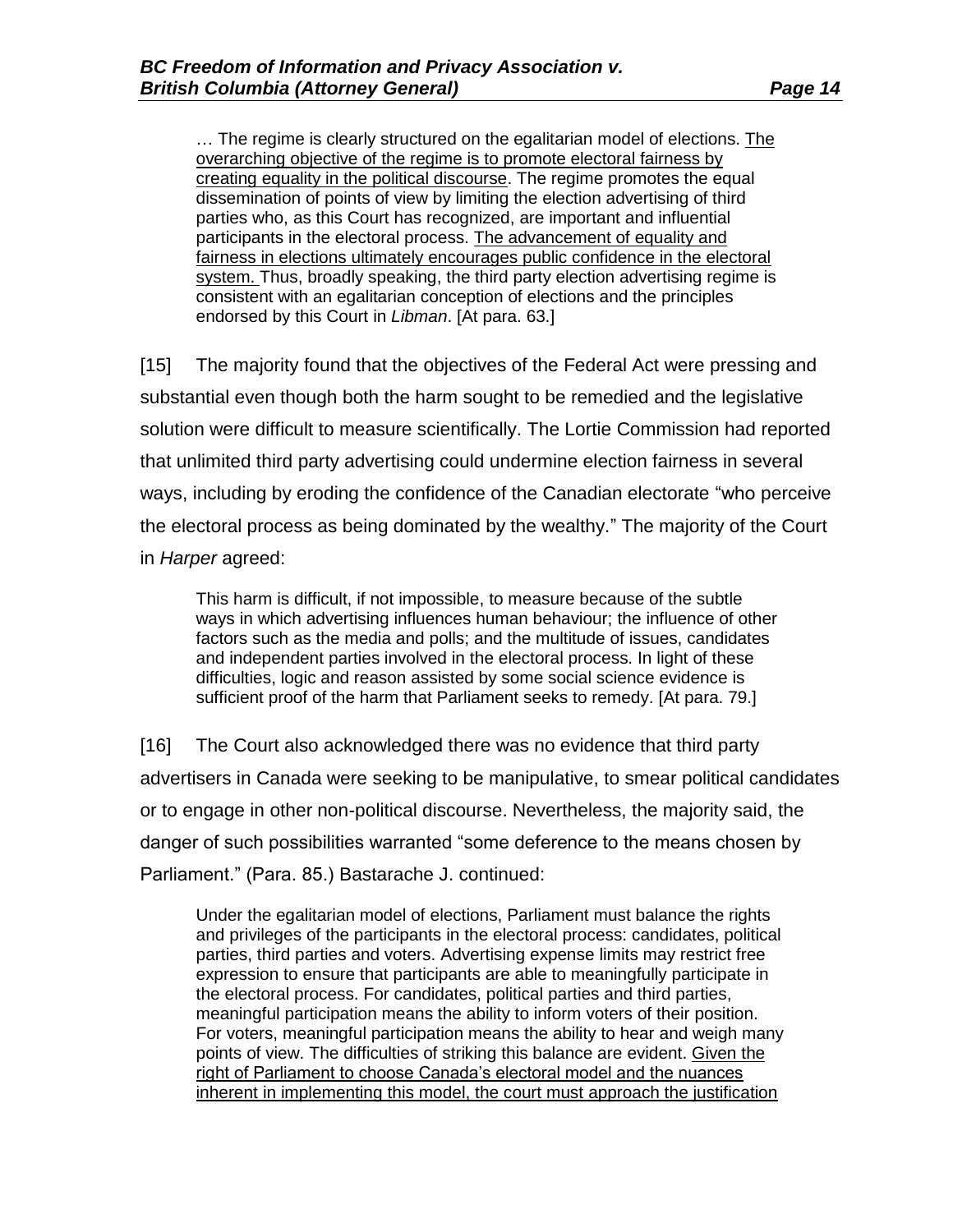analysis with deference. The lower courts erred in failing to do so…. In the end, the electoral system, which regulates many aspects of an election, including its duration and the control and reimbursement of expenses, reflects a political choice, the details of which are better left to Parliament.

On balance, the contextual factors favour a deferential approach to Parliament in determining whether the third party advertising expense limits are demonstrably justified in a free and democratic society. Given the difficulties in measuring this harm, a reasoned apprehension that the absence of third party election advertising limits will lead to electoral unfairness is sufficient. [At paras. 87-8.]

[17] After finding a rational connection between the infringement and the benefits sought to be advanced by the Federal Act (see paras. 104-109), Bastarache J. turned to the question of minimal impairment at para. 110. He emphasized that because the definition of "election advertising" in s. 319 applied only to advertising associated with a candidate or party, s. 350 permitted third parties to "partake in an unlimited advertising campaign" where the advertising was not so associated. (Para. 114.). In his analysis, the \$3,000 and \$150,000 limits on election advertising were "high enough to allow third parties to engage in a significant amount of low cost forms of advertising such as computer generated posters or leaflets or the creation of a 1-800 number …". As well, the definition of "election advertising" in s. 319 did not apply to many other forms of communication such as debates, speeches, columns, letters and commentary, the news and the Internet. (Similar exceptions are made in the BC Act: see s. 228 and B.C. Reg. 329/2008.)

[18] Ultimately, although one could conceive of less impairing limits – the \$3,000 and \$150,000 limits stated in s. 350 could be increased, for example – the provision was found to satisfy the minimal impairment test. The majority emphasized the objectives of the provision:

… The limits allow third parties to inform the electorate of their message in a manner that will not overwhelm candidates, political parties or other third parties. The limits preclude the voices of the wealthy from dominating the political discourse, thereby allowing more voices to be heard. The limits allow for meaningful participation in the electoral process and encourage informed voting. The limits promote a free and democratic society. [At para. 118.]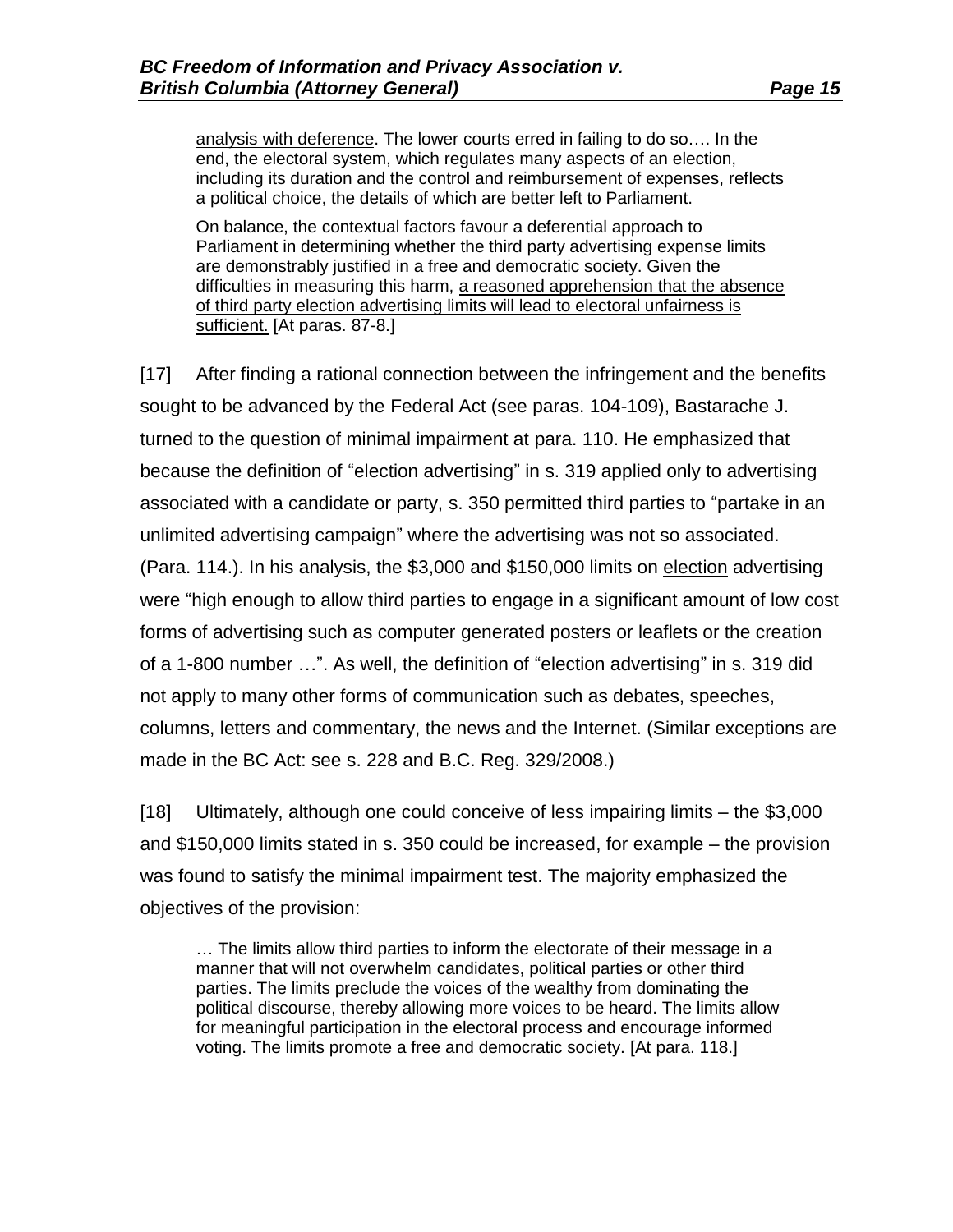The deleterious effects of s. 350 were also found to be outweighed by its salutary effects: see paras. 119-121. In so holding, the majority cited the Court's suggestion at para. 84 of *Libman* that protecting the fairness of referendum campaigns will necessarily involve "certain restrictions" on freedom of expression.

[19] At para. 136, the majority in *Harper* turned to consider the attribution, registration and disclosure requirements applicable to third parties, namely ss. 352– 7, 359, 360 and 362. (Again, these are similar to ss. 228 – 250 of the BC Act.) Since these were interdependent, the majority said, their constitutionality fell to be determined together. (Para. 137.) Bastarache J. characterized the objectives of this set of provisions thus:

The attribution, registration and disclosure provisions advance two objectives: first, the proper implementation and enforcement of the third party election advertising limits; second, to provide voters with relevant election information. As discussed, the former is a pressing and substantial objective. To adopt election advertising limits and not provide for a mechanism of implementation and enforcement would be nonsensical. Failure to do so would jeopardize public confidence in the electoral system. The latter objective enhances a *Charter* value, informed voting, and is also a pressing and substantial objective. [At para. 142; emphasis added.]

[20] The majority found that the requirements were rationally connected to the enforcement of the election advertising regime and added transparency to the electoral process (paras. 143-4) and that they were minimally impairing in that they varied depending on the amount spent on election advertising; the personal information required of contributors was "minimal"; and even the appointment of a financial agent or auditor was not "overly onerous". In summary, the majority concluded:

The salutary effects of the impugned measures outweigh the deleterious effects. The attribution, registration and disclosure requirements facilitate the implementation and enforcement of the third party election advertising scheme. By increasing the transparency and accountability of the electoral process, they discourage circumvention of the third party limits and enhance the confidence Canadians have in their electoral system. The deleterious effects, by contrast, are minimal. The burden is certainly not as onerous as the respondent alleges. There is no evidence that a contributor has been discouraged from contributing to a third party or that a third party has been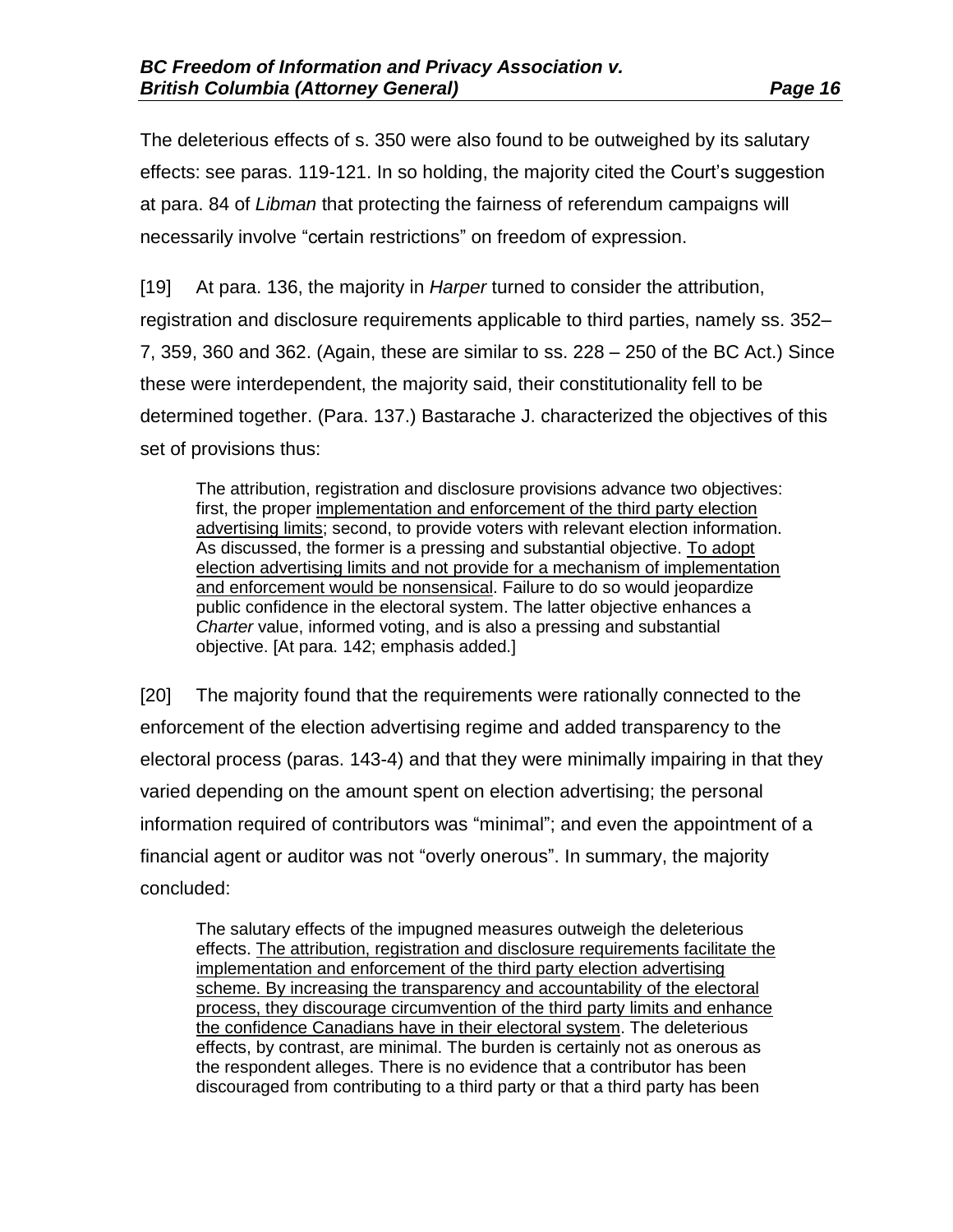discouraged from engaging in electoral advertising because of the reporting requirements. [At para. 146; emphasis added.]

[21] The dissenting justices in *Harper* also found that the registration requirements were justified under s. 1. In their words:

These requirements, variously found in ss. 352 to 357, 359, 360 and 362 of the *Canada Elections Act*, are not keyed to the citizen election spending limits in s. 350. Requiring citizens to register with the Chief Electoral Officer, selfidentify on advertisements, and disclose their adherents and the nature of their expenditures serves the interests of transparency and an informed vote in the political process. We agree with Bastarache J. that the infringement that these provisions work on the freedom of expression is saved by s. 1. [At para. 48.]

### *The Case at Bar*

### *Evidence Before the Trial Judge*

[22] There was no royal commission report or social science evidence before the trial judge in this case. There were two affidavits of note, one of Mr. Gogolek, the executive director of FIPA; and one of Ms. Western, the Deputy Chief Electoral Officer. Mr. Gogolek appended to his affidavit a copy of the report of the Chief Electoral Officer of British Columbia, Mr. Neufeld, to the Legislature, issued in April 2010. At p. 16, the CEO had stated:

Election advertising rules do not distinguish between those sponsors conducting full media campaigns and individuals who post handwritten signs in their apartment windows. The *Election Act* does not establish a threshold for registration, resulting in all advertising sponsors being required to register and display disclosure information – including individuals with a simple handmade sign in their window. The *Canada Elections Act* only requires registration by those who sponsor election advertising with a value of \$500 or more. Having a consistent registration threshold would prevent the considerable confusion and administrative burden that currently exists. [Emphasis added.]

[23] Also attached to Mr. Gogolek's affidavit was a chart showing current election finance provisions in other Canadian jurisdictions, and a copy of a report entitled *Election Chill Effect: The Impact of BC's New Third Party Advertising Rules on Social Movement Groups*, by S. Daub and H. Whiteside, published by the Canadian Centre for Policy Alternatives, the BC Civil Liberties Association (an intervenor in this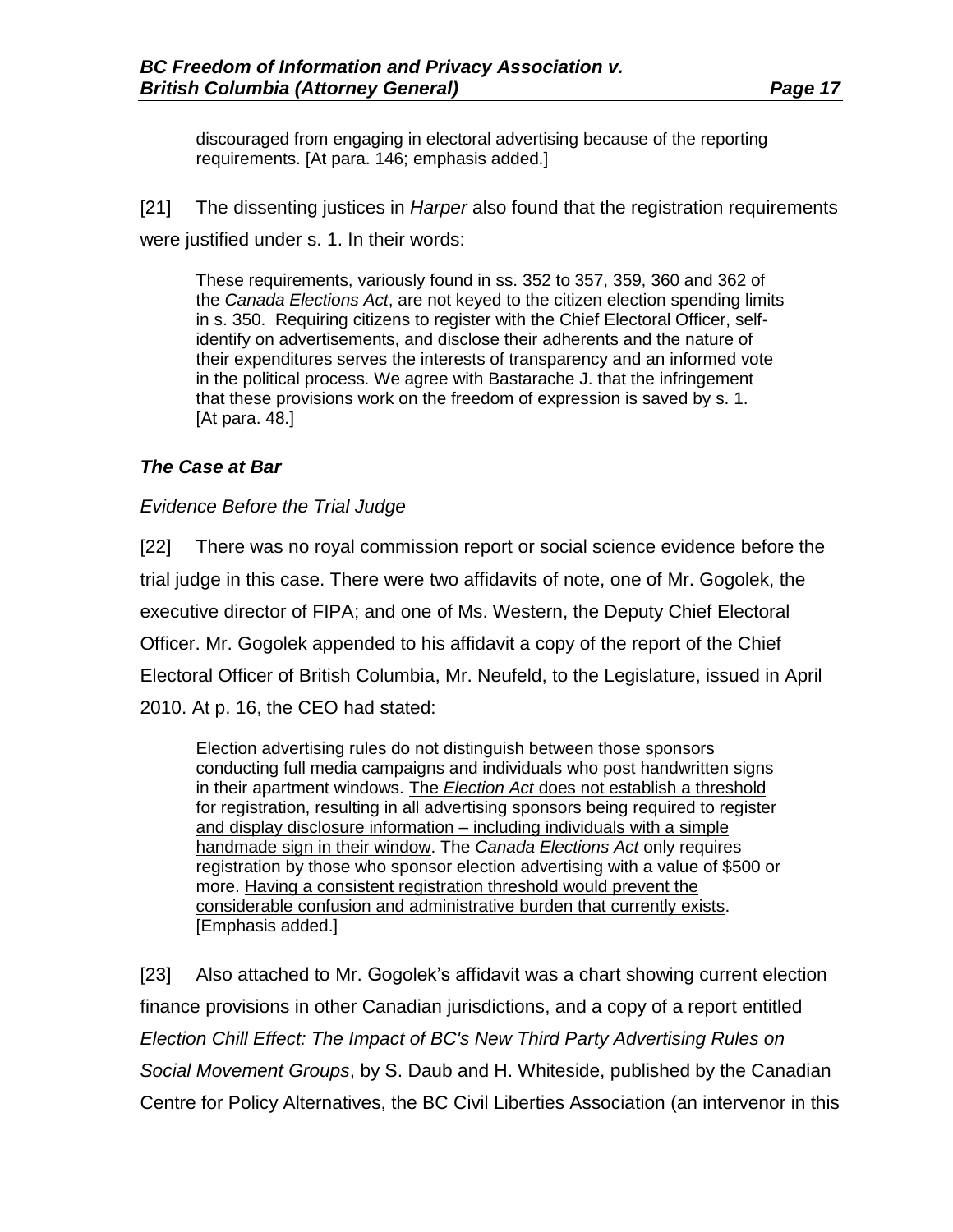court) and FIPA. One of its themes was that the very groups that could have benefited from caps on election advertising, i.e., "small spenders", were overregulated by the BC Act, especially given the inclusion of volunteer labour in the definition of "advertising expenses". Various groups working primarily on behalf of vulnerable populations such as children, low-income families, the homeless, marginalized women and others were said to be "deeply uncomfortable with legislation that transformed their work into the crass purchase of influence" – a statement I find puzzling. Similar discomfort had been expressed, the report stated, by participants from environmental sustainability and conservation groups.

[24] Ms. Western's affidavit described the role of Elections BC as a non-partisan, independent office of the Legislature, responsible for administering the electoral process for provincial general elections and by-elections. She described the workings of ss. 239 and 240 of the BC Act and how the information required in an application for registration is used:

The registration provisions were enacted as part of a complete repeal and replacement of the *Election Act* in 1995. The general election in 1996 was the first election administered under the new legislative regime and the public was not provided with a lot of information about the changes, including the newly enacted requirement to register before sponsoring election advertising. As a result, there were a lot of individuals and organizations who engaged in election advertising without having registered first, which created some public anger. Elections BC dealt with those issues on an administrative level by contacting the individuals and organizations in order to explain the new rules, including the requirement to register and include an authorization statement on most advertising. For the most part, the individuals and organizations complied.

Since that time, Elections BC has followed the same basic process for dealing with complaints about apparently unregistered, unauthorized or improper advertising. Upon receipt of a complaint, Elections BC asks the complainant to check the advertising again and to provide Elections BC with a copy of the advertising (or its location, if sending a copy is not practical). Once Elections BC has reviewed the advertising, and determined whether the sponsor is unregistered, or perhaps has registered but simply omitted the required authorization statement, Elections BC will attempt to contact the individual or organization to explain the rules and ask the sponsor to register, to add the authorization statement to the advertising, or to address any other concern (such as placement of the advertising).

If the sponsor is registered, and the advertising indicates who is sponsoring it, Elections BC will have access to their contact information and can contact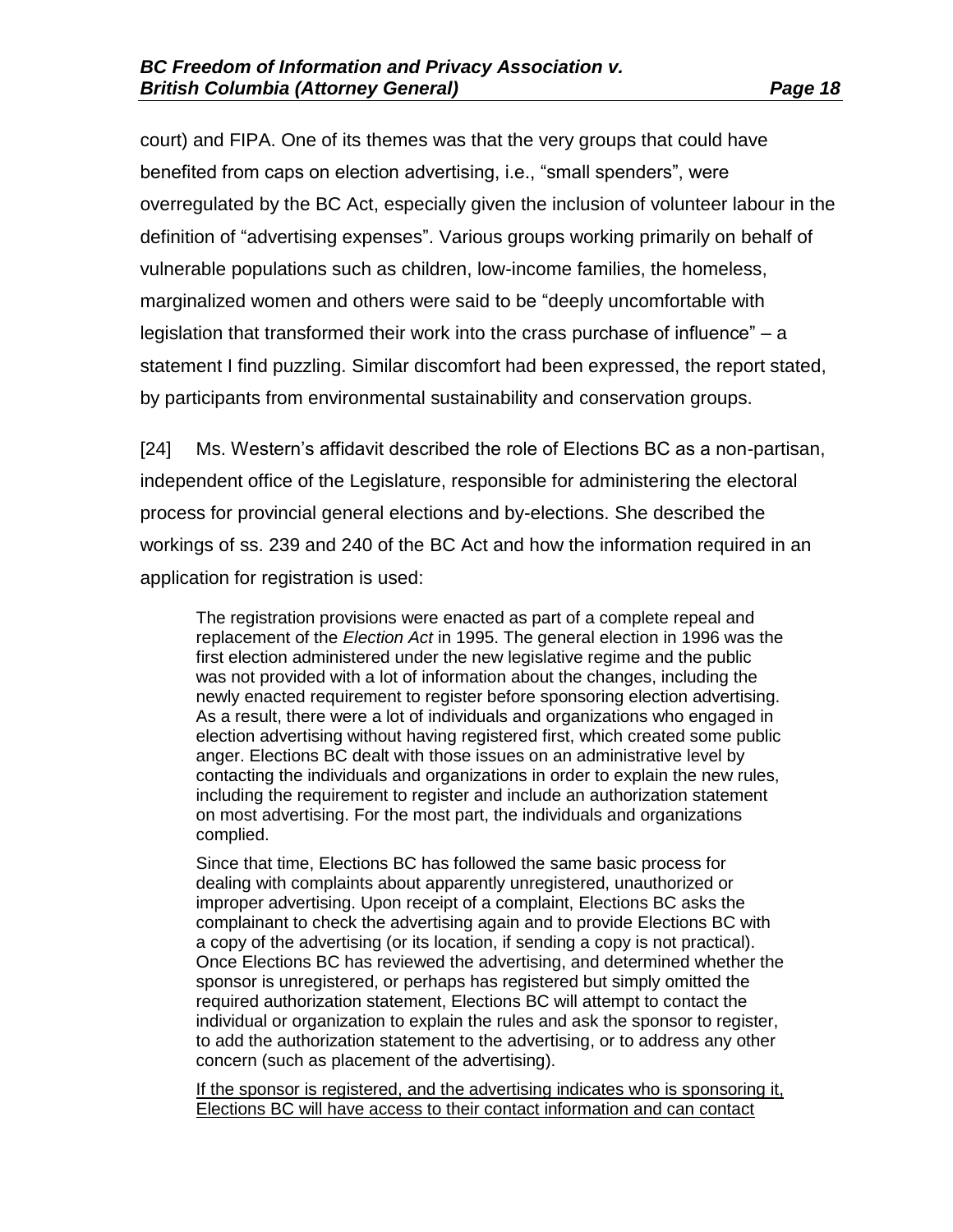them in order to explain the rules and seek compliance. If the sponsor is not registered, or the advertising does not indicate who is behind it, Elections BC uses other methods to attempt to determine who to contact, including going through the media source, such as the newspaper or radio, running the advertising.

Since the provision was enacted in 1995, no individual or organization has been fined for not having registered before sponsoring election advertising.

Elections BC uses the registration information primarily as contact information, to enable Elections BC to communicate with sponsors to advise them of, and ensure they understand, the rules, including any changes and what they must file, and to provide new guidelines or information to assist sponsors in complying with the rules. By way of example, Elections BC used the registration information to advise election advertising sponsors of the information sessions arranged by Elections BC during the 2013 election. Elections BC also uses the registration information to assist in responding to complaints and questions.

Elections BC posts the list of registered sponsors on its website, so that the public is aware of who is registered to sponsor election advertising. The public has also used the list of registered sponsors in making complaints to Elections BC, by identifying advertising from unregistered sponsors, or advertising from a registered sponsor that does not comply with certain election advertising rules. If media are asked to conduct election advertising by an unregistered sponsor, they can contact Elections BC and ask for assistance to explain the requirement to register to the sponsor. [At paras. 23-8; emphasis added.]

[25] Ms. Western also referred to the CEO's report to the Legislature dated April 2010 which, as we have seen, recommended that third party registration not be required unless the value of election advertising undertaken was \$500 or more. This recommendation was repeated in a report of Elections BC in 2011.

### *The Trial Judge's Analysis*

[26] Mr. Justice Cohen carried out a detailed and thoughtful description of the legislative history of s. 239, the financing and advertising restrictions in the BC Act, the registration process, the law with respect to freedom of expression under 2(*b*) of the *Charter* and the well-known *Oakes* tests for justification under s. 1. He also reviewed the previous constitutional challenges to registration requirements in *Libman*, *Harper* and *United Steelworkers of America, Local 7649 v. Quebec (Chief Electoral Officer)* 2011 QCCA 1043. In the latter case, the Court of Appeal upheld provisions of the *Quebec Election Act* which "essentially prohibit[ed] third parties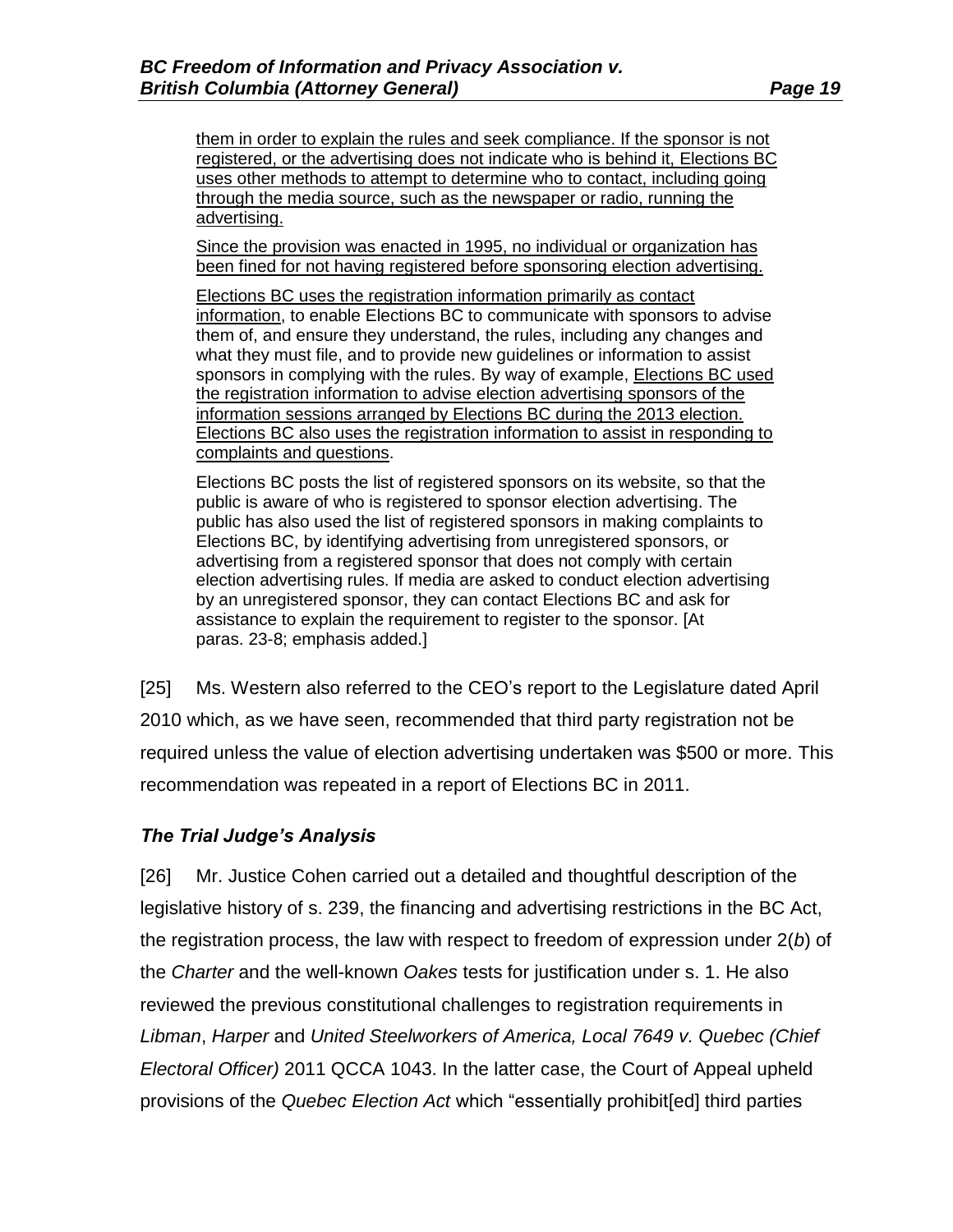from incurring any 'election expenses' during an election campaign." (Para. 63.) With respect to minimal impairment, Cohen J. cited passages in which the Court of Appeal had rejected the proposition that as soon as there exists a "solution elsewhere that is less restrictive than that existing under the Quebec legislation, [the] legislation becomes by that fact, too restrictive". The Court in *United Steelworkers* continued:

… This type of reasoning by degrees risks depriving legislators of legitimacy in the choices they make, choices that the appellants considered unreasonable, while the questions raised concern choices that are purely political. In other words, for a measure to be minimally intrusive, no law enacted in another jurisdiction may constitute a relaxation in relation to *Quebec's Election Act*. [At para. 45; quoted at para. 65 of the trial judge's reasons in this case.]

The Court concluded that the impairment of s. 2(b) rights constituted by the impugned provisions was minimal "because it is reasonable from the standpoint of the objective sought, because everyone is treated in the same way, without regard for financial means or ideals, with voters remaining essential to the electoral process and any member of the FTQ retaining the right to contribute in his or her own name to elections funds and to the electoral discourse." (At para. 49.)

[27] After noting some of the American jurisprudence at paras. 70–79, Cohen J. in case at bar then described FIPA's argument, which he summarized as follows:

In summary, the plaintiff states that, in light of (a) the lack of s. 1 evidence presented by the Attorney General, (b) the recommendation of the CEO and the affidavit of Ms. Western, (c) the legislation across Canada containing minimum expenditure thresholds for third party election advertising, and (d) the Supreme Court of Canada's endorsement in *Libman* of a minimum threshold as a means to ensure legislation is minimally impairing, the infringement on freedom of expression by s. 239 of the *Act* is not saved under s. 1 of the *Charter.*

Finally, the plaintiff makes submissions on what it views as the appropriate remedy. Drawing from *Libman*, and, in particular, the recommendations of the Lortie Commission discussed at paras. 77-81 therein, the plaintiff submits that a minimum expenditure threshold would strike an appropriate balance between absolute individual freedom of expression and equality of expression between the proponents of the various choices in an election. Specifically, the plaintiff proposes a declaration to the effect that registration not be required below a \$500 minimum threshold, which it says is the standard threshold in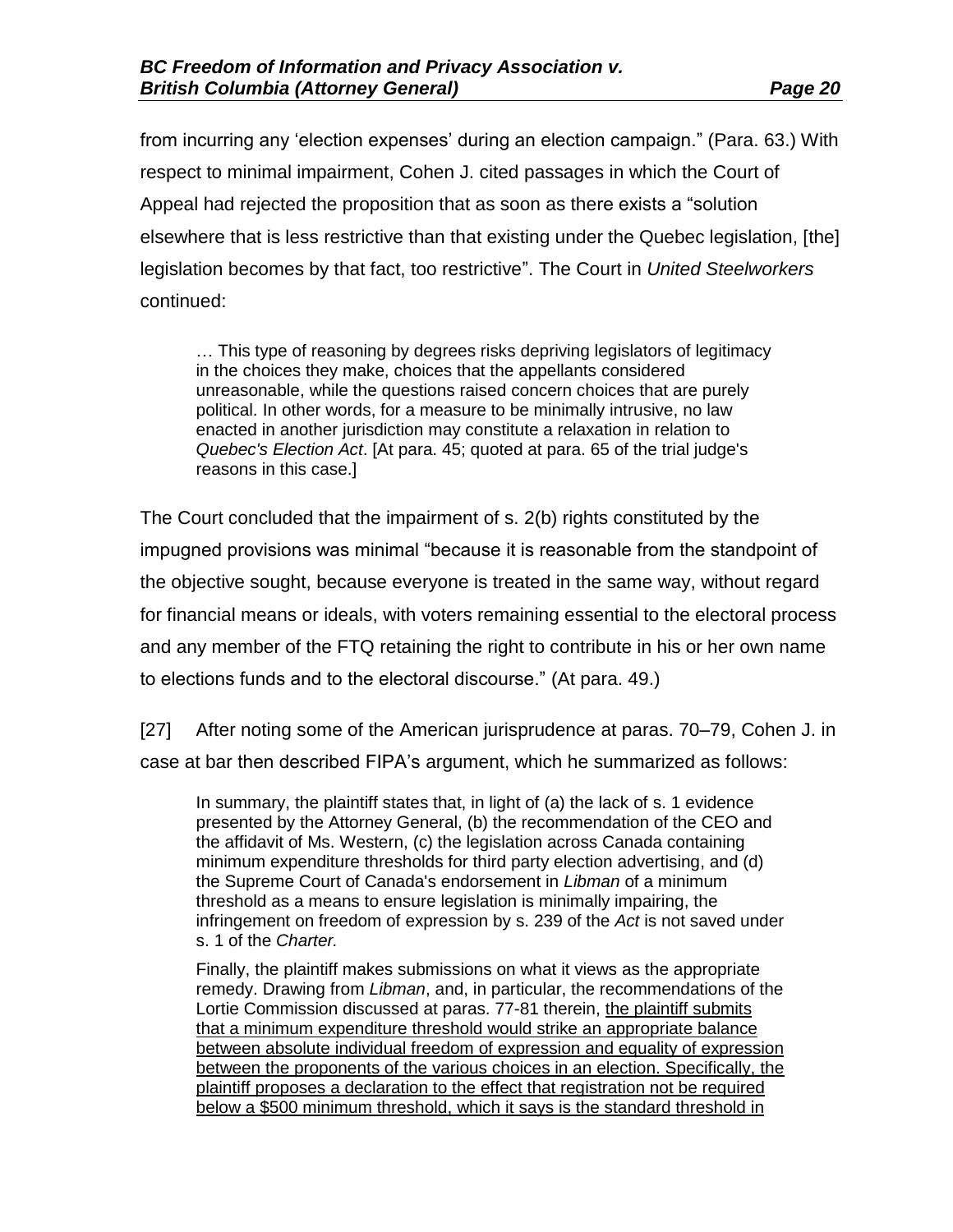most Canadian jurisdictions and is consistent with the recommendation of the CEO.

In the alternative, if the Court declines to specify the minimum expenditure threshold, the plaintiff submits that the appropriate remedy is to declare s. 239 invalid and allow the provincial Legislature to enact an appropriate threshold. [At paras. 91-3; emphasis added.]

[28] The Attorney General's argument was described beginning at para. 94 in connection with each of the four *Oakes* criteria. In the Attorney's submission, the registration requirement in s. 239 had the objective of promoting transparency and public accountability in the electoral process and thus encouraging an informed electorate. (Para. 106.) These goals, it was said, were "objectives to be simply accepted by the court".

[29] The Attorney argued that in some respects, the BC Act was less onerous with respect to third party advertisers than the Federal Act, where although there is a minimum spending threshold of \$500, third party advertisers must comply with more onerous requirements once that threshold is met. In any event, the Attorney contended, legislative choices made in other jurisdictions "can neither dictate nor constitutionally invalidate the choices made by the legislature in British Columbia." (Para. 110.) With respect to the balancing of beneficial and deleterious effects, it was said that the burden of registration was "trivial and insubstantial" and that the goals of the provision easily outweighed any costs.

[30] Finally, counsel submitted that the registration and disclosure provisions were qualitatively different and that the former do not limit speech, but serve "democratic objectives in promoting both transparency in the electoral process and an informed electorate." (Para. 112.)

### *The Trial Judge's Legal Analysis*

[31] Cohen J. noted at the outset that the Attorney General had conceded, correctly, that the "activity" at issue (i.e., requiring third party advertisers to register with the CEO) fell within s. 2(*b*) of the *Charter*. As he noted: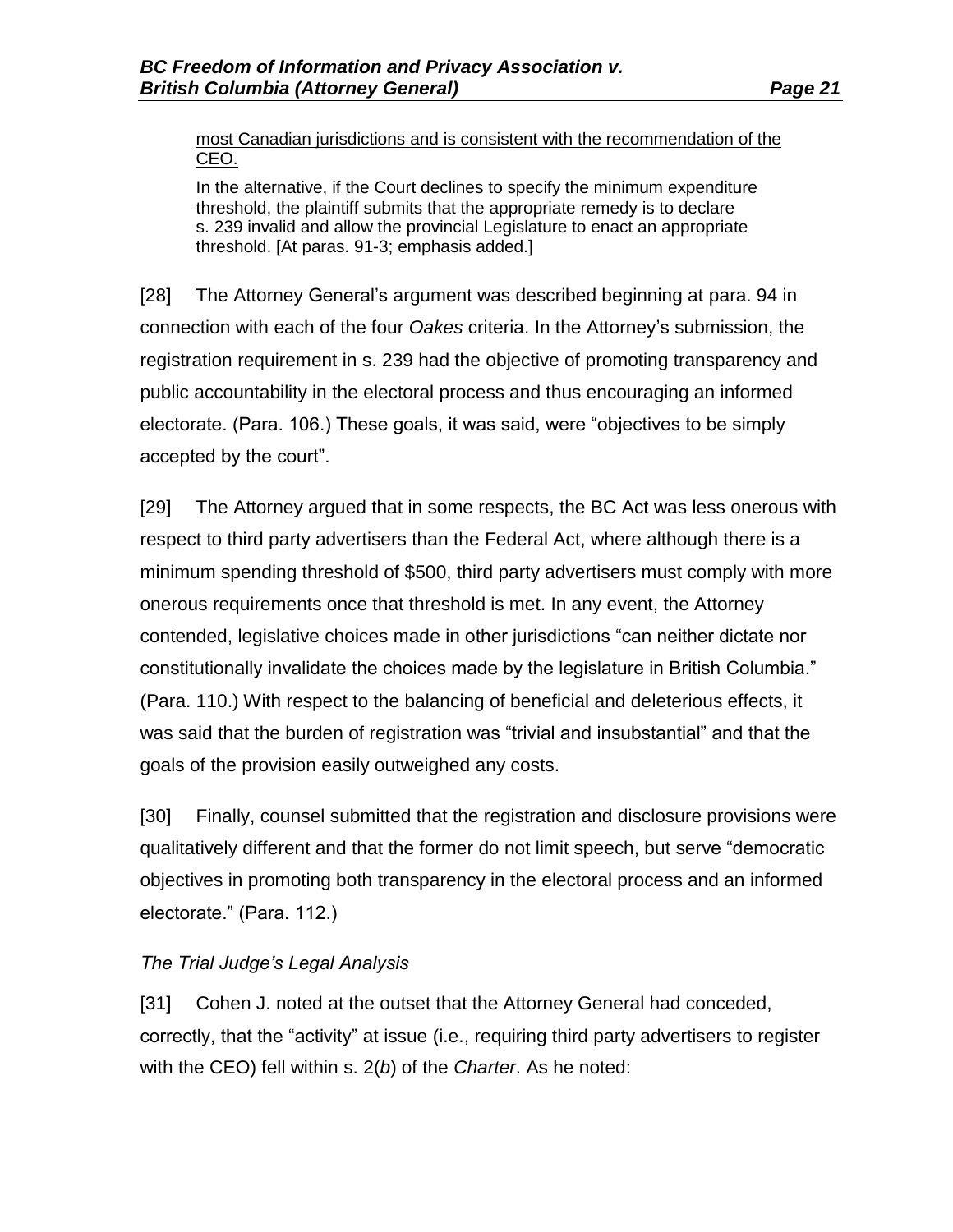The protection of political expression lies at the heart of the guarantee of freedom of expression, and third party advertising is clearly a form of political expression that enriches and broadens political discourse in a democratic society. In its regulation of third party advertising, the *Act* clearly falls within the sphere of conduct protected under s. 2(b). [At para. 114.]

[32] The trial judge accepted the Attorney's assertion that the purpose of s. 239 was not to restrict speech, but to "increase transparency, openness, and public accountability in the electoral process, and thus to promote an informed electorate." (Para. 116.) Its effect, however, was to infringe freedom of expression and in particular, to restrict spontaneous or unplanned advertising, thus infringing the value underpinning s. 2(b) of the *Charter*. He found that the registration requirement was not so trivial or insubstantial that it was unnecessary to proceed to s. 1 for justification. (Para. 124.)

[33] Turning to the s. 1 analysis, the trial judge also found that the objectives of s. 239 were "crucial to a free and democratic society, and thus sufficiently pressing and substantial to justify limiting a *Charter* right." (Citing *Pacific Press* at para. 78 and *Harper* at paras. 77 and 88.)

[34] With respect to the *Oakes* proportionality test, the judge found that the registration requirement for all third party election advertisers was rationally connected to the objectives of s. 239. In his words:

… The registration requirement under s. 239 increases transparency by allowing the CEO to receive notice and confirmation of which third parties are engaging in election advertising. In turn, third party sponsors can be identified and made known to the public, and contacted by Elections BC in case of a problem in compliance with the other advertising regulations. In this way, s. 239 facilitates openness and public accountability in the electoral process. Finally, by making verified information available to the public, s. 239 promotes an informed electorate, as those receiving the election advertising are able not only to hear the message it promotes, but to identify its source and make informed decisions as to the weight they will give it.

Section 239 operates in concert with s. 231 of the Act, which requires that the identity of a sponsor be disclosed on election advertising (a provision not challenged by the plaintiff). The added benefit of the requirement under s. 239 is obvious; that is, the registration process requires that the application include a name, contact information, signature, and solemn declaration on behalf of the registrant: s. 240. In this way, the identity of the registered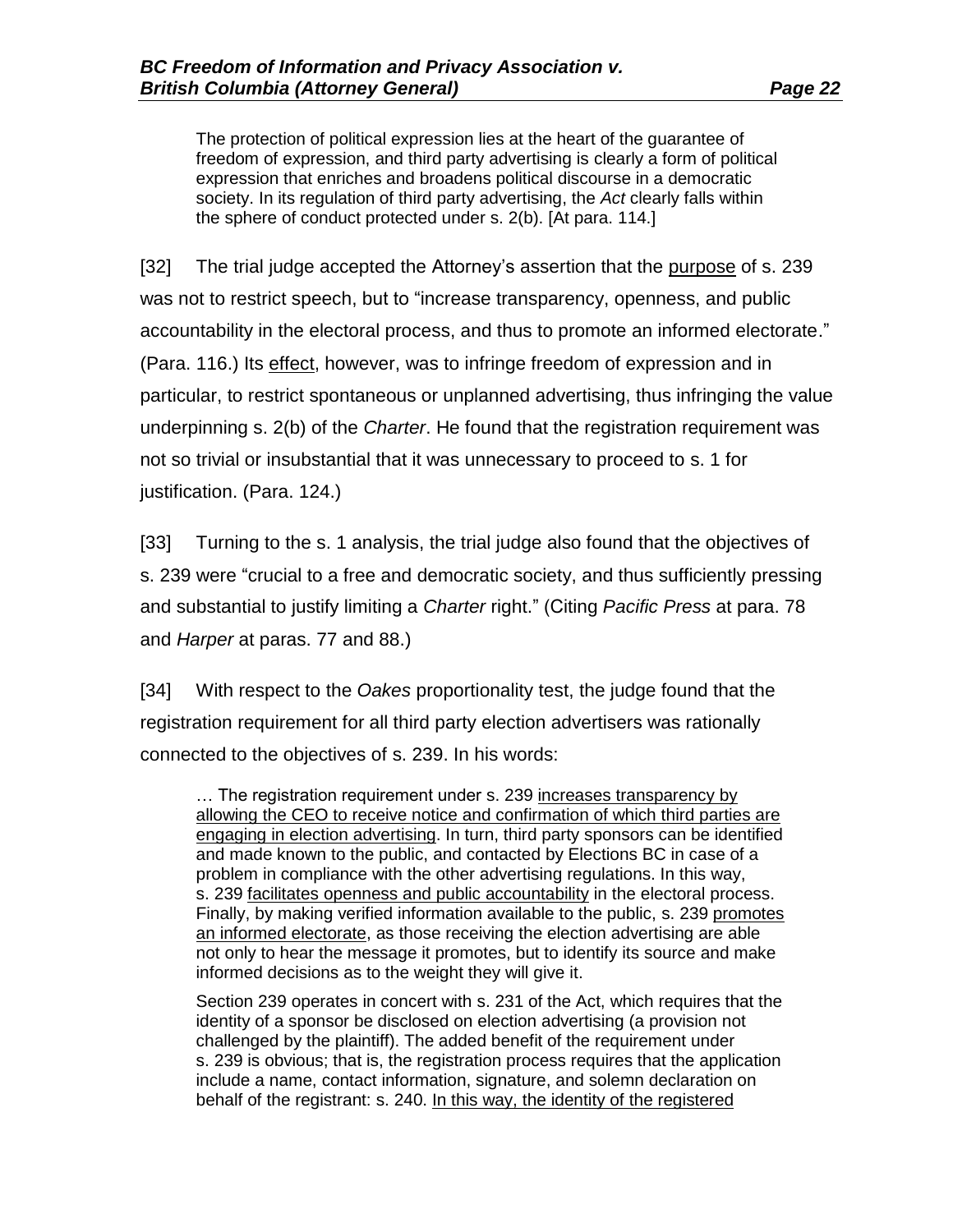advertiser is confirmed and verified and public accountability is better fostered. [At paras. 132-3; emphasis added.]

I did not understand FIPA to take issue with this proposition on appeal.

[35] On the topic of minimal impairment, FIPA had made two arguments – first that since other Canadian jurisdictions had enacted a minimum threshold for third party registration, the minimal impairment test could not be met; and second, an argument, based on Ms. Western's affidavit, that the registration information gathered under s. 239 is used only occasionally by Elections BC and thus could not justify the infringement of rights under s. 2(*b*). The first of these arguments was rejected, perhaps not surprisingly given the previous judicial authorities rejecting it: see *BCTF, supra, per* Ryan J.A. at para. 60; *United Steelworkers* at para. 45. The trial judge also rejected the second argument, reasoning that:

… The purpose of s. 239, as discussed above, includes transparency and accountability. That third parties are required to provide contact information in order to participate in election advertising promotes both these goals, even if most registrants are never contacted. [At para. 138.]

[36] Also under this rubric, the trial judge observed that the minimal impairment test is intended to assess whether the legislation in question falls along a "range" of reasonable alternatives given the legislative objectives, not to find the measure that impairs the least. As stated by McLachlin J. (as she then was) in *RJR–MacDonald Inc. v. Canada (Attorney General)* [1995] 3 S.C.R. 199:

As the second step in the proportionality analysis, the government must show that the measures at issue impair the right of free expression as little as reasonably possible in order to achieve the legislative objective. The impairment must be "minimal", that is, the law must be carefully tailored so that rights are impaired no more than necessary. The tailoring process seldom admits of perfection and the courts must accord some leeway to the legislator. If the law falls within a range of reasonable alternatives, the courts will not find it overbroad merely because they can conceive of an alternative which might better tailor objective to infringement: … On the other hand, if the government fails to explain why a significantly less intrusive and equally effective measure was not chosen, the law may fail. [At 342-3; emphasis added.]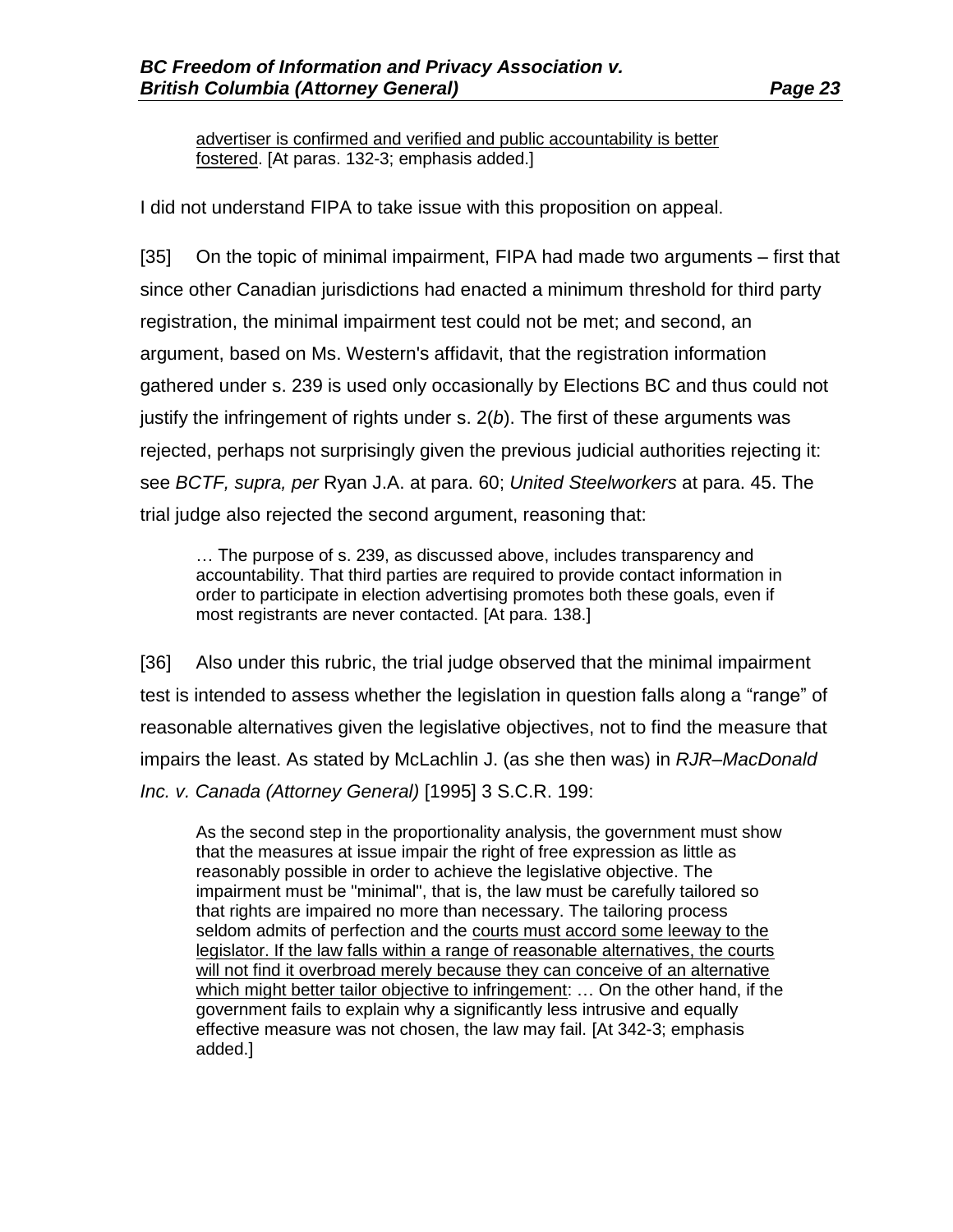Cohen J. found that s. 239 represented a "reasonable approach, within the spectrum of possible measures" in light of the stated legislative objectives. (Para.144).

[37] With respect to balancing the beneficial and deleterious effects of the registration requirement, the trial judge again observed that the main deleterious effect was the inhibition of "spontaneous political expression." He posited the example of a person who had a "sudden desire" to print and distribute pamphlets on an election issue during the campaign period. He emphasized that the plaintiff was not seeking to have s. 239 struck down in its entirety, but was seeking a declaration that registration need not be required below a \$500 floor. Was it better, he asked, that an individual who spends \$600 is compelled to register and to wait until registration is completed, while an individual who spends \$400 is not? (Para. 142.) In his analysis:

In my view, the Legislature has already enacted the threshold it sees as appropriate, in that any advertising, which constitutes "election advertising" under the *Act*, will trigger the requirement to register. It is not the role of the Court to substitute its own, or, indeed, the plaintiff's, view as to what would be an appropriate legislative provision. The role of the Court in this proceeding is to come to a conclusion as to whether s. 239, as written, is constitutionally valid, not to instruct as to whether the plaintiff's preferred measure would be more or less "proportionate" than the one currently in force.

In my view, the salutary effects of the impugned measure outweigh the deleterious effects. The most concerning impact of the registration requirement, in my view, is the restrictive effect on spontaneous political expression. The process of registering under the *Act*, on the other hand, requires providing minimal personal information and undergoing a minimal administrative inconvenience. The salutary effect of s. 239 is that it facilitates the implementation and enforcement of third party election advertising regulations, and, in turn, increases the transparency, openness, and accountability of British Columbia's electoral process, and promotes an informed electorate. [At paras.147-8; emphasis added.]

[38] In the result, the Court concluded that although s. 239 infringed the right to free expression under s. 2(*b*) of the *Charter*, it was demonstrably justified under s. 1. The Court dismissed FIPA's application for a declaration of invalidity.

## *On Appeal*

[39] In this court, the plaintiff asserted in its factum that the trial judge erred in: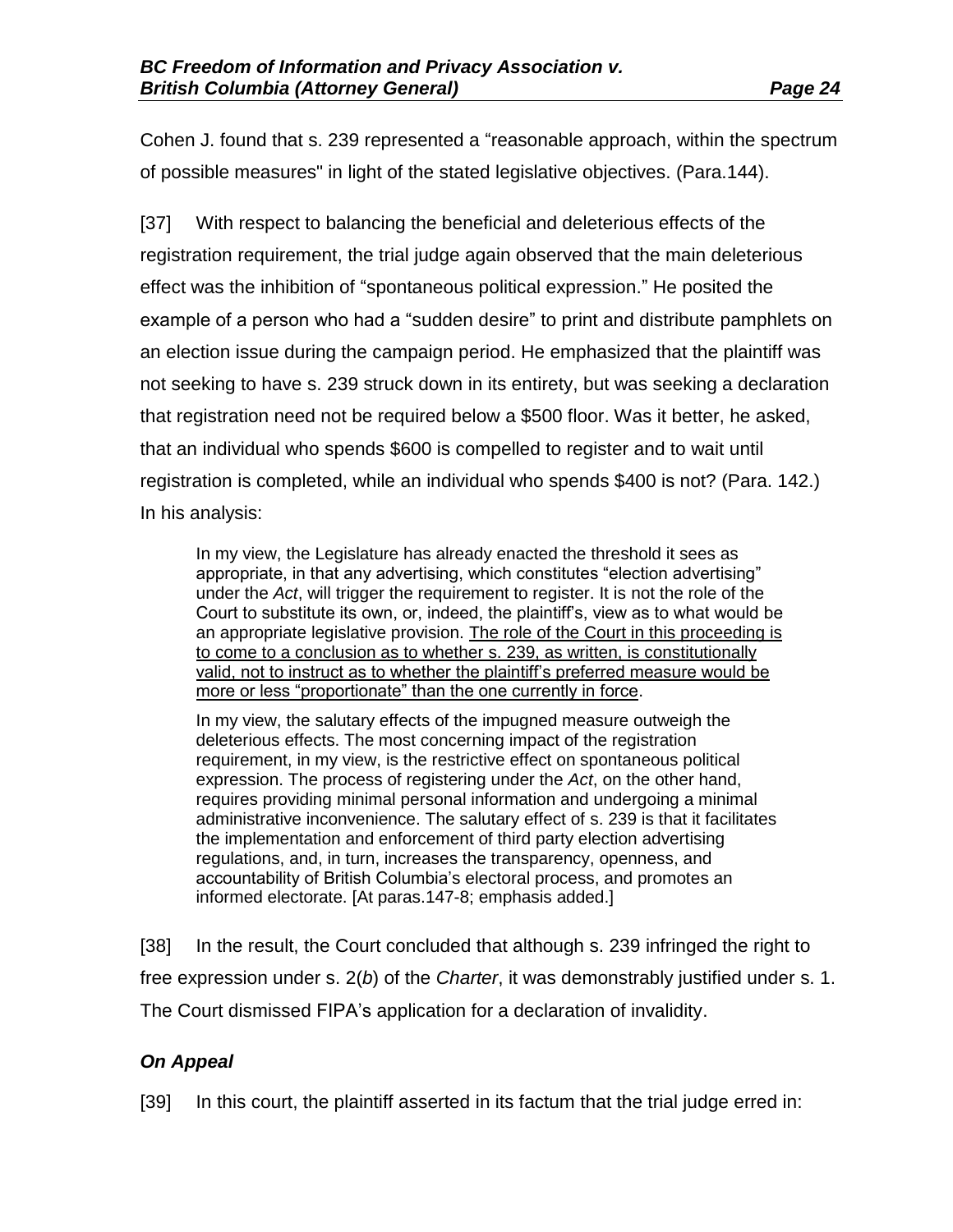expenses;

- a) his analysis under s. 1 of the *Charter* by failing to require AGBC to justify, with substantive evidence, the infringement in relation to individuals and organizations who incur less than \$500 in third party election advertising
- b) defining the purpose of s. 239 as "to increase transparency, openness and public accountability in the election process, and to promote an informed electorate" and also in finding that this purpose was pressing and substantial;
- c) finding that the infringement was otherwise proportionate under s. 1.

[40] The plaintiff also asserted that the trial judge erred in fact in the inferences he drew from the CEO's observation in his 2010 report that a \$500 floor would "prevent the considerable confusion and administrative burden that currently exists." Counsel submits that the Court committed a palpable and overriding error in declining to read the recommendation as meaning that the registration of third parties who spend under \$500 is not necessary. Since in FIPA's submission, Cohen J. identified the "wrong statutory purpose" of s. 239 and failed to focus on its true purpose – i.e., "to assist in administering the third party advertising provisions which prevent third parties from having undue influence on elections by monitoring and limiting expenditures" – he failed to appreciate that the CEO's recommendations were "clearly related" to improving the electoral process and thus would further the relevant objective. At the least, says the plaintiff, the trial judge should have inferred that it was the CEO's view a \$500 threshold "would not negatively impact election fairness or give rise to undue influence."

### *Legislative Purpose and the "Pressing and Substantial" Test*

[41] The plaintiff's objection to the purposes of s. 239 as found by the trial judge – i.e., to increase transparency, openness, and public accountability in the electoral process and thus to promote an "informed electorate" – may be dealt with fairly briefly. These purposes applied not only to s. 239 *per se* but to all the provisions of Part 11 dealing with third party advertising and election spending generally. They had been enunciated in 1995 by the then Attorney General, Mr. Gabelmann, in introducing the predecessor provisions of what is now Part 11 in the Legislature. The trial judge quoted from Mr. Gabelmann's speech at para. 7: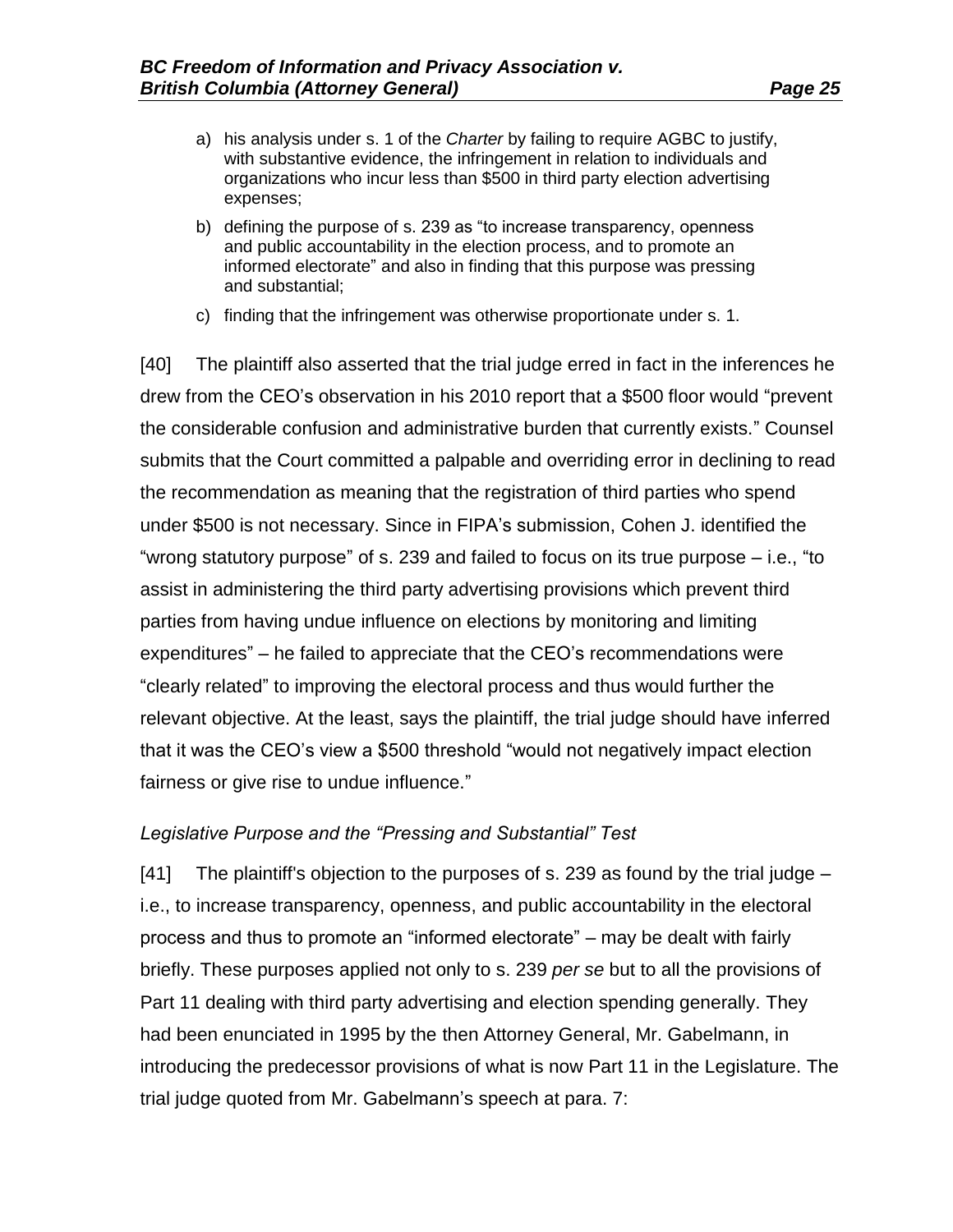… By introducing British Columbia's first election financing rules, this legislation is a milestone in B.C.'s history of electoral reform.

The introduction of these financing rules will bring this province in line with standards set across the country. Voters will now be able to learn who is financing the political process in B.C. Registered political parties, constituency associations, candidates and leadership contestants will be required to disclose contributions and expenses. The openness of the electoral process is also enhanced by new disclosure requirements for election advertising and election opinion surveys. This legislation will increase fairness in the electoral process by introducing spending limits for parties and candidates. To maintain the integrity of these spending limits, and to ensure a level playing field for all participants in the election, third-party advertising will also be restricted. [At para. 7.]

These comments echoed the objectives of the egalitarian model advanced by the Lortie Commission four years earlier.

[42] Obviously, the various provisions of Part 11 serve different functions in fulfilling the intended goals: s. 231 requires election advertising to indicate the identity of the third party sponsor and provide contact information; s. 239 requires third party "sponsors" to register; s. 240 sets out the conditions of registration; and s. 241 details the obligations of a sponsor. While our focus in this appeal must be on the "infringing measure" specifically (see *RJR-MacDonald*, *supra,* at 535-6; *Gosselin v. Quebec (Attorney General)* 2002 SCC 84 at para. 264), we must consider it in the context of the whole legislative scheme – just as in *Harper*, the majority considered that the attribution, registration and disclosure provisions in the Federal Act were interdependent and determined their constitutionality together. (Para. 137.)

[43] It is clear the trial judge reached his conclusion concerning the legislative objectives on a consideration of all the evidence before him. His conclusion is consistent with those found by the court in *BCTF* and by the Supreme Court in *Harper*. At para. 142 of *Harper*, the Court accepted that the group of provisions advanced two objectives – the "proper implementation and enforcement of the third party election advertising limits", and providing voters with relevant election information. In my respectful view, this is another way of stating the goals found by Cohen J.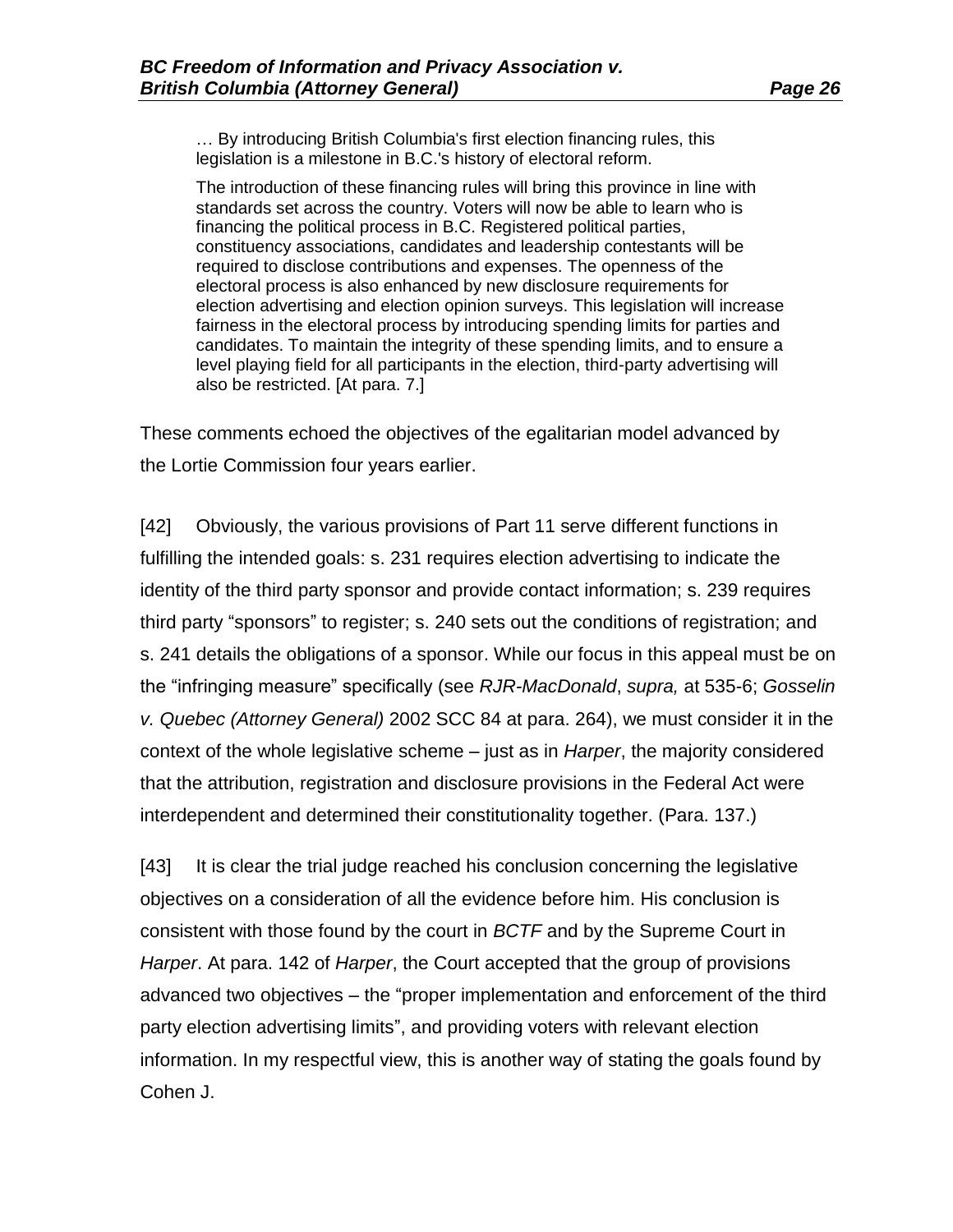[44] I see no error in the trial judge's formulation of the purposes of Part 11 as a whole, or s. 239 in particular, and I would not accede to the plaintiff's argument on this point.

[45] Nor am I persuaded that Cohen J. erred in fact in his consideration of the CEO's recommendation of a "consistent registration threshold" in his 2010 report. The trial judge was correct, in my view, in stating that this was not a comment on the constitutionality of s. 239, nor was it a recommendation for improvement "with a view toward the legislative objectives" Cohen J. formulated. As I read the report, it was concerned with the day-to-day administrative burdens imposed by s. 239 and the use made in fact by the CEO of the information collected from registrants. That said, its utility remains relevant to the s. 1 analysis.

### *"Pressing and Substantial"*

[46] I am also unable to agree with FIPA's contention that the trial judge erred in finding the legislative objectives to be pressing and substantial. The objectives asserted by the Attorney were ringingly endorsed by the majority in *Harper* and were accepted by this court in *BCTF* as pressing and substantial. I see no basis on which we could depart from the Supreme Court's endorsement, even if the objectives may be regarded as "vague" or "abstract" by some. Where the government is able to suggest only abstract objectives, courts have on occasion proceeded to the proportionality analysis rather than dismissing the government's objectives outright. (See, e.g., *Sauvé v. Canada (Chief Electoral Officer)* 2002 SCC 68 at para. 26; *Frank v. Canada (Attorney General)* 2014 ONSC 907 at para. 115.) *Harper* also made it clear (at para. 93) that the government need not provide evidence of actual harm or scientific proof in this context, and that where the nature of the harm and the effectiveness of the remedy are difficult to measure scientifically, "logic and reason assisted by some social science evidence is sufficient proof of the harm that [the legislative body] seeks to remedy". (Para. 70.)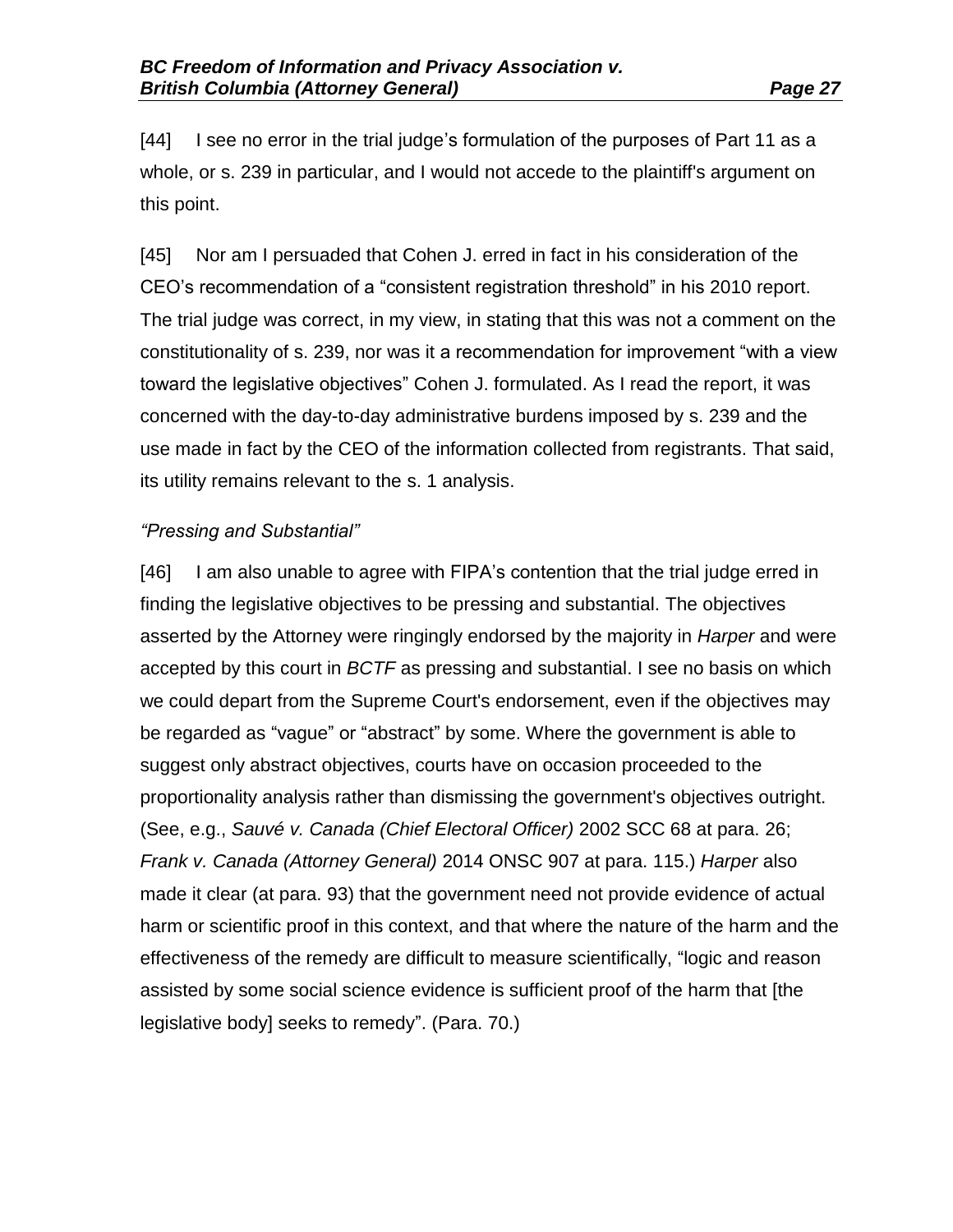### *Justification*

### *Rational Connection*

[47] FIPA acknowledges in its factum that the "rational connection" stage of the *Oakes* proportionality test – which requires that the impugned law not be "arbitrary, unfair or based on irrational considerations" – has been described as "not particularly onerous" (see *Little Sisters Book and Art Emporium v. Canada (Minister of Justice)* 2000 SCC 69 at para. 228) and as having "very little work to do" (see Hogg, *supra,* at §38.10(a).) In *Oakes* itself ([1986] 1 S.C.R. 103) the Chief Justice stated at 141 that at a minimum, the test requires that the legislation be internally rational. I see no basis on which it could be said that s. 239 is arbitrary or irrational in light of the objectives it is meant to achieve.

[48] In *Harpe*r, the majority found that the attribution, registration and disclosure requirements of the Federal Act facilitated the implementation and enforcement of the third party election advertising scheme. (Para. 146.) Bastarache J. noted that registration served the function of notifying the chief electoral officer which individuals and groups qualified as third parties subject to the advertising expense limits. The dissenting justices agreed that the registration requirement was justified without much elaboration. (See para. 21 above.) As we have seen in the case at bar, the CEO in British Columbia uses the registration information primarily as "contact information" so that he may advise sponsors of the rules and any changes thereto from time to time. I agree with Cohen J. that for the purposes of carrying out the proportionality analysis, these circumstances are sufficiently cogent to constitute a rational connection between s. 239 and the enhancement of transparency, openness and public accountability in the electoral process.

### *Minimal Impairment*

[49] It is at the final two stages of the analysis – the "least drastic means" or "minimal impairment" criterion, and the "proportionate effects" criterion – that s. 239 encounters heavier seas. Although it is true that the process of registration itself is not particularly onerous, it does not seem particularly useful when viewed in context.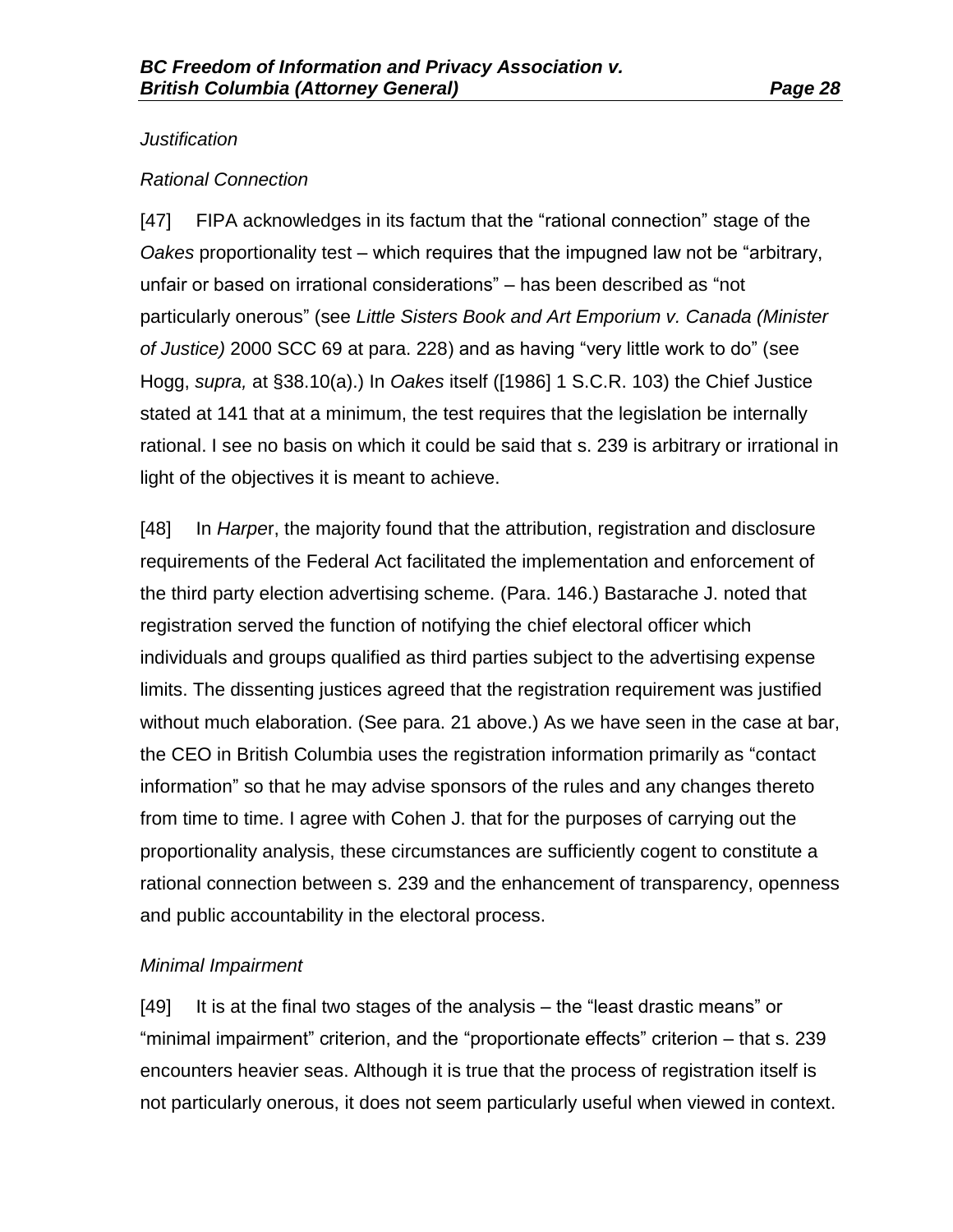Third parties are already required by s. 231 to identify themselves and provide a telephone number or mailing address in their 'advertising', and are subject to the spending limits in s. 235.1 on what they may spend. Neither of these provisions is challenged in this proceeding. What, then, does registration under s. 239 accomplish? The CEO, who is well placed to answer this question, describes the registration system as an "administrative burden" that facilitates contacting third parties – a function the plaintiff says could also be achieved by placing notices online or in newspapers. From the point of view of the public, however, I would have thought that the requirement for registrants to provide their names and addresses under oath could help to ensure the veracity of the identification information required in their advertising – and thus, as C.J. McLachlin and Major and Binnie J J. suggested in *Harper*, "serve the interests of transparency".

[50] The Attorney General contends that that FIPA's complaints about the lack of an evidentiary record justifying the absence of a minimum threshold are misplaced. Ms. Horsman relies on the Court's acknowledgement in *Harp*er that it is difficult to measure scientifically the nature of the harm sought to be addressed by the impugned election laws, and characterizes FIPA's approach to the s. 1 analysis in this case as "rigid" and inconsistent with the judicial deference owed to the Legislature in designing and administering regimes of this kind. On this point, I note that in *Constitutional Law of Canada* (5th ed., supp.), Professor Hogg discusses at § 38.11 the 'softening' of the minimal impairment test to create a "margin of appreciation" or "zone of discretion" accorded legislation given that less intrusive means can almost always be imagined. Counsel also refers to Mr. Gogolek's evidence to the effect that a third party sponsor can engage in a considerable range and quantity of advertising activities before reaching a threshold of \$500.

### *Balancing of Beneficial and Deleterious Effects*

[51] Similar arguments are made by the parties respectively in connection with the final *Oakes* test, the balancing of the beneficial and deleterious effects of the impugned legislation. The Attorney submits that the burden imposed by s. 239 on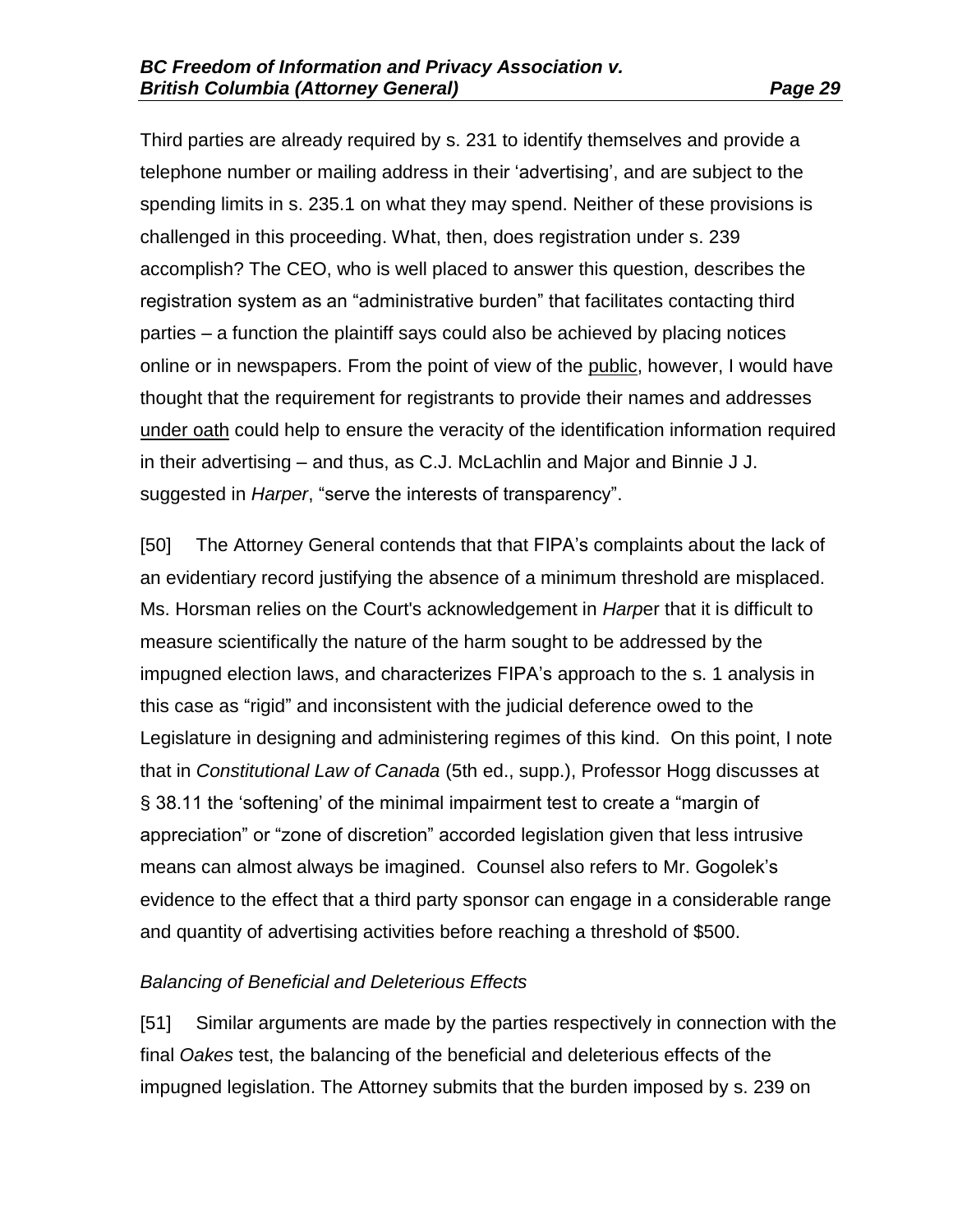third parties is a minimal one, far outweighed by the importance of the statutory objectives of the legislation as a whole. There is no evidence that any would-be sponsors have been impaired in their ability to participate as advertising sponsors in the 20 years since s. 239 came into force. The collective goals of increasing transparency, openness and accountability in the electoral system and thereby promoting an informed electorate, are said to outweigh any alleged costs.

[52] The intervenor British Columbia Civil Liberties Association restricted its argument to this final stage of the proportionality question, noting that it "provides an opportunity to assess, in light of practical and contextual details, whether the benefits which accrue from a limitation are proportional to its effect, as measured by underlying *Charter* values." (Citing *Thomson Newspapers Co. v. Canada (Attorney General)* [1998] 1 S.C.R. 877 at para. 125.) In the Association's submission, the trial judge failed to appreciate the full seriousness of the infringement caused by s. 239 and thus overlooked the full scope of *Charter* values implicated by the law.

[53] It will be recalled that the trial judge acknowledged that the requirement to register under s. 239 "would have the effect of restricting spontaneous or unplanned election advertising, which, like other forms of political expression, enriches political discourse." (Para. 121.) The Association contends that the requirement is also likely to have a chilling effect in particular on persons who would choose to remain anonymous, vulnerable persons or those wishing to express unconventional or underrepresented views. The intervenor states in its factum:

… While disclosure may impose no barrier on mainstream speakers, such as unions and corporations, 2(b) must equally protect unpopular speech and speakers, particularly those of limited means and political power whose voices may already be marginalized. It is reasonable to expect such individuals and small organizations will be less willing to suffer the loss of anonymity and privacy associated with the disclosure requirements in s. 239.

The Supreme Court has repeatedly inferred that, over and above direct prohibitions on speech, laws may have a 'chilling effect' sufficient to constitute a threat to freedom of expression, and that any chilling effect is likely to be felt most acutely by minority or traditionally disadvantaged groups. The BCCLA submits that s. 239 has just such an impact.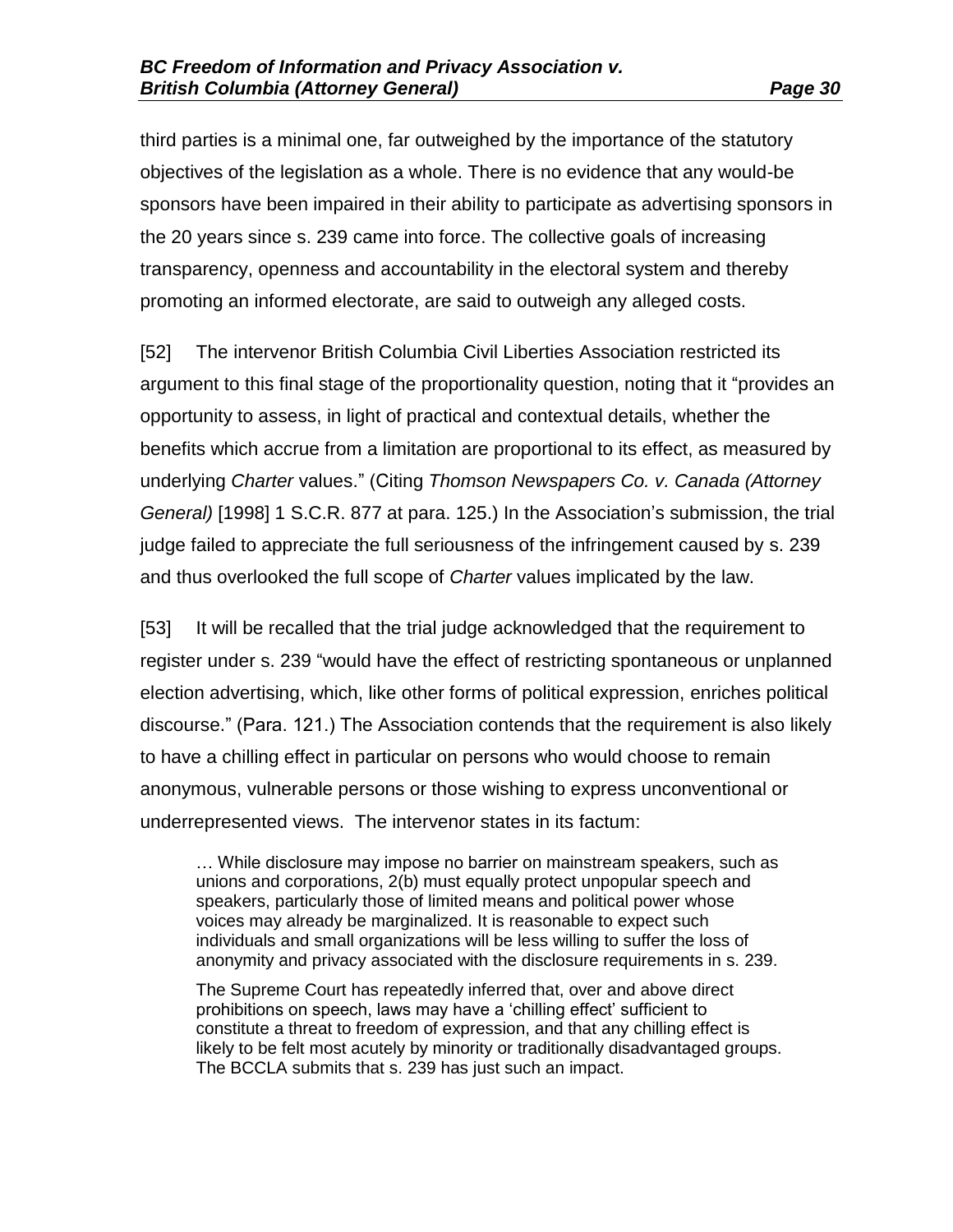The effect of s. 239 is, therefore, not only to delay or limit spontaneous political expression, serious as that is. Faced with the option of participating in democratic debate or maintaining their anonymity, a considerable number of people may choose the latter, essentially removing their voices and opinions from the political arena.

[54] Thus s. 239 is said to make political expression dependent on one's abandonment of his or her privacy, which like free speech is a fundamental interest under the *Charter*: see, e.g., *R v. Spencer* 2014 SCC 43 at paras. 39 – 49. The fact that the information provided to the CEO by a registrant is publicly available reinforces this concern. On the other hand, only the name and address of a registrant is required: no enquiry is made as to the content of the political message intended to be expressed.

[55] It is true, of course, that the registration requirement is only one of the series of "attribution, registration and disclosure" provisions and that even if registration were not required, a third party sponsor would still be required by s. 231 to identify himself or herself as the sponsor of any election advertising and give his or her telephone number or mailing address as part of the advertisement. Setting aside for the moment s. 2(b) of the *Charter,* most people might view the registration procedure as a "reasonable" complement to the enforcement of spending restrictions on political advertising. Nevertheless, providing a name and phone number as part of a sign or other message is less onerous than having to register a sworn statement with the CEO, and has less lasting implications in terms of a public record. The third party registrant must also wait until the CEO has confirmed his or her registration – unlike the situation under the Federal Act, s. 353 which requires that registration occur "immediately after" the third party has incurred \$500 of election advertising expenses.

[56] At the end of the day we are faced not with a clash of conflicting *Charter* values or even a conflict between important principles *per se*, but a close balancing of some rather subtle circumstances – the fact that the registration requirement is not terribly onerous; the fact that although it could be used to assist the CEO in enforcing the advertising restrictions, it seems at least at present to be used only for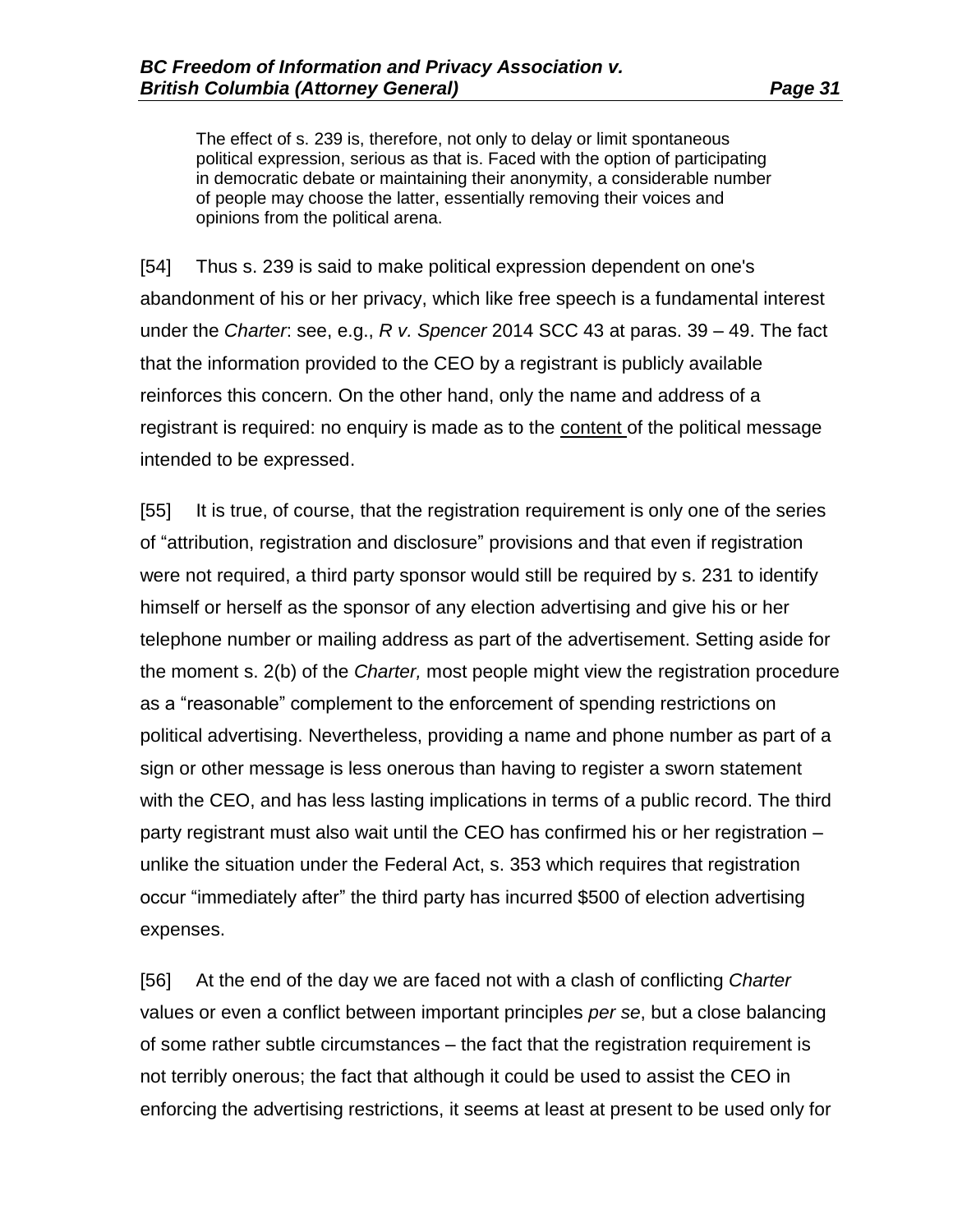administrative convenience; the fact that third parties are already required, by s. 231, to identify themselves in election advertising; the fact that advertisers might choose to disobey that requirement and might be easier to locate by means of the registration requirement; and the fact that registration may, as the intervenor contends, "delay or limit spontaneous political expression". Closer to principle, there is the fact that registration creates a public record that is available indefinitely to all, arguably inhibiting political expression by persons who do not wish their names and addresses to become public knowledge. Most significantly, there is the fact that political discourse lies at the heart of the value protected by s. 2(b): see the cases cited by the dissenting justices at para. 11 of *Harper*. On the other hand, the goals of egalitarianism in a free and democratic society have been characterized as "laudable" by the Supreme Court, and as important enough to justify incursions on free speech, even in the political realm.

[57] At the end of the day, I am persuaded that s. 239 must be considered in its legislative context just as its federal counterpart was in *Harper*. Given the insubstantial burden it places on third parties during an election period, I conclude that it falls within the "zone of discretion" that should be accorded to the Legislature in promoting equality of participation and influence among the proponents of political views and furthering the other objectives found to be pressing and substantial in *Libman* and *Harper*. One need not look far afield to appreciate that without laws like the BC Act, election politics can become contests of wealth and media access rather than contests of ideas. If we were to accede to FIPA's argument, we would in my view be focussing, incorrectly, on a relatively minor part of a larger scheme that is very similar to one that has already survived *Charter* scrutiny in the Supreme Court of Canada. I cannot say that the differences between s. 239 of the BC Act and s. 353(1) of the Federal Act are such as to make a difference in principle; nor that the trial judge erred in affording some deference to the Legislature in his analysis of the minimal impairment and "proportionate effects" tests as applied to s. 239.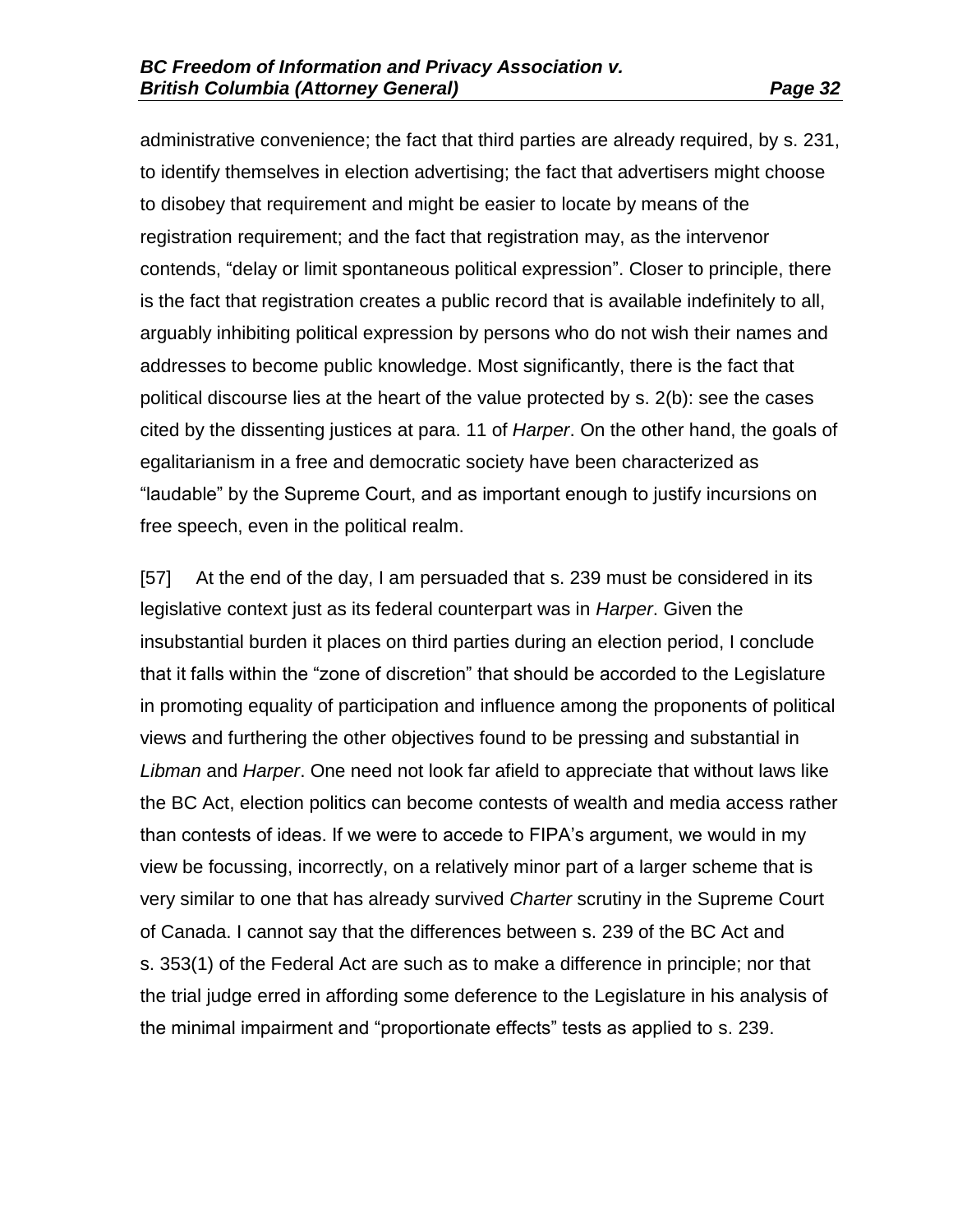[58] For these reasons, I would dismiss the appeal, with thanks to all counsel, including counsel for the intervenor, for their able submissions.

"The Honourable Madam Justice Newbury"

I AGREE:

"The Honourable Mr. Justice Lowry"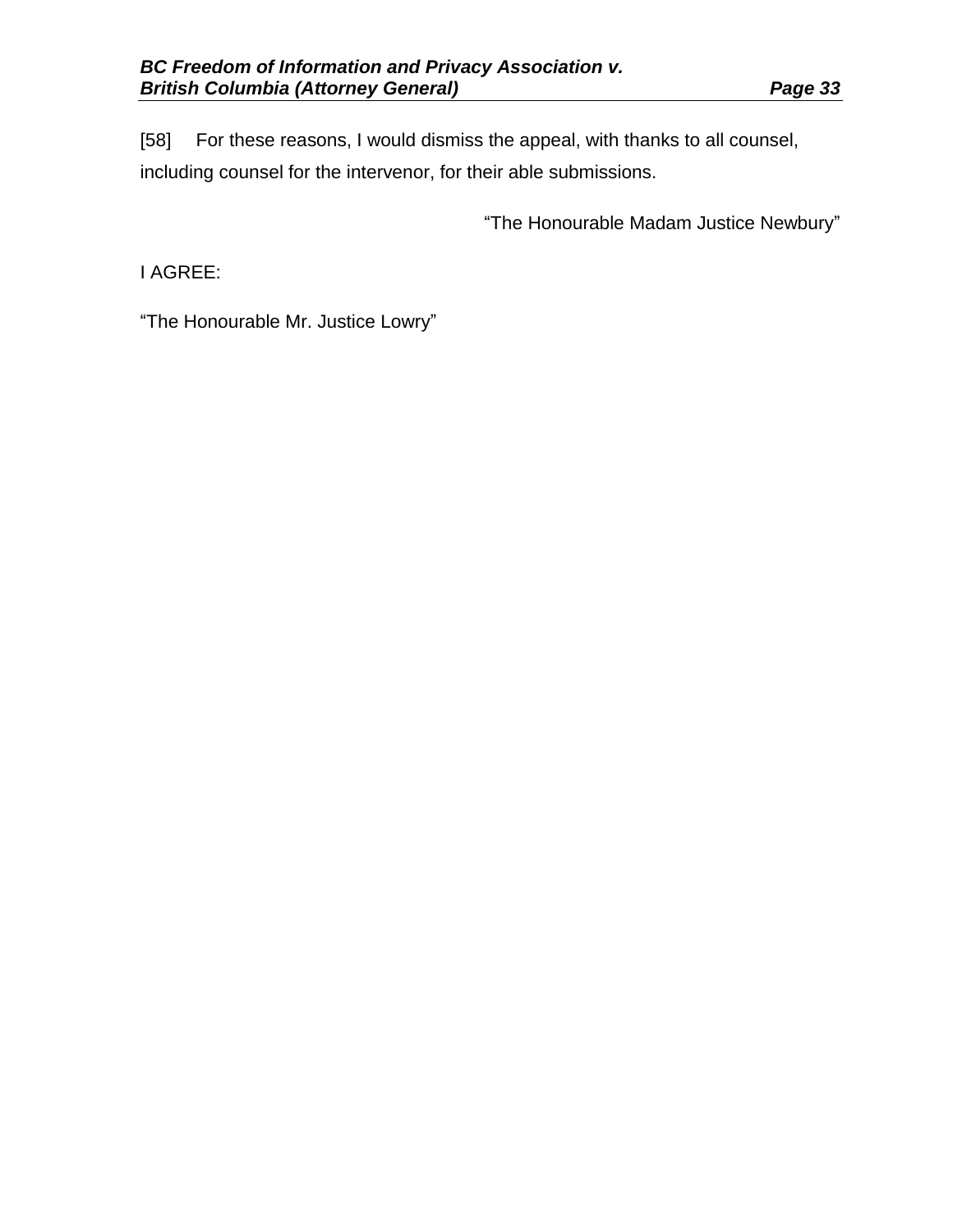### **Dissenting Reasons for Judgment of the Honourable Madam Justice Saunders:**

[59] I respectfully have come to a different conclusion than have my colleagues and would allow the appeal. In my view the provision at issue is overbroad and thus does not meet the saving provision of s. 1 of the *Canadian Charter of Rights and Freedoms* for legislation offending the s. 2(b) guarantee of freedom of expression. In particular, the impugned provision unduly muzzles expression of individuals who, without great expenditure of funds, act alone; it smothers the small and independent voices whose participation in public discourse should be encouraged and celebrated, not deterred.

[60] We are concerned in this appeal with a provision found in the *Election Act*, R.S.B.C. 1996, c. 106, forbidding all signage that "takes a position on an issue with which a registered political party or candidate is associated" (see definition of "election advertising" in s. 228), regardless of its cost and scale, absent registration of the individual. Registration requires that a person provide his or her name, address, and telephone number for a public record. We are told the record is broadly available and will endure.

[61] This prohibition includes even home-made signs in windows and bumper stickers. Unlike federal legislation and corresponding legislation in other provinces which exempt election advertising costing less than \$500, British Columbia's legislation captures even the smallest expense; the signs of the small voices, lone voices, and independent voices are forbidden during election campaigns unless the person has registered. The test for application of the legislation is whether a candidate or party chooses to associate with the issue addressed by the signage; in other words, once the election engages an issue, signage in respect to that issue will fall within the ambit of the prohibition unless the advertiser registers, even if the signage pre-existed the election period.

[62] It is conceded that the impugned provision violates s. 2(b) of the *Charter* and is only valid in the event it can be saved under s. 1 of the *Charter* as being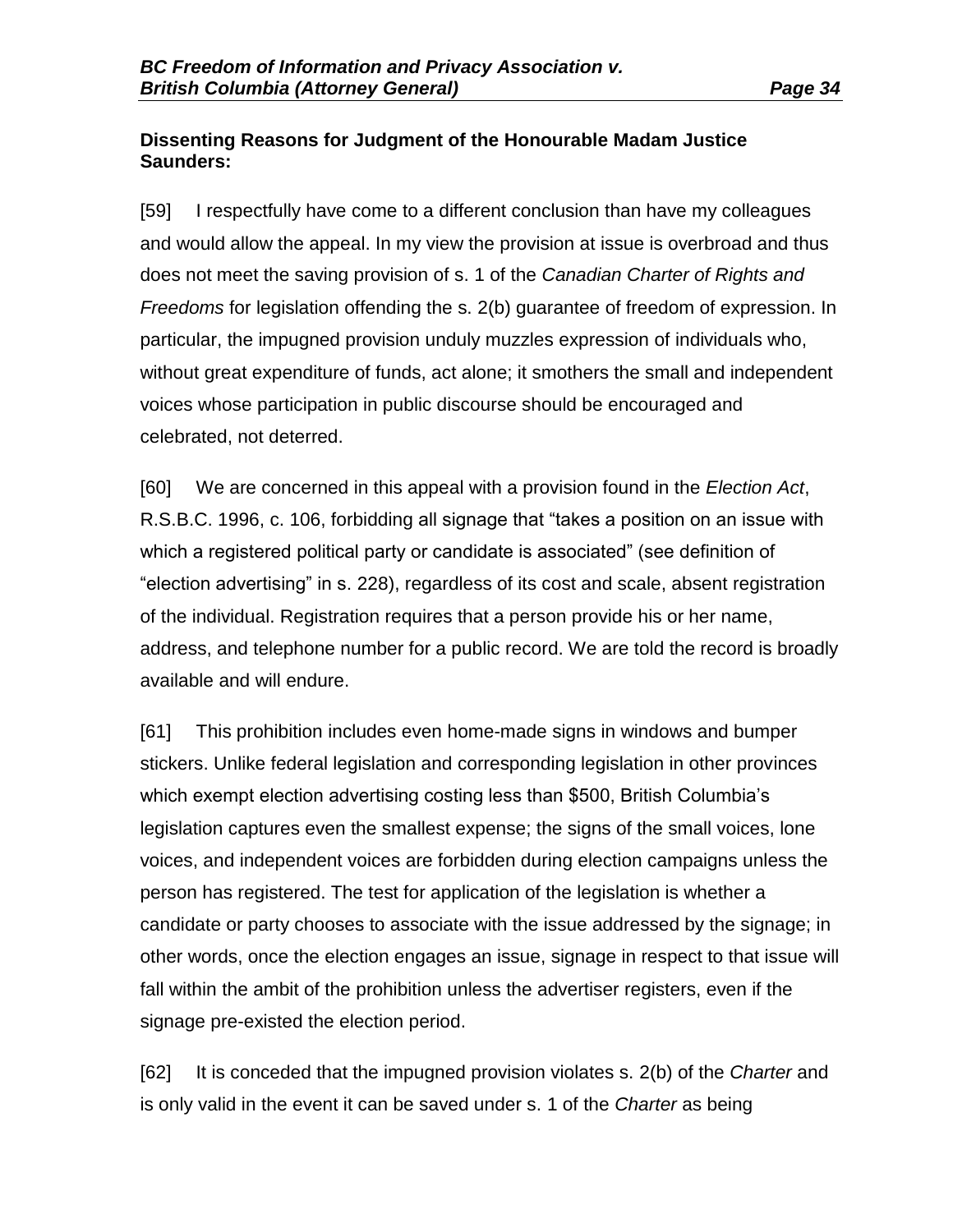demonstrably justified in a free and democratic society. For this assessment one may turn most easily to the seminal case *R. v. Oakes,* [1986] 1 S.C.R. 103, 26 D.L.R. (4th) 200, where, at 138-140, Chief Justice Dickson said:

To establish that a limit is reasonable and demonstrably justified in a free and democratic society, two central criteria must be satisfied. First, the objective, which the measures responsible for a limit on a *Charter* right or freedom are designed to serve, must be "of sufficient importance to warrant overriding a constitutionally protected right or freedom": *R. v. Big M Drug Mart Ltd., supra*, at p. 352 ...

Second, once a sufficiently significant objective is recognized, then the party invoking s. 1 must show that the means chosen are reasonable and demonstrably justified. This involves "a form of proportionality test": *R. v. Big M Drug Mart Ltd., supra*, at p. 352. Although the nature of the proportionality test will vary depending on the circumstances, in each case courts will be required to balance the interests of society with those of individuals and groups. There are, in my view, three important components of a proportionality test. First, the measures adopted must be carefully designed to achieve the objective in question. They must not be arbitrary, unfair or based on irrational considerations. In short, they must be rationally connected to the objective. Second, the means, even if rationally connected to the objective in this first sense, should impair "as little as possible" the right or freedom in question: *R. v. Big M Drug Mart Ltd., supra*, at p. 352. Third, there must be a proportionality between the effects of the measures which are responsible for limiting the *Charter* right or freedom, and the objective which has been identified as of "sufficient importance".

With respect to the third component, it is clear that the general effect of any measure impugned under s. 1 will be the infringement of a right or freedom guaranteed by the *Charter*; …. Some limits on rights and freedoms protected by the *Charter* will be more serious than others in terms of the nature of the right or freedom violated, the extent of the violation, and the degree to which the measures which impose the limit trench upon the integral principles of a free and democratic society. Even if an objective is of sufficient importance, and the first two elements of the proportionality test are satisfied, it is still possible that, because of the severity of the deleterious effects of a measure on individuals or groups, the measure will not be justified by the purposes it is intended to serve. The more severe the deleterious effects of a measure, the more important the objective must be if the measure is to be reasonable and demonstrably justified in a free and democratic society.

[Emphasis added.]

[63] Generally, modern election advertising schemes in the form of third party spending limits are settled as being constitutional, see for example *Harper v. Canada (Attorney General)*, 2004 SCC 33, [2004] 1 S.C.R. 827. *Harper* described the general objective of third party advertising restrictions as electoral fairness, and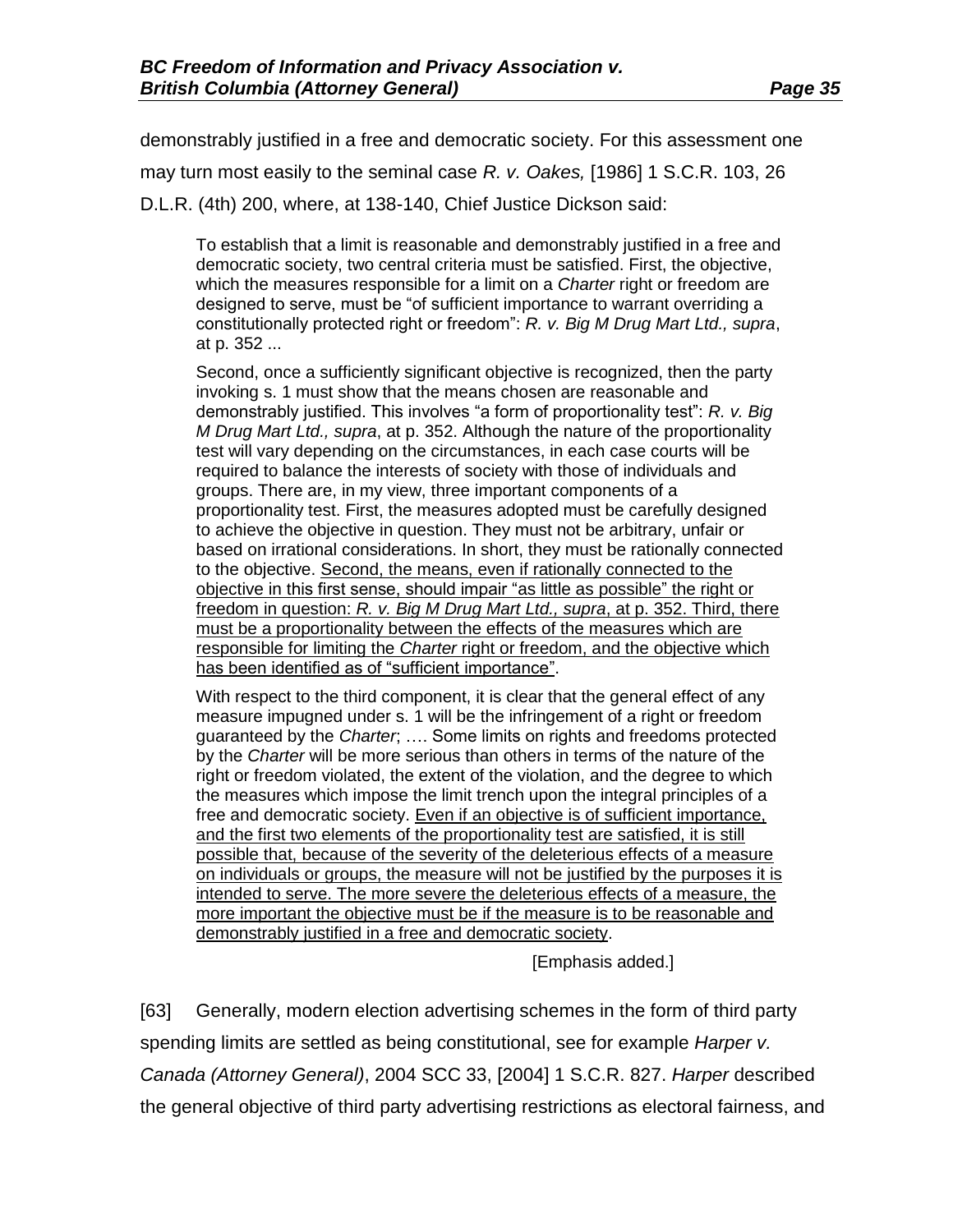found that the objective had great value. Justice Bastarache for the majority expanded upon the objective saying:

[92] … More narrowly characterized, the objectives of the third party election advertising scheme are threefold: first, to promote equality in the political discourse; second, to protect the integrity of the financing regime applicable to candidates and parties; and third, to ensure that voters have confidence in the electoral process.

[64] In *Harper*, both the majority reasons and those in dissent of Chief Justice McLachlin and Justice Major commented upon the central role political expression plays in a democracy. Justice Bastarache quoted at para. 84 from Chief Justice Dickson in *R. v. Keegstra*, [1990] 3 S.C.R. 697, 61 C.C.C. (3d) 1 at 763-764:

… The connection between freedom of expression and the political process is perhaps the linchpin of the s. 2(*b*) guarantee, and the nature of this connection is largely derived from the Canadian commitment to democracy. Freedom of expression is a crucial aspect of the democratic commitment, not merely because it permits the best policies to be chosen from among a wide array of proffered options, but additionally because it helps to ensure that participation in the political process is open to all persons. …

[Emphasis added.]

[65] Chief Justice McLachlin and Justice Major said to like effect:

[1] This Court has repeatedly held that liberal democracy demands the free expression of political opinion, and affirmed that political speech lies at the core of the *Canadian Charter of Rights and Freedoms*' guarantee of free expression. It has held that the freedom of expression includes the right to attempt to persuade through peaceful interchange.] And it has observed that the electoral process is the primary means by which the average citizen participates in the public discourse that shapes our polity. The question now before us is whether these high aspirations are fulfilled by a law that effectively denies the right of an ordinary citizen to give meaningful and effective expression to her political views during a federal election campaign.

[Emphasis added.]

[66] These comments echo the views of judges who struggled with the constitutionality of limitations on freedom of expression before the *Charter.* For example, in *Switzman v. Elbling*, [1957] S.C.R. 285, 7 D.L.R. (2d) 337, Justice Rand said that parliamentary government demanded "the condition of a virtually unobstructed access to and diffusion of ideas". In the same case Justice Abbott said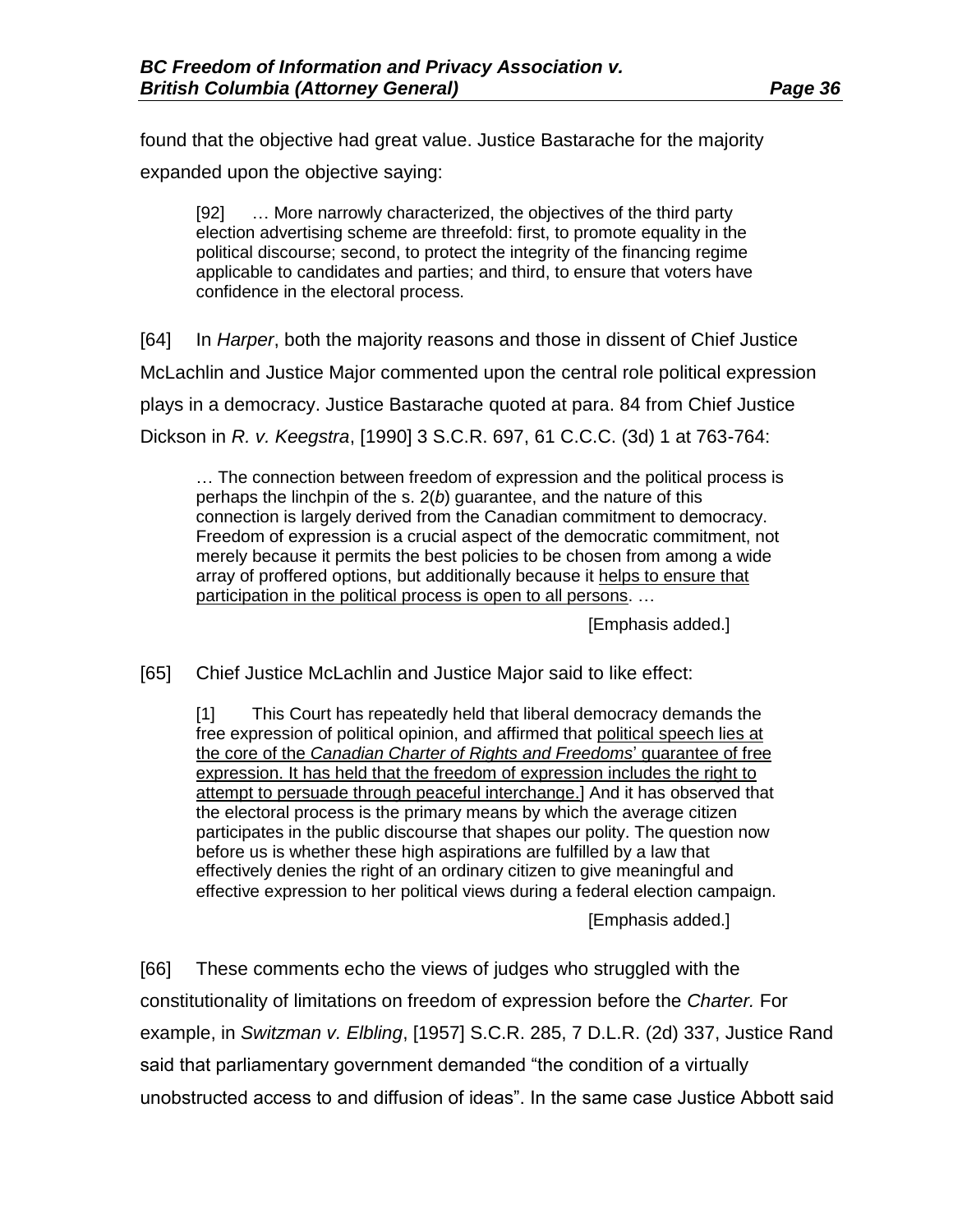"the right of free expression of opinion and of criticism" were "essential to the working of a parliamentary democracy such as ours": see Professor Hogg in *Constitutional Law of Canada*, 5th ed. supplemented (Toronto: Carswell, 2007) at 43-8.

[67] It is often observed that democracy is not tidy. There is considerable rough and tumble inherent in participating in community issues that can be daunting to the individual. Yet, participation at the local grass roots level is to be nurtured and is, perhaps, the surest sign of a vibrant democracy. Discouragement of participation in public discourse itself is to be discouraged and requires a compelling justification. Examples of compelling justification are demonstrated in *Harper,* discussing the advantages of spending limits that significantly level the field of contest, and in *R. v. Bryan*, 2007 SCC 12, [2007] 1 S.C.R. 527 discussing the advantages of a restriction on the publication of election results until polls are closed that significantly levels the field of information available to voters.

[68] To assess the issues of minimal impairment and proportionality, one must consider the expression that is affected. Here the provision affects signage already displayed at the beginning of the election period, as well as signage created during the election period. Of particular relevance to this appeal, it applies to signage created at low or no expense. The impugned provision affects, for example, a person protesting outside courthouse doors with a sandwich board covered by banners espousing positions on issues, many of them of a public nature. Those with bumper stickers on vehicles expressing views on environmental or economic matters, those who place signs in home windows or signs on their property expressing support for or disputing a proposal or initiative, and those with pickets signs or other messages advancing a point of view on a public issue, all will be affected in the event the issue leaks into the platforms of a party or candidate during an election. Issues that may be addressed by such signage are beyond counting. Courts of British Columbia are familiar with the strong views of members of the community supporting and opposing proposals for taxation schemes, economic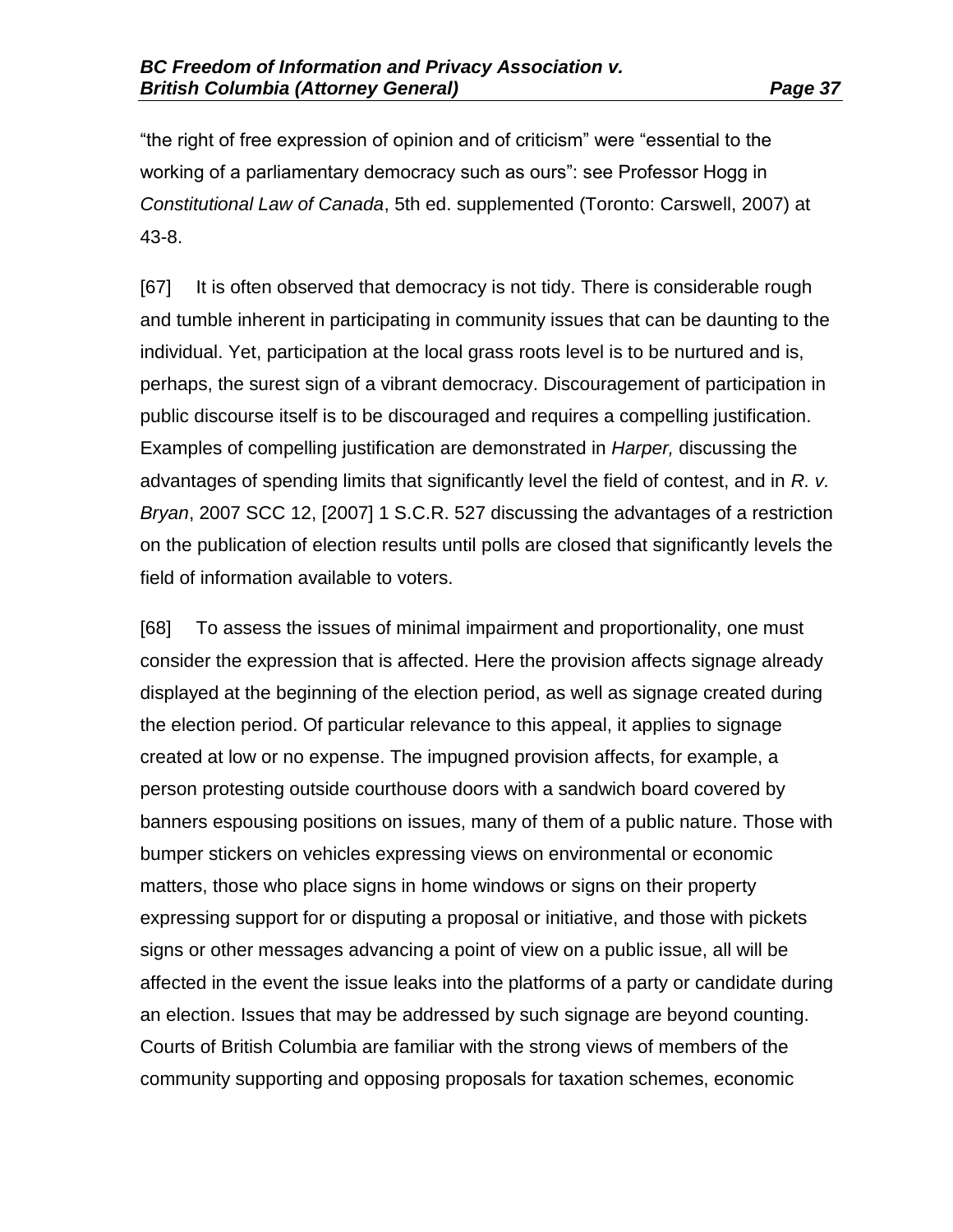development, highway construction, pipeline construction, forestry cutting practices, and the use of farmland, to name but a few. Bumper stickers such as "Ban the … ", "No more  $\ldots$ ", "I love  $\ldots$ ", "Kill  $\ldots$ ", "Down with  $\ldots$ ", and "I support  $\ldots$ ", each referring to a practice or proposal engaging public policy, may be seen on vehicles across the highways of British Columbia, north to south. So too signs relating to First Nations issues raise mainstream political issues. Issues may appear initially to be purely personal or local, yet find their way into an election campaign. It is said that all politics are local. Once the issue has leaked into the election campaign, the impugned provision of the *Election Act* will forbid the sign or bumper sticker unless and until the individual completes his or her registration.

[69] It is contended that the provision is not overly infringing of freedom of expression because a person has only to register to be allowed to express his or her views by means of signage. The judge agreed, saying "the process of registering under the *Act* … requires providing minimal personal information and undergoing a minimal administrative inconvenience". I do not see it that way. What is minimal is situation specific. While it may seem a small thing to those adept at forms and processes to register, not all members of the community can do so easily; I point only to the difficulty many members of the community have with our court forms as an example of the barriers modern administrative organization can present. I have no doubt that the effort required for registration and the nature of the private information required to be disclosed for public record will chill some who otherwise could muster the courage to stick their head over the parapet and publically advocate a view on a public issue. Last, certain members of the community, for reasons of personal security, will not register their addresses in a public record. For people in the circumstances I have described, the mere requirement of registration will be a complete barrier, so that compliance with the legislation will be achieved by diminishing their participation in public discourse during the election period, to the detriment of, in the words of Justice Rand, "access to and diffusion of ideas" for the betterment of the democracy generally.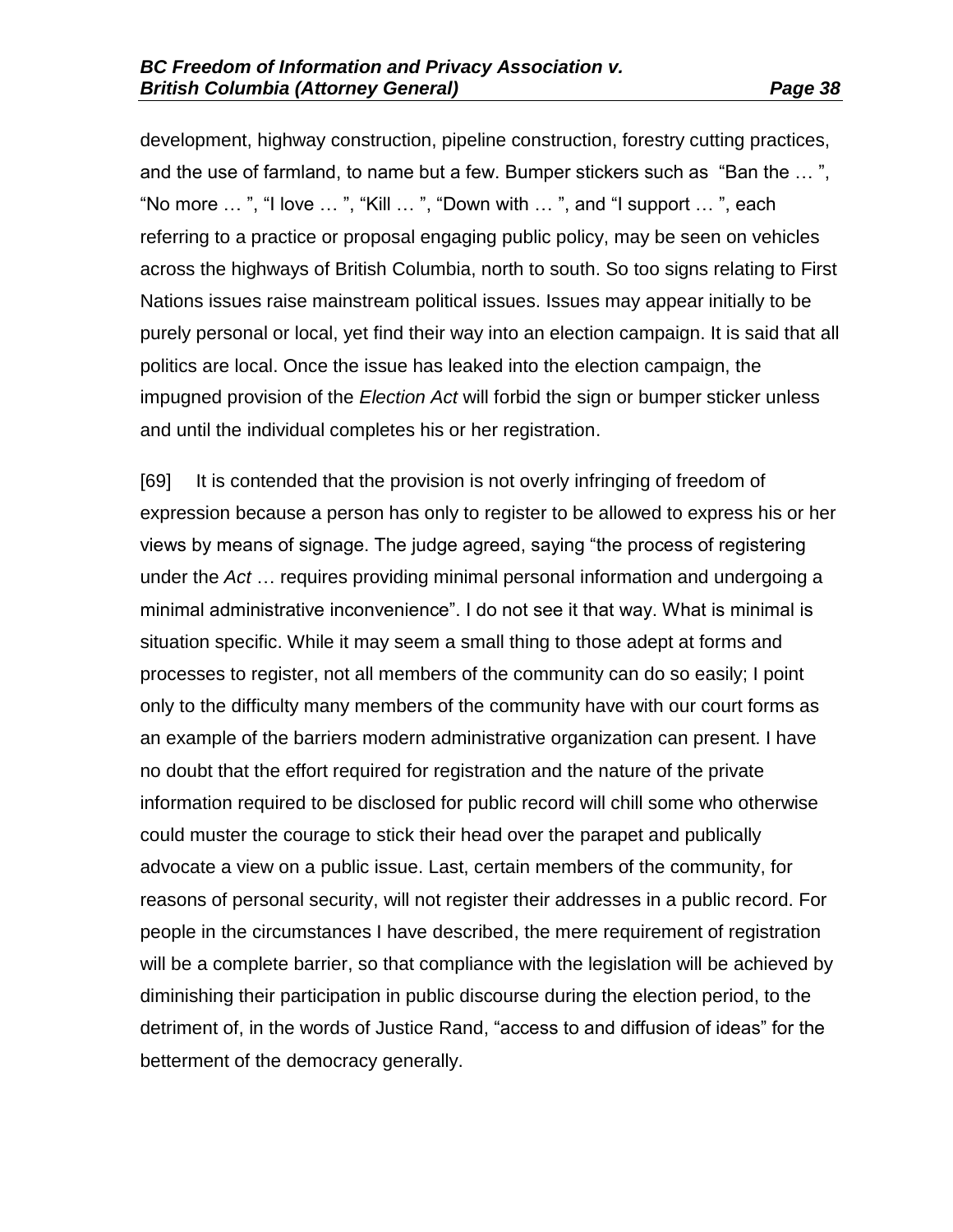[70] In reaching this conclusion I recognize that to date the legislation has not been enforced at the level I have described. But it is, in my view, no answer to say a breach of the legislation by the signage I have addressed in these reasons is unlikely to be pursued. We are asked here if the legislation is constitutional. By saying it is we say the legislation is enforceable (and the penalties for noncompliance are significant) against the persons I have described. I suggest exercise of freedom of expression, particularly political expression, is most needy of protection for the small, or lone, or independent voice, sometimes unpopular, and should not depend on forbearance from prosecution.

[71] Against the deleterious effects of the impugned provision must be considered the importance of the provision's objective. The judge described the objective of the legislation as "to increase transparency, openness, and public accountability in the electoral process, and thus to promote an informed electorate". That description of the objective is apt to the registration requirement generally, but has less force at the small end of the spending scale which, in *Harper*, did not factor into the reasoning of the court in upholding the third party advertising scheme. In my respectful view, there is much less to be said on behalf of legislation forbidding expression of ideas through inexpensive means than was said for the legislation at issue in *Harper.* I conclude that the advantage to the public interest inherent in the registration requirement for signage of the nature I have discussed is not so great as to overcome the consequent serious infringement of freedom of expression. The impugned provision, in my view, is a stifling measure affecting only those outside of the mainstream political community, whose participation in public discourse is vital to vibrant democracy. Absent allowance for inexpensive signage the provision is, in my view, neither minimally impairing nor proportionate, and thus is not demonstrably justified in a free and democratic society.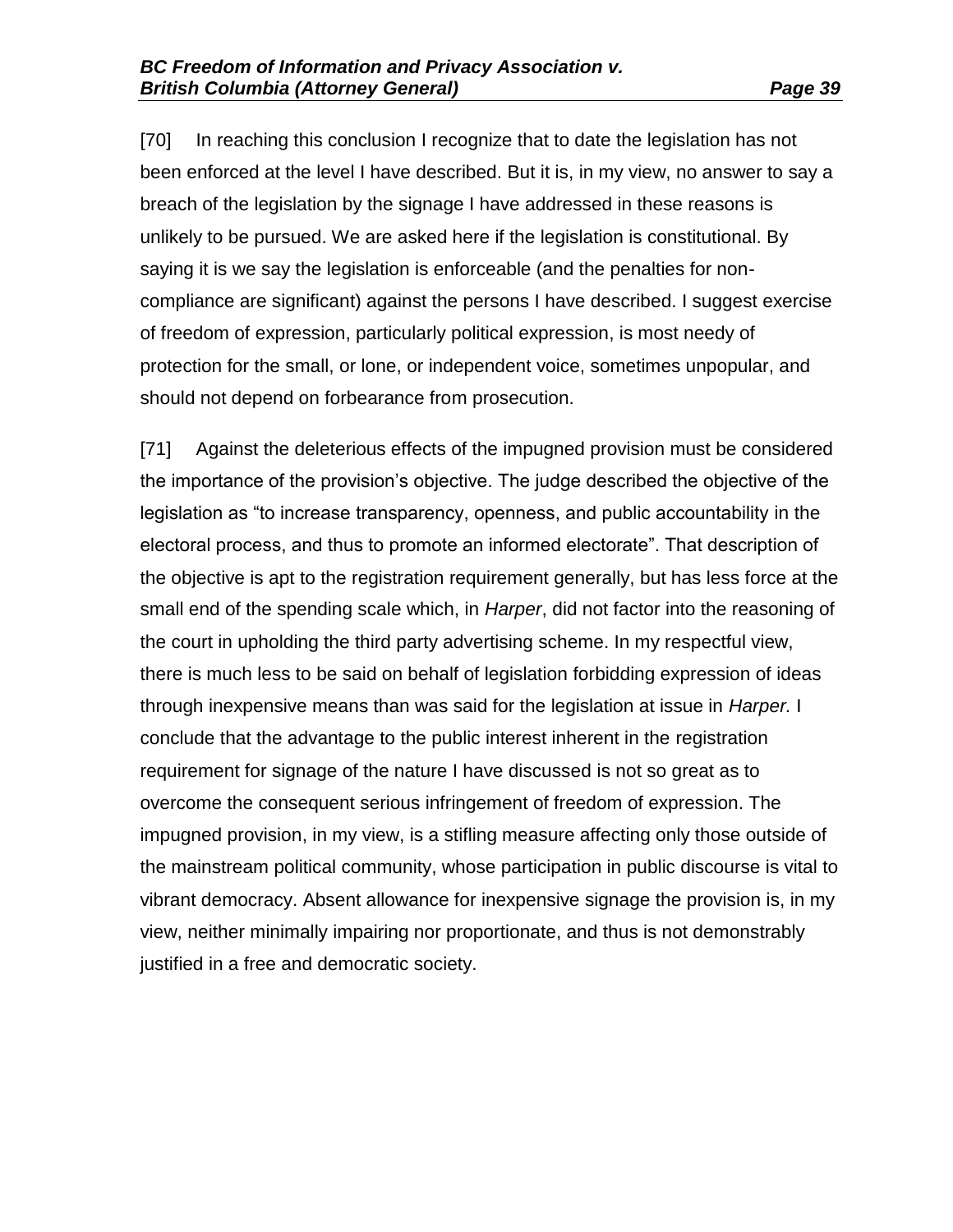[72] I would allow the appeal. Given these are dissenting reasons, the details of an appropriate remedy need not be explored.

"The Honourable Madam Justice Saunders"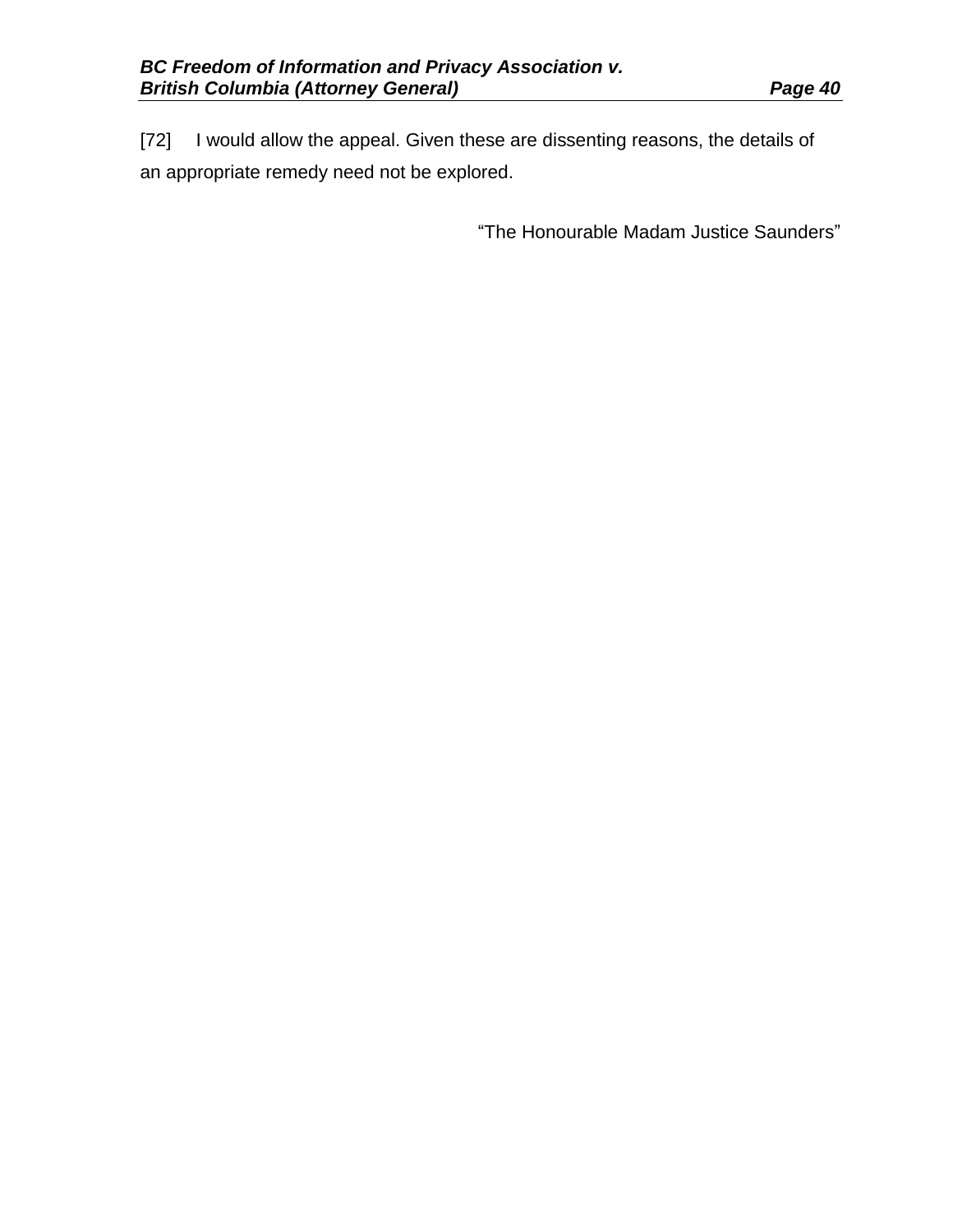#### **Schedule A**

*Election Act***, R.S.B.C. 1996, c. 106**

**Part 11 — Election Communications**

#### **Division 1 — General**

#### **Election advertising**

 $\overline{\phantom{a}}$ 

**228** For the purposes of this Act:

**"contribution"** means a contribution of money provided to a sponsor of election advertising, whether given before or after the individual or organization acts as a sponsor;

**"election advertising"** means the transmission to the public by any means, during *the period beginning 60 days before*<sup>1</sup> a campaign period and ending at the end of the campaign period, of an advertising message that promotes or opposes, directly or indirectly, a registered political party or the election of a candidate, including an advertising message that takes a position on an issue with which a registered political party or candidate is associated, but does not include

> (a) the publication without charge of news, an editorial, an interview, a column, a letter, a debate, a speech or a commentary in a bona fide periodical publication or a radio or television program,

> (b) the distribution of a book, or the promotion of the sale of a book, for no less than its commercial value, if the book was planned to be made available to the public regardless of whether there was to be an election,

<sup>&</sup>lt;sup>1</sup> Pursuant to this court's decision in *British Columbia Teachers' Federation v. British Columbia (Attorney General)* 2011 BCCA 408, the italicized language has been declared to be of no force or effect as it applies to s. 235.1.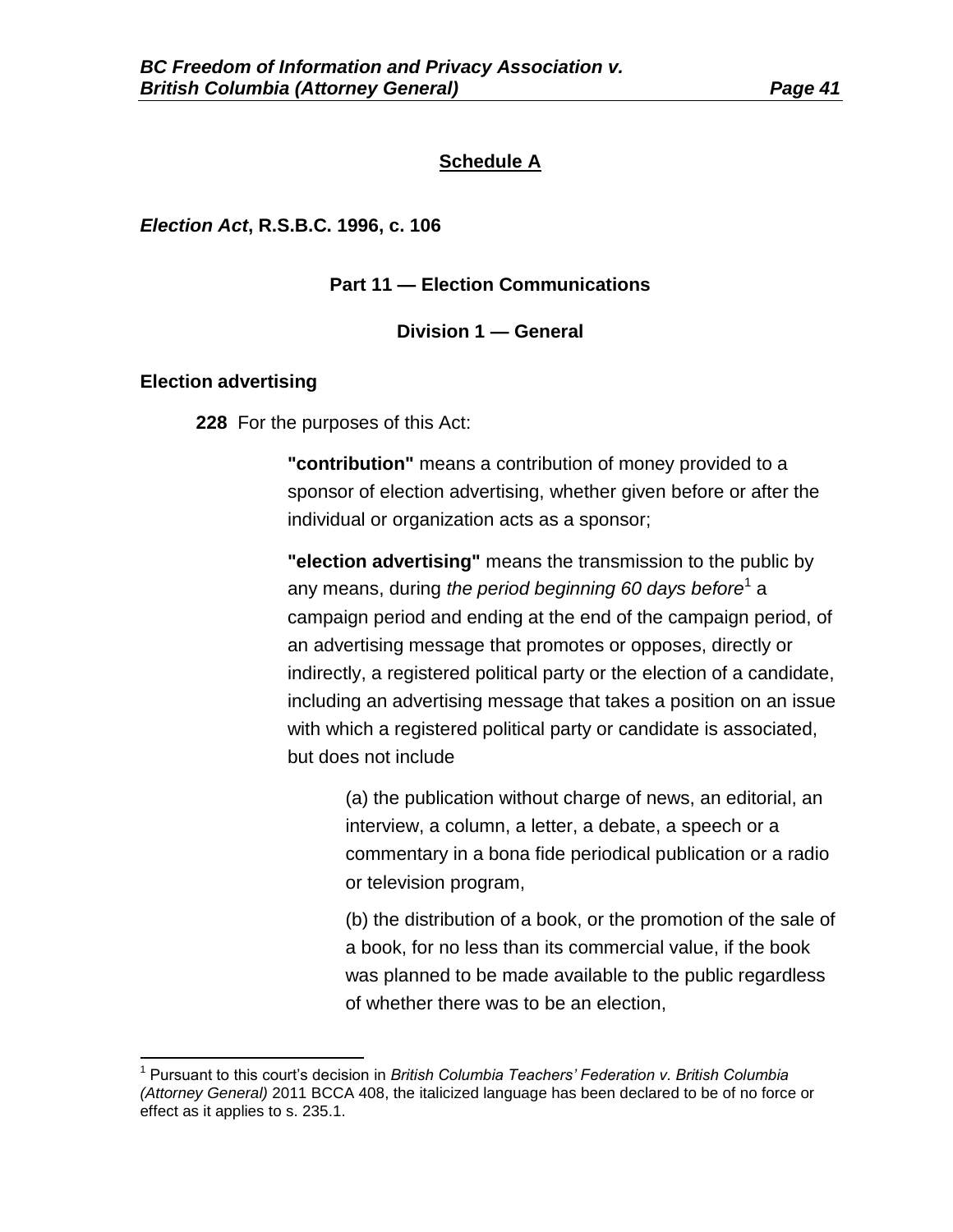(c) the transmission of a document directly by a person or a group to their members, employees or shareholders, or

(d) the transmission by an individual, on a non-commercial basis on the internet, or by telephone or text messaging, of his or her personal political views;

### **"value of election advertising"** means

(a) the price paid for preparing and conducting the election advertising, or

(b) the market value of preparing and conducting the election advertising, if no price is paid or if the price paid is lower than the market value.

[…]

## **Sponsorship of election advertising**

**229** (1) For the purposes of this Part, the sponsor of election advertising is whichever of the following is applicable:

> (a) the individual or organization who pays for the election advertising to be conducted;

(b) if the services of conducting the advertising are provided without charge as a contribution, the individual or organization to whom the services are provided as a contribution;

(c) if the individual or organization that is the sponsor within the meaning of paragraph (a) or (b) is acting on behalf of another individual or organization, the other individual or organization.

(2) Where this Part requires the inclusion of a mailing address or telephone number at which a sponsor can be contacted,

> (a) any mailing address given must be within British Columbia,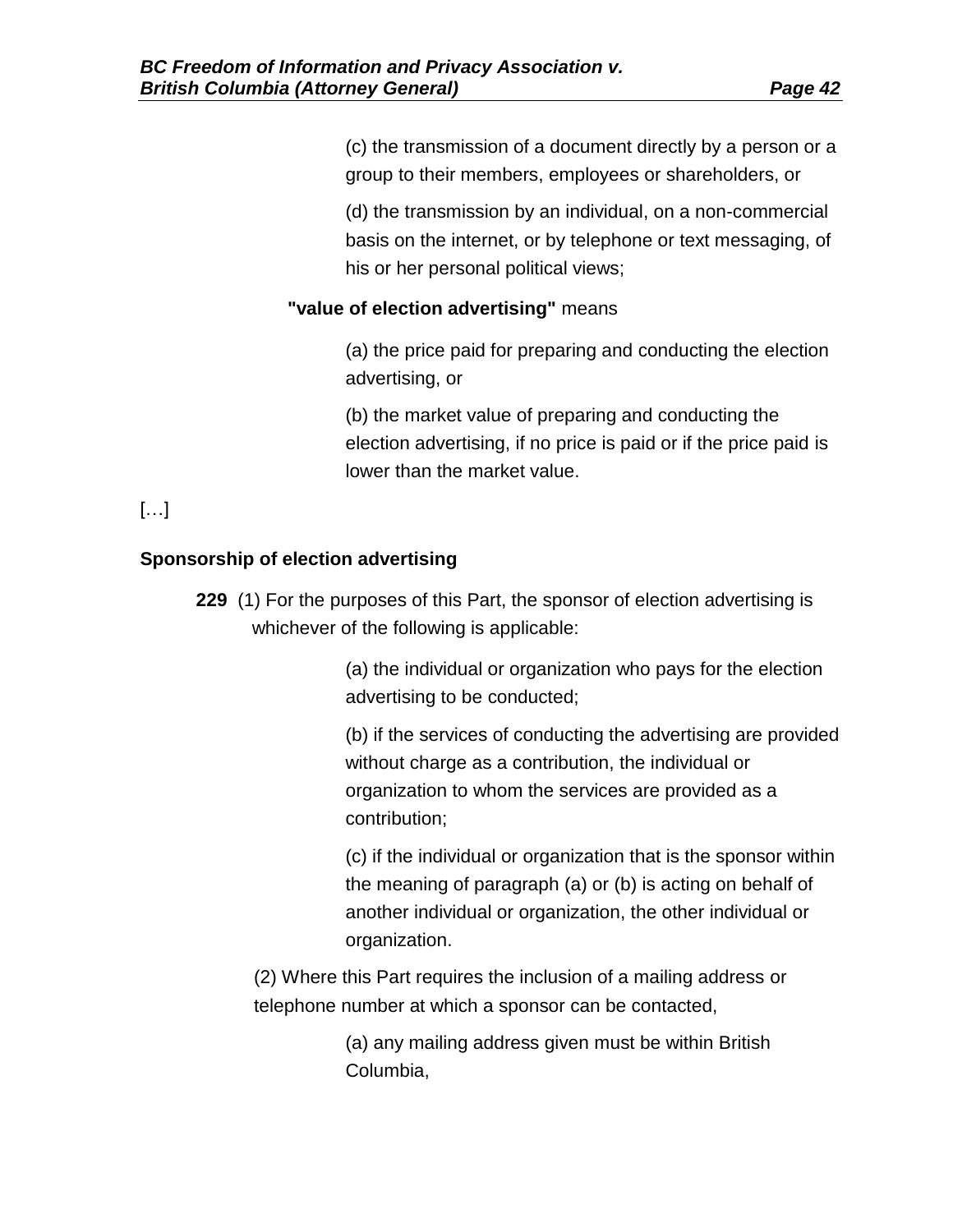(b) any telephone number given must be that of a place within British Columbia, and

(c) the sponsor must make available an individual to be responsible for answering questions from the public that are directed to the address or telephone number.

(3) Where this Part requires a sponsor to be identified, for a numbered corporation or an unincorporated organization the identification must include both

(a) the name of the organization, and

(b) the name of an individual director or, if there are no individual directors, an individual who is a principal officer or a principal member of the organization.

(4) On request of the chief electoral officer,

(a) an individual identified as a sponsor, or

(b) an individual identified as a director, principal officer or principal member of an organization identified as a sponsor

must file with the chief electoral officer a solemn declaration that the identified sponsor is in fact the sponsor and that the sponsor has not contravened this Part.

### **No indirect sponsorship of election advertising**

**230** An individual or organization must not sponsor election advertising with the property of any other individual or organization or indirectly through any other individual or organization.

### **Election advertising must identify sponsor**

**231** (1) Subject to subsection (2), an individual or organization must not sponsor, or publish, broadcast or transmit to the public, any election advertising unless the advertising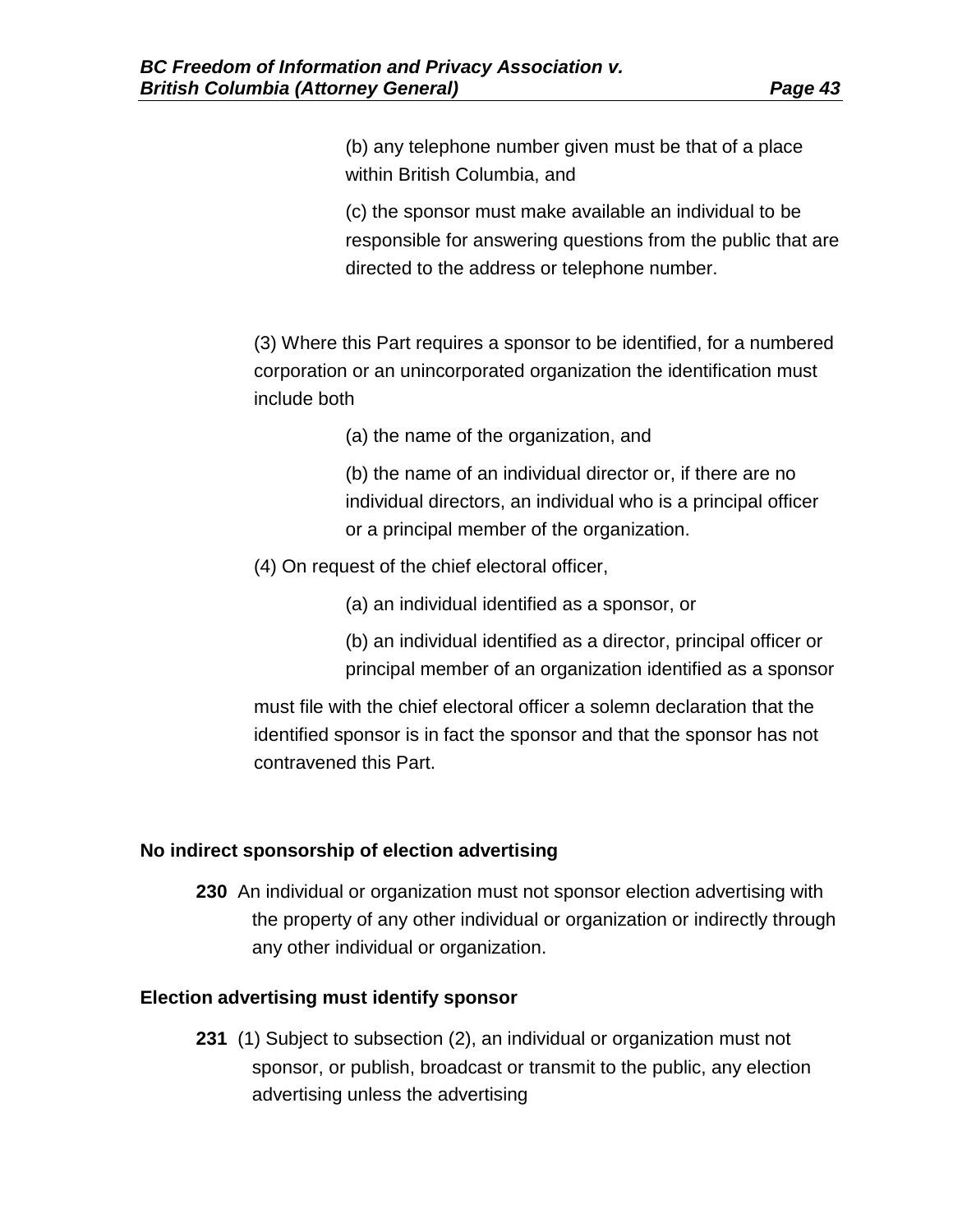(a) identifies the name of the sponsor or, in the case of a candidate, the name of the candidate's financial agent or the financial agent of the registered political party represented by the candidate,

(b) if applicable, indicates that the sponsor is a registered sponsor under this Act,

(c) indicates that it was authorized by the identified sponsor or financial agent, and

(d) gives a telephone number or mailing address at which the sponsor or financial agent may be contacted regarding the advertising.

(2) Subsection (1) does not apply to any class of election advertising exempted under section 283.

(3) The chief electoral officer, or a person acting on the direction of the chief electoral officer, may

(a) remove and destroy, without notice to any person, or

(b) require a person to remove or discontinue, and destroy,

any election advertising that does not meet the requirements of subsection (1) and is not exempted under subsection (2).

# […]

## **Division 2 — Election Advertising Limits**

### **Third party advertising limits**

**235.1** (1) In respect of a general election conducted in accordance with section 23 (2) of the *[Constitution Act](http://www.bclaws.ca/civix/document/id/complete/statreg/96066_01)*, an individual or organization other than a candidate, registered political party or registered constituency association must not sponsor, directly or indirectly, election advertising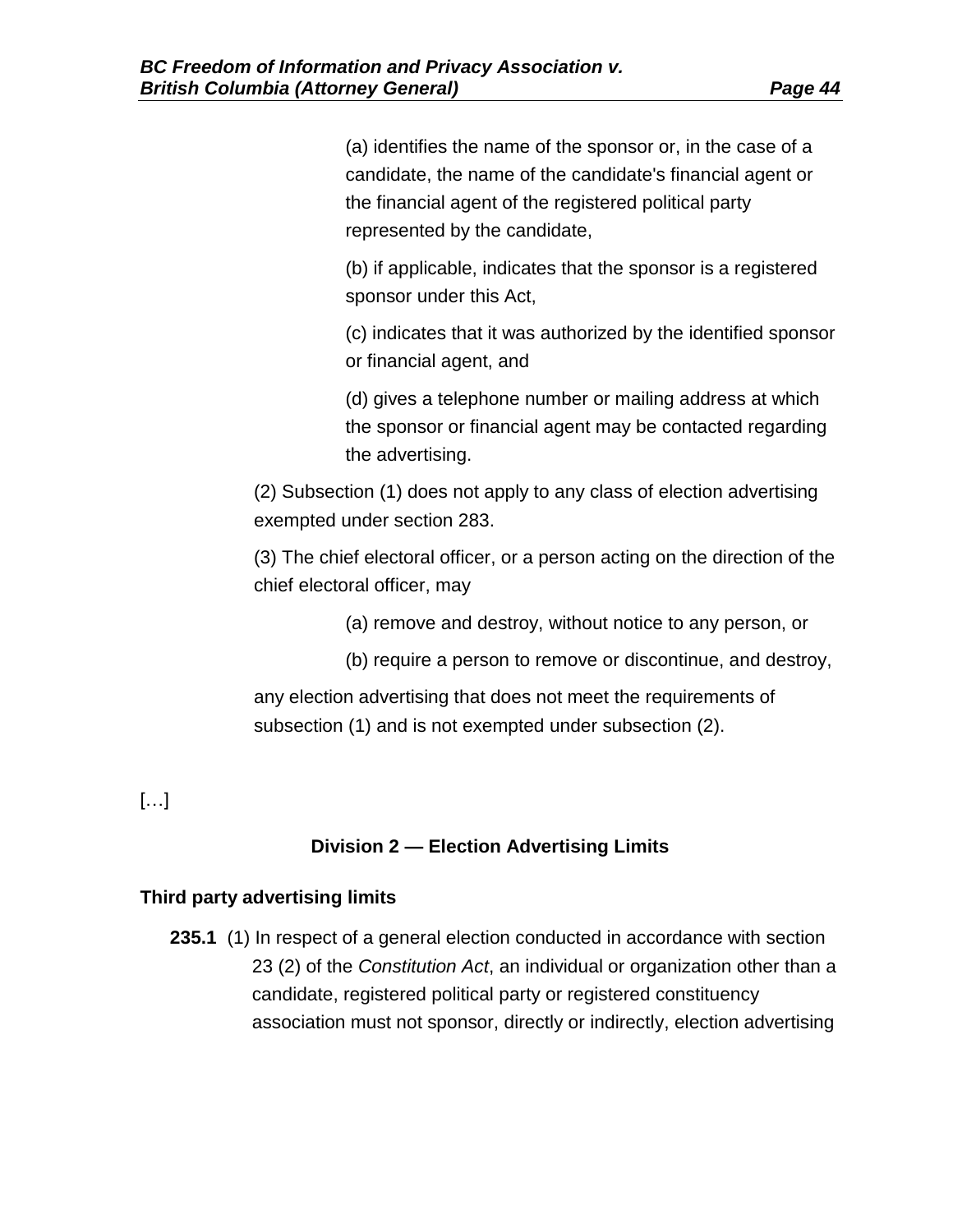during *the period beginning 60 days before*<sup>2</sup> the campaign period and ending at the end of the campaign period

> (a) such that the total value of that election advertising is greater than

> > (i) \$3 000 in relation to a single electoral district, and

(ii) \$150 000 overall, or

(b) in combination with one or more individuals or organizations, or both, such that the total value of the election advertising sponsored by those individuals and organizations is greater than

- (i) \$3 000 in relation to a single electoral district, and
- (ii) \$150 000 overall.

(2) In respect of a general election conducted other than in accordance with section 23 (2) of the *[Constitution Act](http://www.bclaws.ca/civix/document/id/complete/statreg/96066_01)*, the limits under subsection (1) do not apply to the period beginning 60 days before campaign period, but do apply to the campaign period.

(3) In respect of a by-election, the limits under subsection (1) do not apply to the period beginning 60 days before campaign period, but the limits under subsection (1) (a) (i) and (b) (i) do apply to the campaign period.

(4) Section 204 applies to adjust the amounts under this section.

### **Penalties for exceeding third party advertising limit**

 $\overline{\phantom{a}}$ 

**235.2** (1) Unless relief is granted by a court under section 235.3, if a sponsor exceeds an election advertising limit, the sponsor

<sup>2</sup> Pursuant to this court's decision in *British Columbia Teachers' Federation v. British Columbia (Attorney General)* 2011 BCCA 408, the italicized language has been declared to be of no force or effect.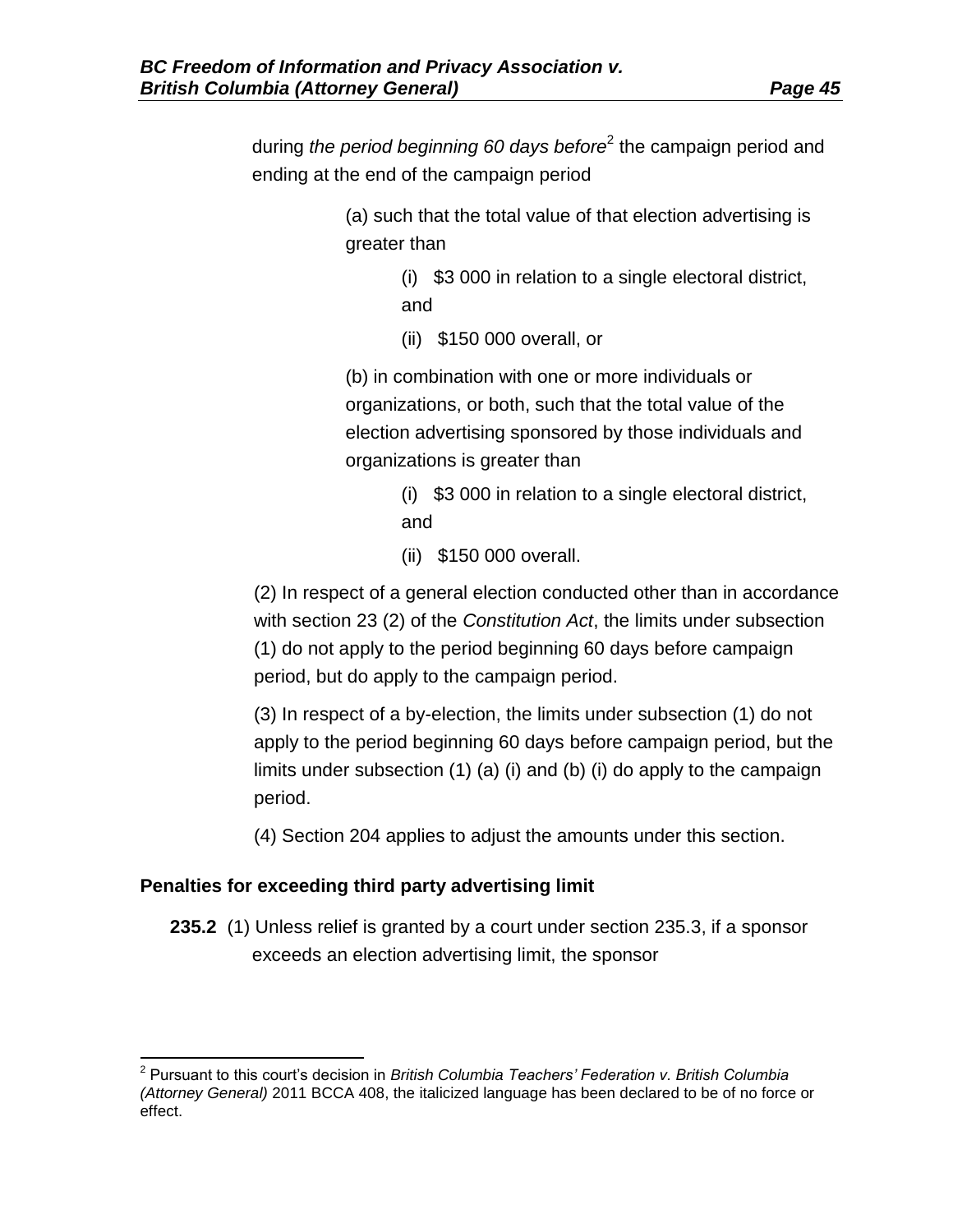(a) is deregistered as a sponsor under Division 3 of this Part and is not entitled to be reregistered as a sponsor until after the next general election, and

(b) must pay to the chief electoral officer a penalty of 10 times the amount by which the value of the election advertising sponsored by the sponsor exceeds the limit.

(2) In the case of a sponsor that is an unincorporated organization, the members of the organization are jointly and severally liable to pay the penalty under subsection (1) (b).

(3) A penalty referred to in subsection (1) is effective as follows:

(a) if no application under section 235.3 is made in respect of the sponsor, at the end of the period for making such an application;

(b) if, on the final determination of an application under section 235.3, the court refuses to grant relief from the penalty, at the time of that determination.

### **Court order for relief from advertising limit**

**235.3** (1) A sponsor may apply to the Supreme Court in accordance with this section for relief from penalties under section 235.2.

> (2) An application may be made only within 120 days after general voting day for the election in relation to which the election advertising limit was exceeded.

(3) The petition commencing an application must be served on the chief electoral officer within 7 days after it is filed and the chief electoral officer is a party to the application.

(4) On the hearing of an application, the court may

(a) grant relief from a penalty if the court considers that, in relation to the non-compliance, the sponsor acted in good faith, or

(b) refuse to grant relief.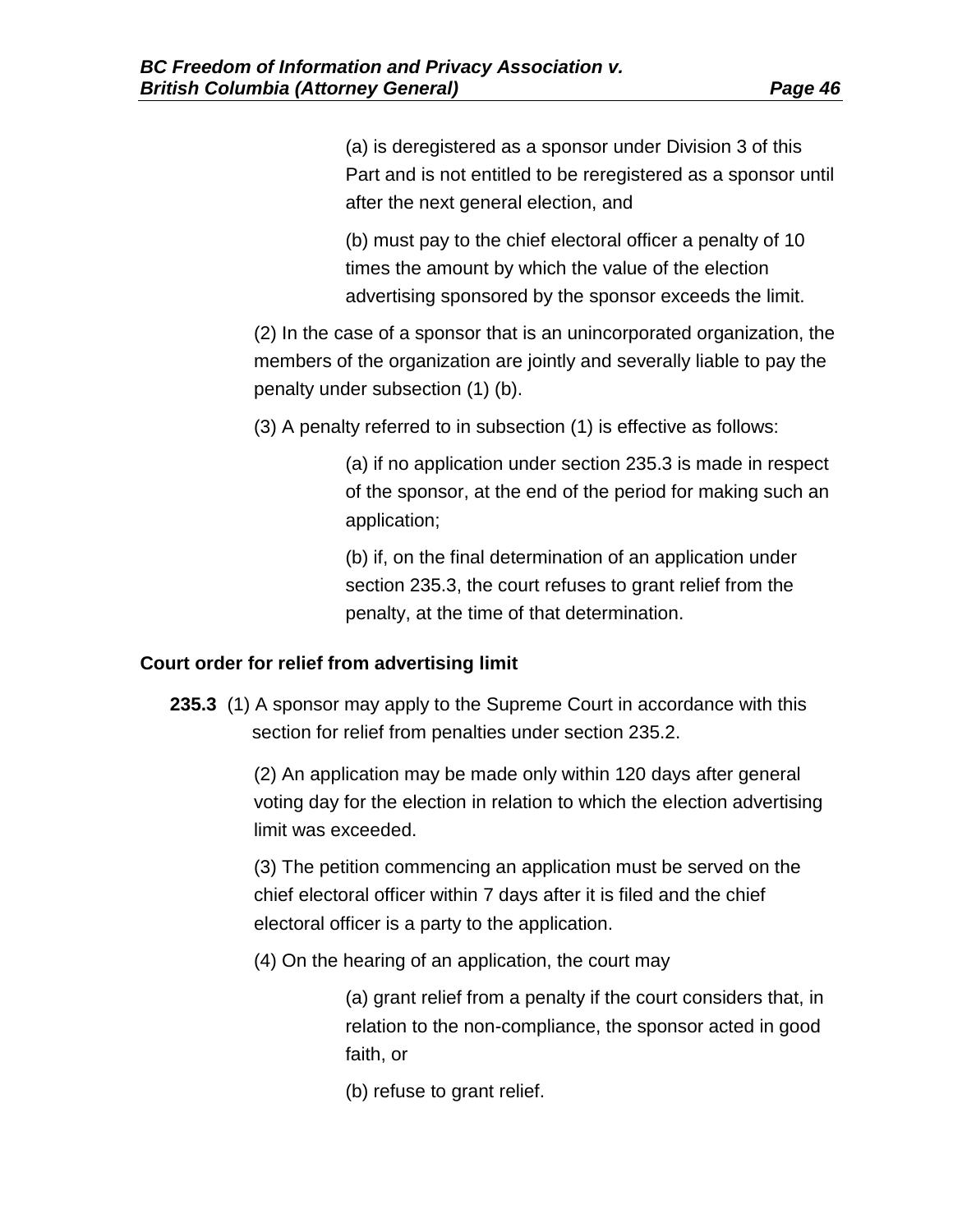[…]

## **Division 3 — Registration of Sponsors**

#### **Election advertising sponsors must be registered**

**239** (1) Subject to subsection (2), an individual or organization who is not registered under this Division must not sponsor election advertising.

(2) A candidate, registered political party or registered constituency association is not required to be registered as a sponsor if the individual or organization is required to file an election financing report by which the election advertising is disclosed as an election expense.

(3) An individual or organization who is registered or required to be registered as a sponsor must be independent of registered political parties, registered constituency organizations, candidates, agents of candidates and financial agents, and must not sponsor election advertising on behalf of or together with any of these.

#### **Registration with chief electoral officer**

- **240** (1) An individual or organization who wishes to become a registered sponsor must file an application in accordance with this section with the chief electoral officer.
	- (2) An application must include the following:

(a) the full name of the applicant and, in the case of an applicant organization that has a different usual name, this usual name;

(b) the full address of the applicant;

(c) in the case of an applicant organization, the names of the principal officers of the organization or, if there are no principal officers, of the principal members of the organization;

(d) an address at which notices and communications under this Act and other communications will be accepted as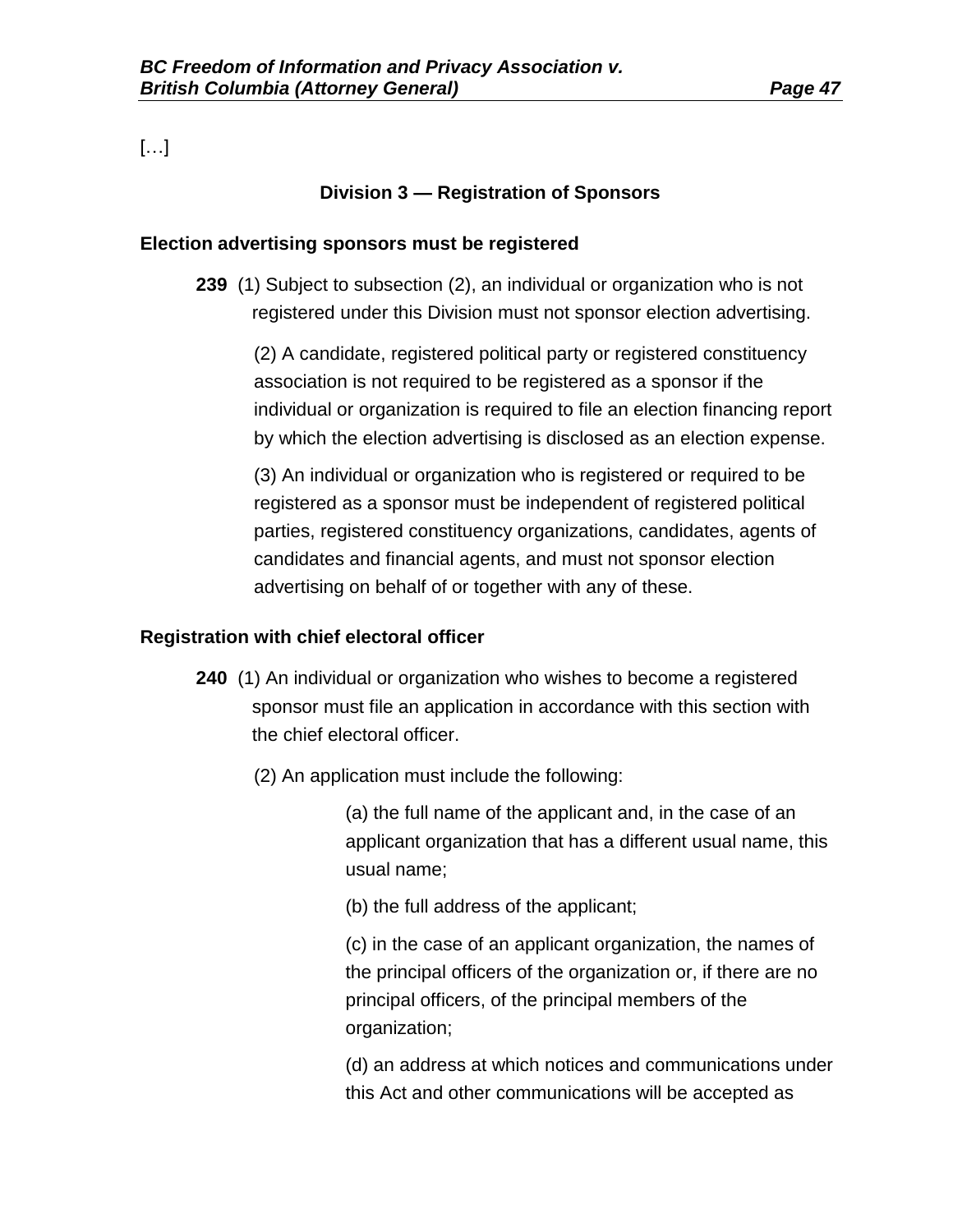served on or otherwise delivered to the individual or organization;

(e) a telephone number at which the applicant can be contacted;

(f) any other information required by regulation to be included.

(3) An application must

(a) be signed, as applicable, by the individual applicant or, in the case of an applicant organization, by 2 principal officers of the organization or, if there are no principal officers, by 2 principal members of the organization, and

(b) be accompanied by a solemn declaration of an individual who signed the application under paragraph (a) that the applicant

> (i) is not prohibited from being registered by section 247, and

(ii) does not intend to sponsor election advertising for any purpose related to circumventing the provisions of this Act limiting the value of election expenses that may be incurred by a candidate or registered political party.

(4) The chief electoral officer may require applications to be in a specified form.

(5) As soon as practicable after receiving an application, if satisfied that the requirements of this section are met by an applicant, the chief electoral officer must register the applicant as a registered sponsor in the register maintained by the chief electoral officer for this purpose.

(6) If there is any change in the information referred to in subsection (2) for a registered sponsor, the sponsor must file with the chief electoral officer written notice of the change within 30 days after it occurs.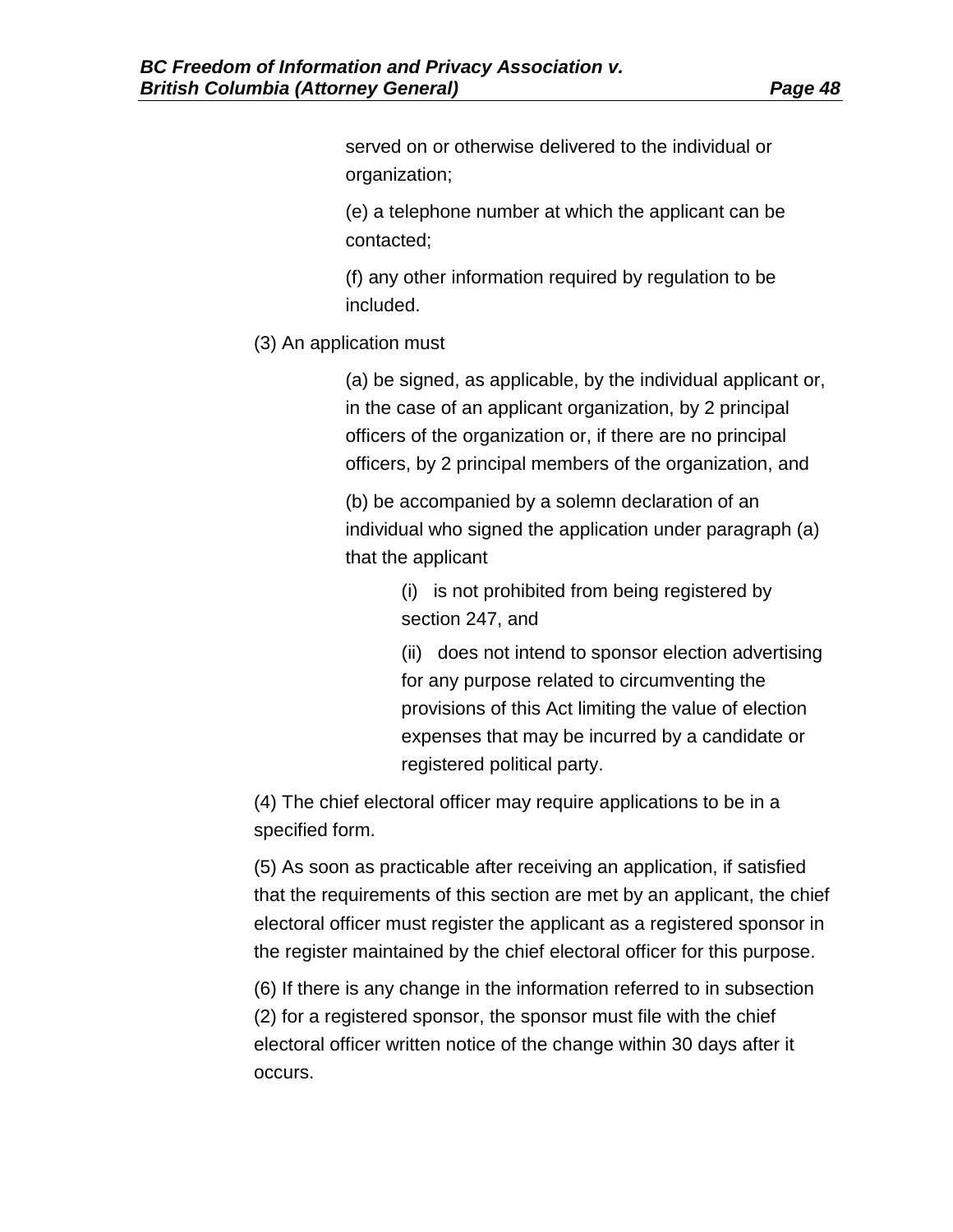(7) A notice or other communication that is required or authorized under this Act to be given to a sponsor is deemed to have been given if it is delivered to the applicable address filed under this section with the chief electoral officer.

### **Obligations of registered sponsor**

**241** (1) The identification of a registered sponsor referred to in section 231 must be a name filed by the sponsor under section 240 with the chief electoral officer.

(2) An individual or organization who is registered or required to be registered as a sponsor must maintain records of the following information in respect of contributions received by the sponsor:

> (a) in the case of anonymous contributions, the date on which the contributions were received, the total amount received on each date and, if applicable, the event at which they were received;

> (b) in other cases, the information referred to in section 190 (1) (a) to (e), with the class of contributor recorded in accordance with section 245 (2).

### **Voluntary deregistration**

**242** (1) A registered sponsor may apply to the chief electoral officer for deregistration in accordance with this section.

(2) As an exception, a sponsor may not apply for deregistration under this section if the sponsor is subject to deregistration under this Part or has not yet paid a penalty under this Part.

(3) An application for deregistration must be in writing and must be signed, as applicable,

(a) by the individual applicant, or

(b) in the case of an applicant organization, by 2 principal officers of the organization or, if there are no principal officers, by 2 principal members of the organization.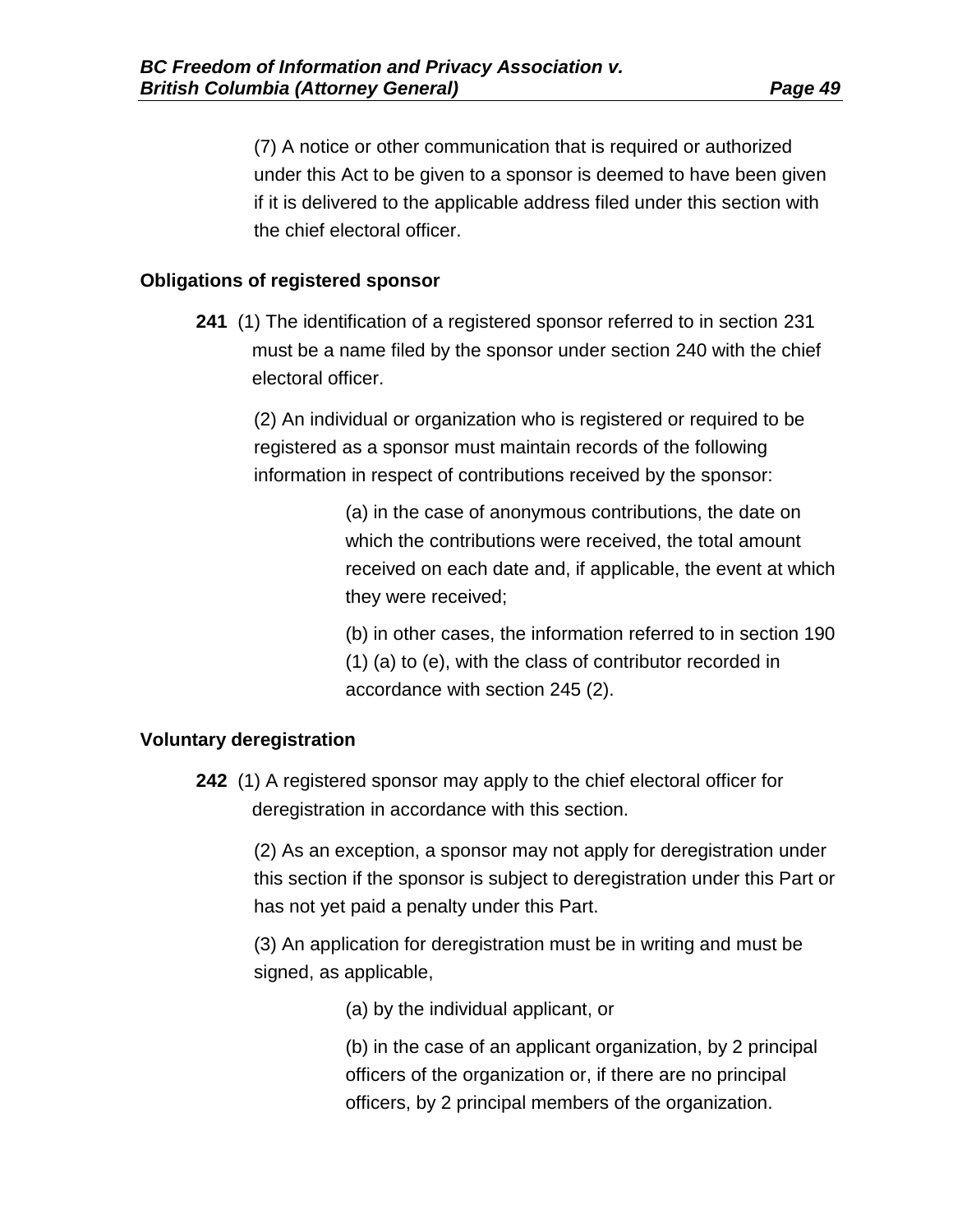(4) On being satisfied that an application for deregistration is authorized by the sponsor, the chief electoral officer must deregister the sponsor.

(5) As a limit on subsection (4), if during a campaign period a registered sponsor has sponsored election advertising, the sponsor may not be deregistered until the election advertising disclosure report for the sponsor has been filed.

### **Reregistration**

**243** In order to be reregistered, an individual or organization must file any outstanding reports and pay any outstanding penalties under this Part.

### **Division 4 — Disclosure of Independent Election Advertising**

### **Independent sponsors must file disclosure reports**

**244** (1) Subject to subsection (3), if during a campaign period or the period beginning 60 days before the campaign period an individual or organization sponsors election advertising that has a total value of \$500 or a higher amount established by regulation, the sponsor must file with the chief electoral officer an election advertising disclosure report in accordance with this section and section 245.

(2) An election advertising disclosure report under subsection (1) must be filed within 90 days after general voting day for the election to which it relates.

(3) A candidate, registered political party or registered constituency association is not required to file a report under this section if the individual or organization is required to file an election financing report by which the election advertising is disclosed as an election expense.

(4) A sponsor must file a supplementary report with the chief electoral officer if any of the information required to be disclosed in an election advertising disclosure report changes or if the sponsor becomes aware that the report does not accurately and completely disclose that information.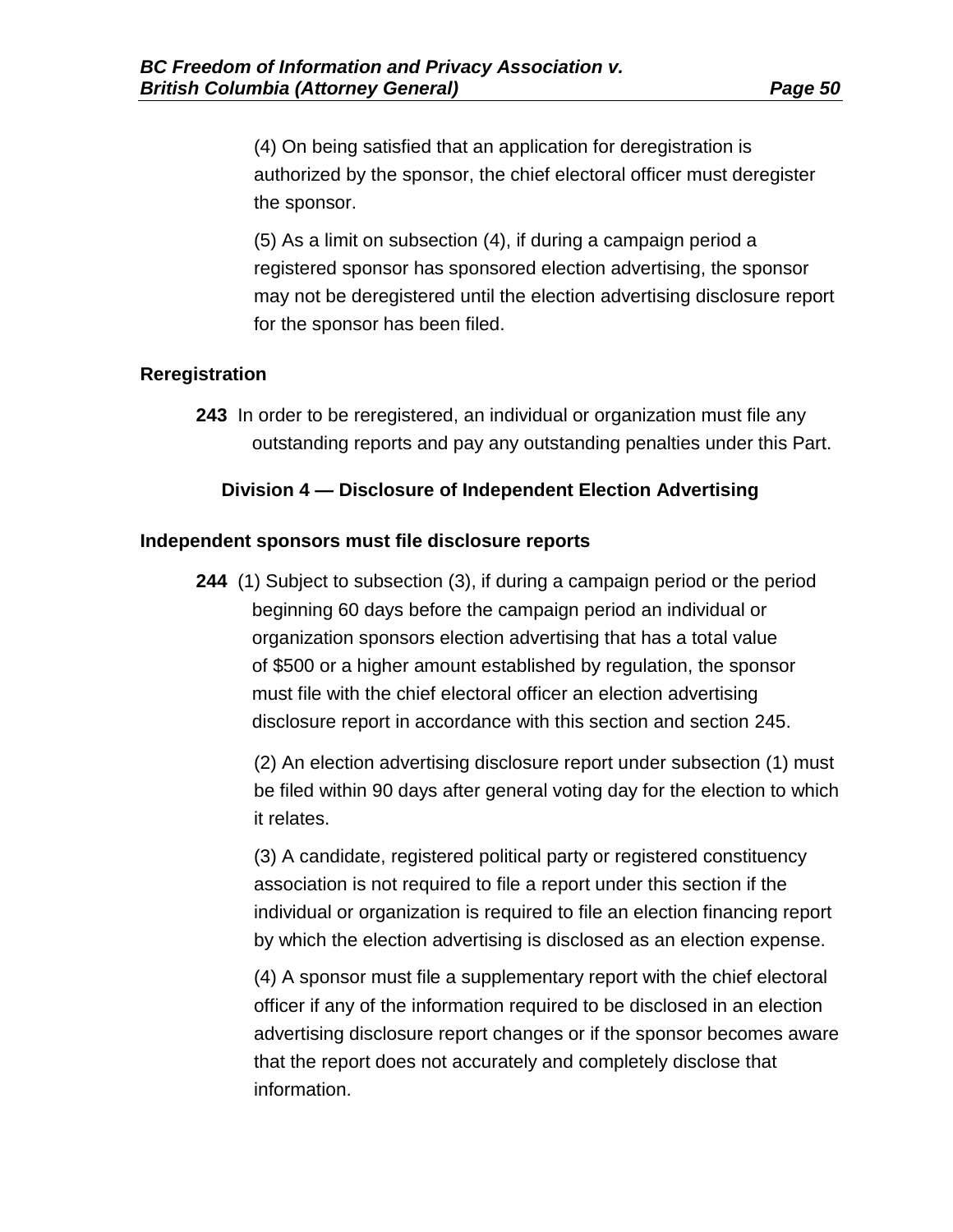(5) A supplementary report under subsection (4) must be filed within 30 days after the sponsor becomes aware of the circumstances requiring the report to be filed.

### **Contents of disclosure report**

**245** (1) An election advertising disclosure report must be in the form prescribed by regulation and must include the following information:

> (a) the value of the election advertising sponsored by the sponsor, reported by class as required by regulation;

(b) the amount of the contributions accepted by the sponsor during the period beginning 6 months before the election is called and ending at the end of the campaign period for the election, reported in accordance with subsections (2) to (4);

(c) any amount of the sponsor's assets, other than assets received by way of contribution reported under paragraph (b), that was used to pay for the election advertising sponsored by the sponsor;

(d) any other information required by regulation to be included.

(2) For the purposes of subsection (1) (b), amounts accepted from contributors must be reported separately for each of the following classes of contributor:

(a) individuals;

(b) corporations;

(c) unincorporated organizations engaged in business or commercial activity;

(d) trade unions;

(e) non-profit organizations;

(f) other identifiable contributors;

(g) anonymous contributors.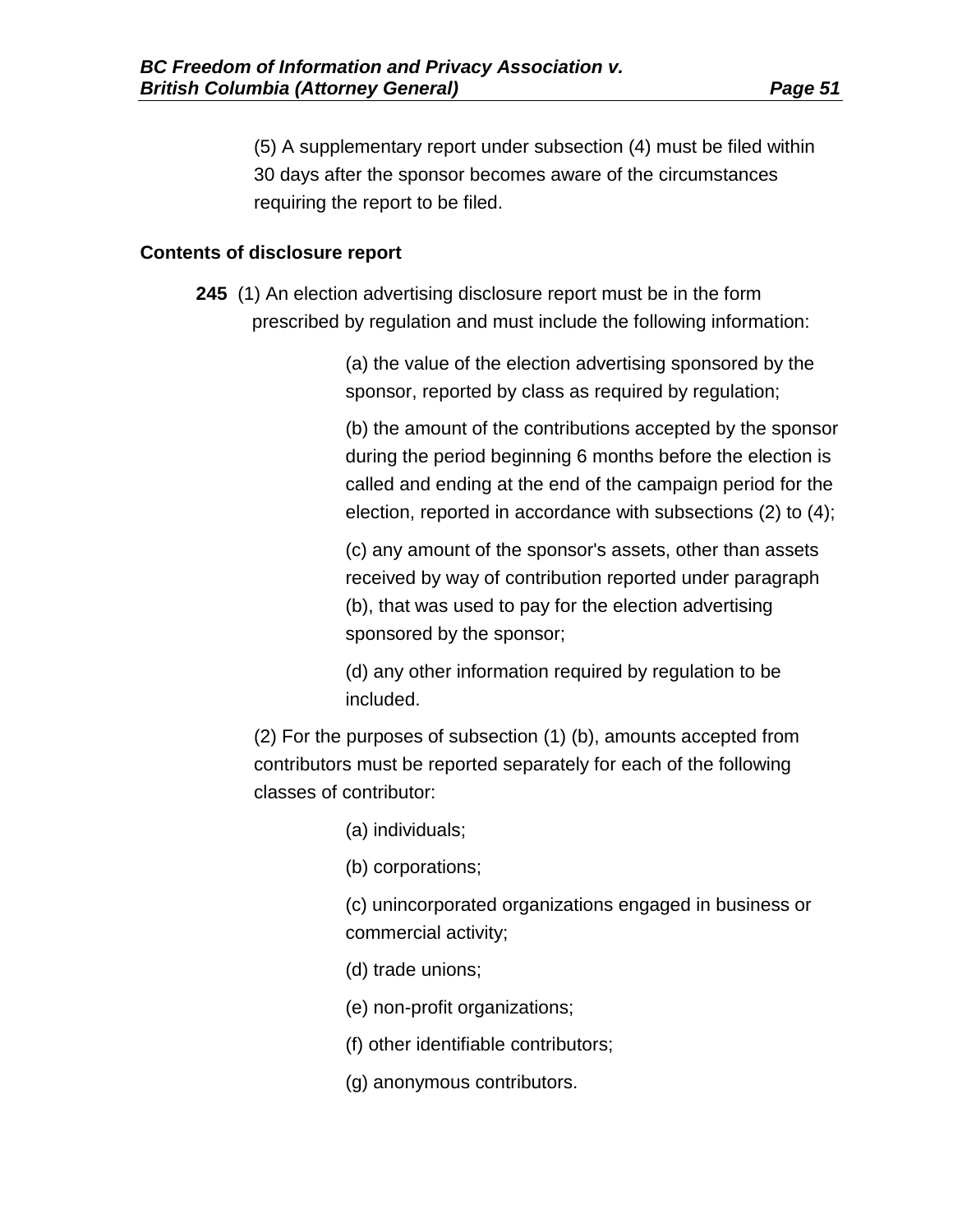(3) If the records of the sponsor indicate that, during the period for which contributions are required to be reported, a contributor made one or more contributions of money that, in total, have a value of more than \$250 or a higher amount established by regulation, the report under this section must include the following:

(a) the full name of the individual;

(b) the class of the contributor as referred to in subsection  $(2)$ ;

(c) if the contributor is a numbered corporation or an unincorporated organization, the full names and addresses of at least 2 individuals

(i) who are directors of the organization, or

(ii) if there are no individual directors, who are principal officers or principal members of the organization;

(d) the value of each contribution and the date on which it was made.

(4) For anonymous contributions, the report under this section must include the dates on which the contributions were received, the amounts received on each date and, if applicable, the events at which they were received.

(5) A report under this section must be accompanied by a signed declaration of the individual sponsor or, in the case of an organization, by a principal officer of the organization or, if there are no principal officers, by a principal member of the organization, as to the accuracy of the report.

(6) As a limit on the reporting obligations under this section, the obligations of a sponsor in relation to contributions accepted before the campaign period to which the report relates is that reasonable effort must be made to report the information required under this section.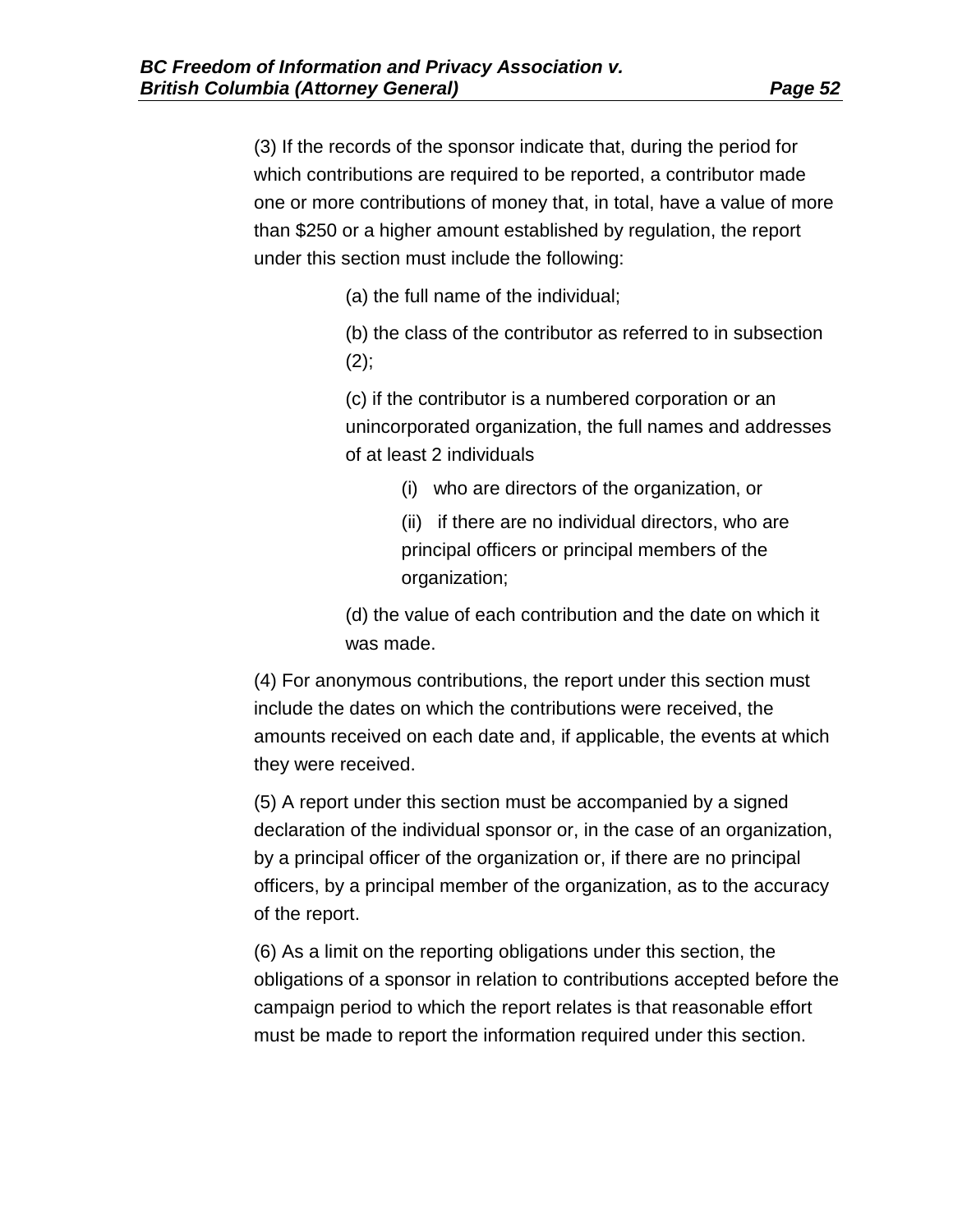### **Late filing of reports**

**246** If a sponsor fails to file a report under section 244 with the chief electoral officer within the time period established by that section or by a court under section 248, on payment to the chief electoral officer of a late filing fee equivalent to the applicable amount under section 220 (5) (b), the report may be filed within 30 days after the end of the time period under section 244 or before a later date permitted by a court under section 248.

### **Failure to file reports**

**247** (1) Unless relief is granted by a court on an application under section 248 commenced before the end of the late filing period under section 246, if an election advertising disclosure report is not filed with the chief electoral officer before the end of that period, the sponsor

> (a) is deregistered as a sponsor under Division 3 of this Part and is not entitled to be reregistered as a sponsor until after the next general election, and

(b) must pay to the chief electoral officer a penalty equivalent to the applicable amount under section 220 (5) (b) for each day after the last day on which it may be filed under section 246 up to the date on which it is in fact filed.

(2) In the case of a sponsor that is an unincorporated organization, the members of the organization are jointly and severally liable to pay the penalty under subsection (1) (b).

(3) The penalties referred to in subsection (1) are effective as follows:

(a) if no application under section 248 is made in respect of the sponsor, at the end of the period for making such an application;

(b) if, on the final determination of an application under section 248, the court refuses to grant relief from the penalty, at the time of that determination.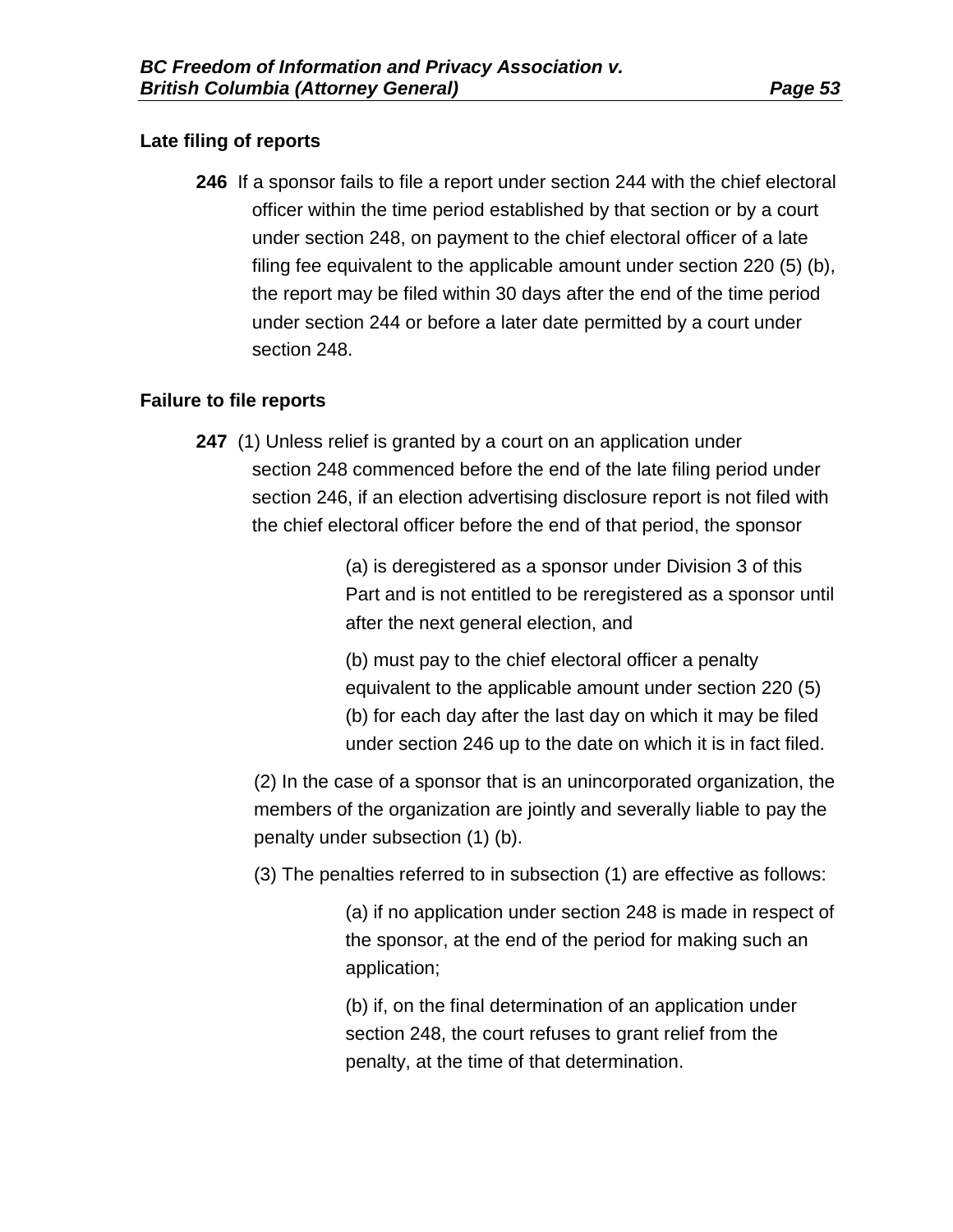### **Court order for relief from filing obligations**

**248** (1) A sponsor subject to section 246 or 247 may apply to the Supreme Court in accordance with this section for relief from an obligation to file an election advertising disclosure report or from a penalty in relation to the filing of such a report.

(2) An application may be made only within 120 days after general voting day for the election in relation to which the report is required or, if the failure is disclosed in a supplementary report under section 244 (4), within 30 days after the supplementary report is filed.

(3) Within 7 days after it is filed, the petition commencing an application must be served on the chief electoral officer.

(4) The applicant and the chief electoral officer are parties to the application.

(5) On the hearing of an application, the court may do the following:

(a) relieve the sponsor from the obligation to file the report, or from specified obligations in relation to the report, if the court considers that, in relation to the non-compliance, the sponsor acted in good faith;

(b) grant an extension of the time for filing the report without payment of a late filing fee under section 246 if

> (i) the application is commenced before the end of the time for filing without penalty, and

(ii) the court considers that, in relation to the noncompliance, the sponsor acted in good faith;

(c) grant an extension of the time for filing the report, subject to payment of the late filing fee under section 246, if the court considers that, in relation to the non-compliance, the sponsor acted in good faith;

(d) make any order the court considers appropriate to secure compliance with this Act and the regulations to the extent the court considers reasonable in the circumstances;